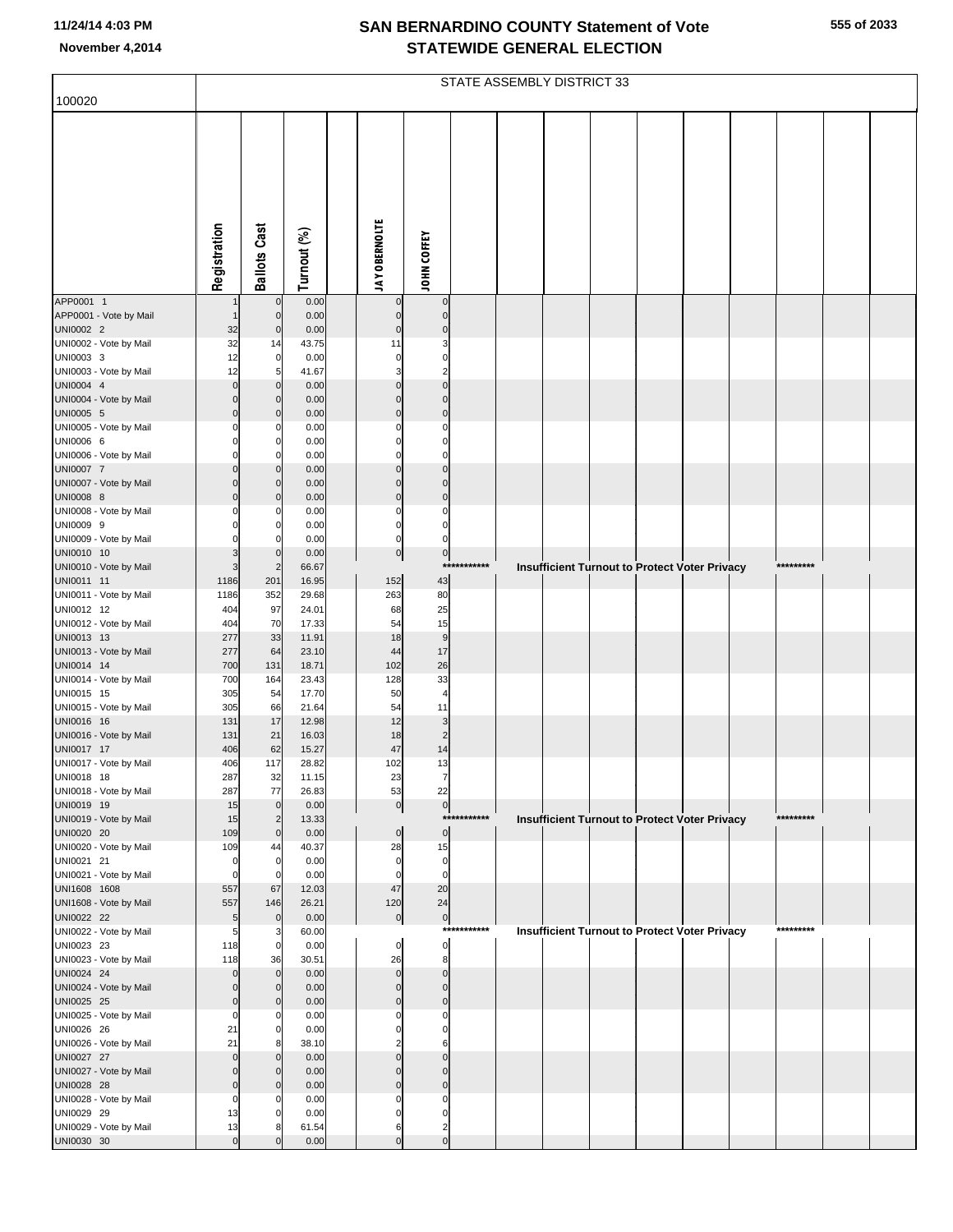|  | 556 of 2033 |
|--|-------------|
|  |             |

|                                      |                                  | STATE ASSEMBLY DISTRICT 33 |                |  |                      |                               |             |  |  |  |  |                                               |           |  |
|--------------------------------------|----------------------------------|----------------------------|----------------|--|----------------------|-------------------------------|-------------|--|--|--|--|-----------------------------------------------|-----------|--|
| 100020                               |                                  |                            |                |  |                      |                               |             |  |  |  |  |                                               |           |  |
|                                      |                                  |                            |                |  |                      |                               |             |  |  |  |  |                                               |           |  |
|                                      |                                  |                            |                |  |                      |                               |             |  |  |  |  |                                               |           |  |
|                                      |                                  |                            |                |  |                      |                               |             |  |  |  |  |                                               |           |  |
|                                      |                                  |                            |                |  |                      |                               |             |  |  |  |  |                                               |           |  |
|                                      |                                  |                            |                |  |                      |                               |             |  |  |  |  |                                               |           |  |
|                                      |                                  |                            |                |  |                      |                               |             |  |  |  |  |                                               |           |  |
|                                      |                                  |                            |                |  |                      |                               |             |  |  |  |  |                                               |           |  |
|                                      |                                  |                            |                |  |                      |                               |             |  |  |  |  |                                               |           |  |
|                                      | Registration                     | <b>Ballots Cast</b>        | Turnout (%)    |  | <b>JAY OBERNOLTE</b> | <b>JOHN COFFEY</b>            |             |  |  |  |  |                                               |           |  |
| UNI0030 - Vote by Mail               | $\overline{0}$                   | $\pmb{0}$                  | 0.00           |  | $\mathbf 0$          | $\mathbf 0$                   |             |  |  |  |  |                                               |           |  |
| UNI0031 31                           | 463                              | 72                         | 15.55          |  | 49                   | 22                            |             |  |  |  |  |                                               |           |  |
| UNI0031 - Vote by Mail               | 463                              | 101                        | 21.81          |  | 71                   | 29                            |             |  |  |  |  |                                               |           |  |
| UNI0032 32                           | 0<br>$\Omega$                    | 0                          | 0.00           |  | 0                    | 0                             |             |  |  |  |  |                                               |           |  |
| UNI0032 - Vote by Mail<br>UNI0033 33 | $\mathbf{0}$                     | 0<br>0                     | 0.00<br>0.00   |  | 0<br>0               | 0<br>0                        |             |  |  |  |  |                                               |           |  |
| UNI0033 - Vote by Mail               | $\overline{0}$                   | $\mathbf 0$                | 0.00           |  | $\Omega$             | $\mathbf 0$                   |             |  |  |  |  |                                               |           |  |
| UNI0034 34                           | 28                               | $\mathbf 0$                | 0.00           |  | $\Omega$             | 0                             |             |  |  |  |  |                                               |           |  |
| UNI0034 - Vote by Mail<br>UNI0035 35 | 28<br>38                         | 13<br>0                    | 46.43<br>0.00  |  | 10<br>0              | $\overline{a}$<br>0           |             |  |  |  |  |                                               |           |  |
| UNI0035 - Vote by Mail               | 38                               | 19                         | 50.00          |  | 14                   | 5                             |             |  |  |  |  |                                               |           |  |
| UNI0036 36                           | 15                               | $\mathbf 0$                | 0.00           |  | $\mathbf 0$          | 0                             |             |  |  |  |  |                                               |           |  |
| UNI0036 - Vote by Mail<br>UNI0037 37 | 15<br>20                         | 13<br>$\pmb{0}$            | 86.67<br>0.00  |  | 11<br>$\mathbf 0$    | $\overline{2}$<br>$\mathbf 0$ |             |  |  |  |  |                                               |           |  |
| UNI0037 - Vote by Mail               | 20                               | 13                         | 65.00          |  | 12                   | $\mathbf{1}$                  |             |  |  |  |  |                                               |           |  |
| UNI0038 38                           | 14                               | 0                          | 0.00           |  | $\mathbf 0$          | 0                             |             |  |  |  |  |                                               |           |  |
| UNI0038 - Vote by Mail<br>UNI0039 39 | 14<br>1094                       | 9<br>177                   | 64.29<br>16.18 |  | 7<br>101             | $\overline{\mathbf{c}}$<br>64 |             |  |  |  |  |                                               |           |  |
| UNI0039 - Vote by Mail               | 1094                             | 180                        | 16.45          |  | 103                  | 73                            |             |  |  |  |  |                                               |           |  |
| UNI0040 40                           | 47                               | 10                         | 21.28          |  | 8                    | $\overline{c}$                |             |  |  |  |  |                                               |           |  |
| UNI0040 - Vote by Mail               | 47                               | 9                          | 19.15          |  | $\sqrt{5}$           | $\overline{\mathbf{r}}$       |             |  |  |  |  |                                               |           |  |
| UNI0041 41<br>UNI0041 - Vote by Mail | 92<br>92                         | 0<br>40                    | 0.00<br>43.48  |  | 0<br>35              | $\pmb{0}$<br>5                |             |  |  |  |  |                                               |           |  |
| UNI0042 42                           | 676                              | 130                        | 19.23          |  | 89                   | 33                            |             |  |  |  |  |                                               |           |  |
| UNI0042 - Vote by Mail               | 676                              | 137                        | 20.27          |  | 83                   | 52                            |             |  |  |  |  |                                               |           |  |
| UNI0043 43<br>UNI0043 - Vote by Mail | 166<br>166                       | 14<br>49                   | 8.43<br>29.52  |  | 9<br>26              | $\overline{5}$<br>21          |             |  |  |  |  |                                               |           |  |
| UNI0044 44                           | 199                              | 40                         | 20.10          |  | 22                   | 16                            |             |  |  |  |  |                                               |           |  |
| UNI0044 - Vote by Mail               | 199                              | 56                         | 28.14          |  | 41                   | 14                            |             |  |  |  |  |                                               |           |  |
| UNI0045 45<br>UNI0045 - Vote by Mail | 58<br>58                         | $\mathbf 0$<br>29          | 0.00<br>50.00  |  | $\mathbf 0$<br>23    | $\pmb{0}$<br>$\overline{5}$   |             |  |  |  |  |                                               |           |  |
| UNI0046 46                           | $\overline{0}$                   | $\mathbf 0$                | 0.00           |  | $\mathbf 0$          | $\mathbf 0$                   |             |  |  |  |  |                                               |           |  |
| UNI0046 - Vote by Mail               | $\overline{0}$                   | 0                          | 0.00           |  | $\pmb{0}$            | $\mathbf 0$                   |             |  |  |  |  |                                               |           |  |
| UNI0047 47<br>UNI0047 - Vote by Mail | $\mathbf{0}$<br>0                | $\mathbf 0$<br>0           | 0.00<br>0.00   |  | $\pmb{0}$<br>0       | 0<br>0                        |             |  |  |  |  |                                               |           |  |
| UNI0048 48                           | 3                                | 0                          | 0.00           |  | 이                    | $\overline{0}$                |             |  |  |  |  |                                               |           |  |
| UNI0048 - Vote by Mail               | 3                                | $\overline{2}$             | 66.67          |  |                      |                               | *********** |  |  |  |  | Insufficient Turnout to Protect Voter Privacy | ********* |  |
| UNI0049 49<br>UNI0049 - Vote by Mail | $\overline{0}$<br>$\overline{0}$ | $\mathbf 0$<br>$\mathbf 0$ | 0.00<br>0.00   |  | 0<br>0               | 0<br>$\mathbf 0$              |             |  |  |  |  |                                               |           |  |
| UNI0050 50                           | $\mathbf{0}$                     | 0                          | 0.00           |  | 0                    | 0                             |             |  |  |  |  |                                               |           |  |
| UNI0050 - Vote by Mail               | $\Omega$                         | 0                          | 0.00           |  | 0                    | 0                             |             |  |  |  |  |                                               |           |  |
| UNI0051 51<br>UNI0051 - Vote by Mail | $\Omega$<br>$\Omega$             | 0<br>$\Omega$              | 0.00<br>0.00   |  | n<br>U               | 0<br>$\Omega$                 |             |  |  |  |  |                                               |           |  |
| UNI0052 52                           | $\Omega$                         | $\mathbf 0$                | 0.00           |  | 0                    | $\mathbf{0}$                  |             |  |  |  |  |                                               |           |  |
| UNI0052 - Vote by Mail               | $\overline{0}$                   | $\mathbf 0$                | 0.00           |  | $\Omega$             | $\mathbf 0$                   |             |  |  |  |  |                                               |           |  |
| UNI0053 53<br>UNI0053 - Vote by Mail | 36<br>36                         | 0<br>15                    | 0.00<br>41.67  |  | 0<br>8               | 0<br>7                        |             |  |  |  |  |                                               |           |  |
| UNI1600 1600                         | $\mathbf{0}$                     | $\mathbf 0$                | 0.00           |  | 0                    | 0                             |             |  |  |  |  |                                               |           |  |
| UNI1600 - Vote by Mail               | $\Omega$                         | $\mathbf 0$                | 0.00           |  | U                    | $\mathbf 0$                   |             |  |  |  |  |                                               |           |  |
| UNI1710 1710                         | $\overline{0}$<br>$\overline{0}$ | $\mathbf 0$                | 0.00           |  | 0<br>$\mathbf 0$     | $\mathbf 0$<br>$\mathbf 0$    |             |  |  |  |  |                                               |           |  |
| UNI1710 - Vote by Mail<br>UNI0054 54 | 60                               | $\mathbf 0$<br>0           | 0.00<br>0.00   |  | 0                    | 0                             |             |  |  |  |  |                                               |           |  |
| UNI0054 - Vote by Mail               | 60                               | 40                         | 66.67          |  | 38                   | $\overline{a}$                |             |  |  |  |  |                                               |           |  |
| UNI0055 55                           | $\mathbf{0}$                     | $\mathbf 0$                | 0.00           |  | $\mathbf 0$          | 0                             |             |  |  |  |  |                                               |           |  |
| UNI0055 - Vote by Mail<br>UNI0056 56 | $\Omega$<br>$\overline{0}$       | $\mathbf 0$<br>$\mathbf 0$ | 0.00<br>0.00   |  | $\Omega$<br>0        | $\Omega$<br>$\mathbf 0$       |             |  |  |  |  |                                               |           |  |
| UNI0056 - Vote by Mail               | $\overline{0}$                   | $\mathbf 0$                | 0.00           |  | 0                    | 0                             |             |  |  |  |  |                                               |           |  |
| UNI0057 57                           | 17                               | 0                          | 0.00           |  | 0                    | 0                             |             |  |  |  |  |                                               |           |  |
| UNI0057 - Vote by Mail<br>UNI0058 58 | 17<br>$\overline{\mathbf{3}}$    | 10<br>$\mathbf 0$          | 58.82<br>0.00  |  | 5<br>이               | 4<br>0                        |             |  |  |  |  |                                               |           |  |
| UNI0058 - Vote by Mail               | $\overline{3}$                   | 3                          | 100.00         |  |                      |                               | *********** |  |  |  |  | Insufficient Turnout to Protect Voter Privacy | ********* |  |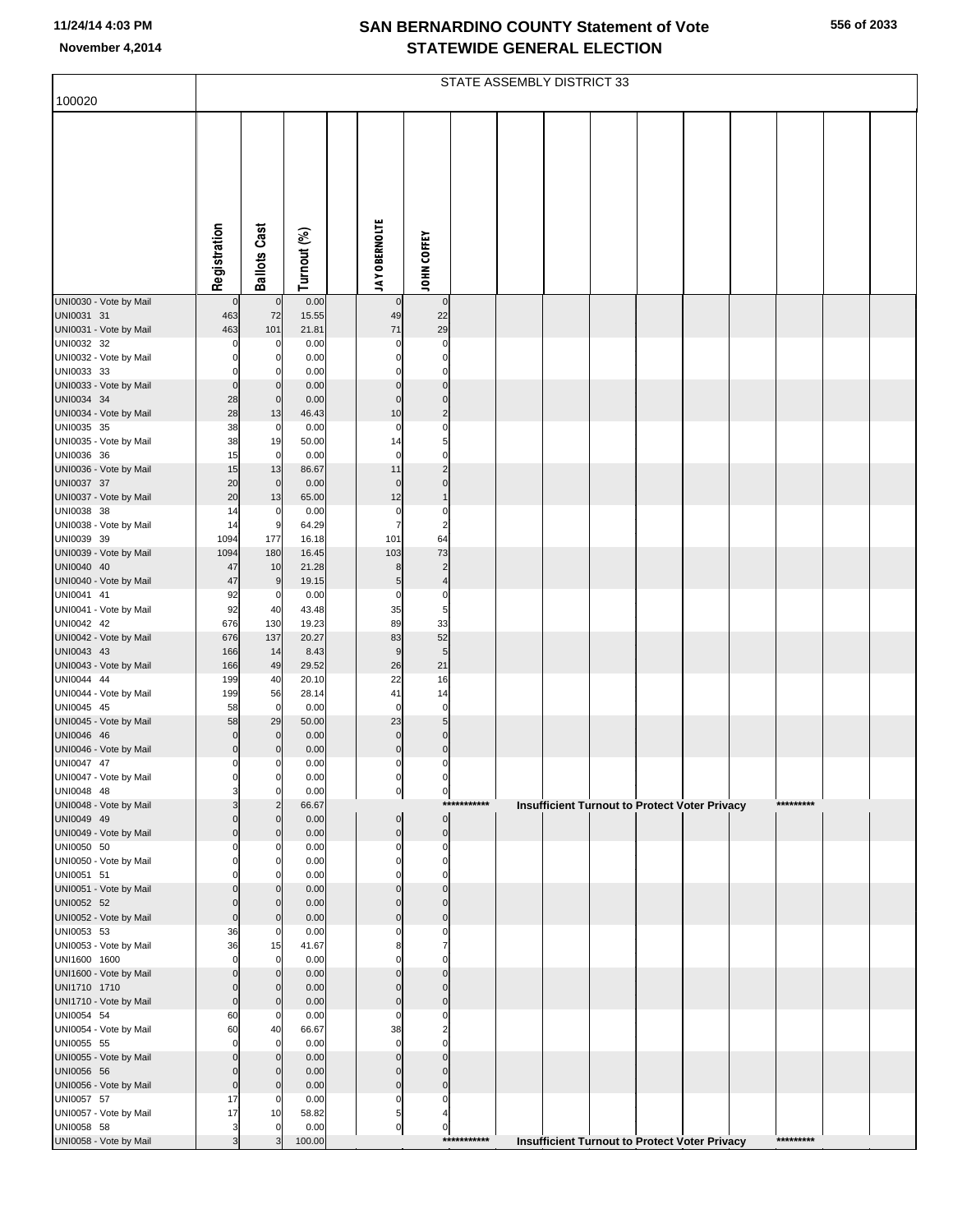|                                        |                      | STATE ASSEMBLY DISTRICT 33    |                |                         |                               |             |  |  |  |  |                                                      |  |           |  |
|----------------------------------------|----------------------|-------------------------------|----------------|-------------------------|-------------------------------|-------------|--|--|--|--|------------------------------------------------------|--|-----------|--|
| 100020                                 |                      |                               |                |                         |                               |             |  |  |  |  |                                                      |  |           |  |
|                                        |                      |                               |                |                         |                               |             |  |  |  |  |                                                      |  |           |  |
|                                        |                      |                               |                |                         |                               |             |  |  |  |  |                                                      |  |           |  |
|                                        |                      |                               |                |                         |                               |             |  |  |  |  |                                                      |  |           |  |
|                                        |                      |                               |                |                         |                               |             |  |  |  |  |                                                      |  |           |  |
|                                        |                      |                               |                |                         |                               |             |  |  |  |  |                                                      |  |           |  |
|                                        |                      |                               |                |                         |                               |             |  |  |  |  |                                                      |  |           |  |
|                                        |                      |                               |                |                         |                               |             |  |  |  |  |                                                      |  |           |  |
|                                        |                      |                               |                |                         |                               |             |  |  |  |  |                                                      |  |           |  |
|                                        | Registration         | <b>Ballots Cast</b>           | Turnout (%)    | <b>JAY OBERNOLTE</b>    | <b>JOHN COFFEY</b>            |             |  |  |  |  |                                                      |  |           |  |
|                                        |                      |                               |                |                         |                               |             |  |  |  |  |                                                      |  |           |  |
| UNI0059 59                             |                      | $\mathbf 0$                   | 0.00           | $\mathsf{C}$            | $\mathbf 0$                   |             |  |  |  |  |                                                      |  |           |  |
| UNI0059 - Vote by Mail                 | $\Omega$             | $\mathbf 0$                   | 0.00           | $\mathbf 0$<br>55       | $\mathbf 0$<br>16             |             |  |  |  |  |                                                      |  |           |  |
| NEE0060 60<br>NEE0060 - Vote by Mail   | 415<br>415           | 75<br>133                     | 18.07<br>32.05 | 97                      | 28                            |             |  |  |  |  |                                                      |  |           |  |
| NEE0061 61                             | 1451                 | 286                           | 19.71          | 123                     | 148                           |             |  |  |  |  |                                                      |  |           |  |
| NEE0061 - Vote by Mail                 | 1451                 | 330                           | 22.74          | 156                     | 161                           |             |  |  |  |  |                                                      |  |           |  |
| UNI0062 62                             | 63                   | $\overline{0}$                | 0.00           | $\mathbf 0$<br>25       | $\mathbf 0$                   |             |  |  |  |  |                                                      |  |           |  |
| UNI0062 - Vote by Mail<br>UNI0063 63   | 63<br>399            | 37<br>55                      | 58.73<br>13.78 | 41                      | 10<br>11                      |             |  |  |  |  |                                                      |  |           |  |
| UNI0063 - Vote by Mail                 | 399                  | 90                            | 22.56          | 66                      | 23                            |             |  |  |  |  |                                                      |  |           |  |
| UNI0064 64                             | 12                   | $\overline{0}$                | 0.00           | $\mathbf 0$             | $\mathbf 0$                   |             |  |  |  |  |                                                      |  |           |  |
| UNI0064 - Vote by Mail<br>UNI0065 65   | 12<br>g              | 5<br>$\mathbf 0$              | 41.67<br>0.00  | 4<br>$\pmb{0}$          | $\pmb{0}$                     |             |  |  |  |  |                                                      |  |           |  |
| UNI0065 - Vote by Mail                 | g                    |                               | 44.44          |                         |                               | *********** |  |  |  |  | Insufficient Turnout to Protect Voter Privacy        |  | ********* |  |
| UNI0066 66                             | 180                  | $\mathbf 0$                   | 0.00           | $\pmb{0}$               | $\pmb{0}$                     |             |  |  |  |  |                                                      |  |           |  |
| UNI0066 - Vote by Mail                 | 180                  | 71                            | 39.44          | 51                      | 17                            |             |  |  |  |  |                                                      |  |           |  |
| UNI0067 67<br>UNI0067 - Vote by Mail   |                      | $\overline{0}$<br>$\mathbf 0$ | 0.00<br>0.00   | $\mathbf 0$<br>0        | $\mathbf 0$<br>$\Omega$       |             |  |  |  |  |                                                      |  |           |  |
| UNI0068 68                             |                      | $\mathbf{0}$                  | 0.00           | $\Omega$                | C                             |             |  |  |  |  |                                                      |  |           |  |
| UNI0068 - Vote by Mail                 |                      | $\mathbf 0$                   | 0.00           | $\mathsf{C}$            | $\mathbf 0$                   |             |  |  |  |  |                                                      |  |           |  |
| UNI0069 69                             | $\Omega$             | $\mathbf 0$                   | 0.00           | $\mathbf 0$             | $\mathbf 0$                   |             |  |  |  |  |                                                      |  |           |  |
| UNI0069 - Vote by Mail<br>UNI0070 70   | 0<br>28              | 0<br>$\overline{0}$           | 0.00<br>0.00   | 0<br>$\mathbf 0$        | C                             |             |  |  |  |  |                                                      |  |           |  |
| UNI0070 - Vote by Mail                 | 28                   | 13                            | 46.43          | 12                      |                               |             |  |  |  |  |                                                      |  |           |  |
| UNI0071 71                             | 14                   | $\mathbf 0$                   | 0.00           | $\overline{0}$          | $\pmb{0}$                     |             |  |  |  |  |                                                      |  |           |  |
| UNI0071 - Vote by Mail                 | 14                   | $\overline{4}$                | 28.57          |                         |                               | *********** |  |  |  |  | <b>Insufficient Turnout to Protect Voter Privacy</b> |  | ********* |  |
| UNI0072 72<br>UNI0072 - Vote by Mail   | 3                    | $\mathbf 0$                   | 0.00<br>33.33  | $\overline{0}$          | $\overline{0}$                | *********** |  |  |  |  | <b>Insufficient Turnout to Protect Voter Privacy</b> |  | ********* |  |
| UNI0073 73                             | 0                    | $\mathbf 0$                   | 0.00           | $\mathbf 0$             | $\mathbf 0$                   |             |  |  |  |  |                                                      |  |           |  |
| UNI0073 - Vote by Mail                 | 0                    | $\Omega$                      | 0.00           | $\mathbf 0$             | $\mathbf 0$                   |             |  |  |  |  |                                                      |  |           |  |
| UNI0074 74                             | $\Omega$<br>$\Omega$ | $\Omega$                      | 0.00<br>0.00   | $\Omega$<br>C           | $\mathsf{C}$<br>$\mathcal{C}$ |             |  |  |  |  |                                                      |  |           |  |
| UNI0074 - Vote by Mail<br>UNI0075 75   | 98                   | $\mathbf 0$                   | 0.00           | $\mathbf 0$             | $\mathbf 0$                   |             |  |  |  |  |                                                      |  |           |  |
| UNI0075 - Vote by Mail                 | 98                   | 47                            | 47.96          | 34                      | 12                            |             |  |  |  |  |                                                      |  |           |  |
| UNI0076 76                             | 0                    | $\overline{0}$                | 0.00           | 0                       | 0                             |             |  |  |  |  |                                                      |  |           |  |
| UNI0076 - Vote by Mail<br>UNI0077 77   | $\Omega$<br>$\Omega$ | $\overline{0}$<br>$\mathbf 0$ | 0.00<br>0.00   | $\mathbf 0$<br>$\Omega$ | 0<br>$\Omega$                 |             |  |  |  |  |                                                      |  |           |  |
| UNI0077 - Vote by Mail                 | $\Omega$             | $\mathbf 0$                   | 0.00           | $\Omega$                | $\mathbf 0$                   |             |  |  |  |  |                                                      |  |           |  |
| UNI0078 78                             | $\mathbf 0$          | $\mathbf 0$                   | 0.00           | $\mathbf 0$             | $\mathbf 0$                   |             |  |  |  |  |                                                      |  |           |  |
| UNI0078 - Vote by Mail                 | $\Omega$             | $\mathbf 0$<br>$\overline{0}$ | 0.00           | 0                       | $\mathbf 0$                   |             |  |  |  |  |                                                      |  |           |  |
| UNI0079 79<br>UNI0079 - Vote by Mail   | 42<br>42             | 26                            | 0.00<br>61.90  | $\mathbf 0$<br>12       | $\mathbf 0$<br>11             |             |  |  |  |  |                                                      |  |           |  |
| UNI1704 1704                           | $\Omega$             | $\mathbf 0$                   | 0.00           | $\mathbf 0$             | $\mathbf 0$                   |             |  |  |  |  |                                                      |  |           |  |
| UNI1704 - Vote by Mail                 | $\Omega$             | $\mathbf 0$                   | 0.00           | $\mathbf 0$             | $\mathbf 0$                   |             |  |  |  |  |                                                      |  |           |  |
| UNI1705 1705<br>UNI1705 - Vote by Mail | $\Omega$<br>0        | $\mathbf 0$<br>0              | 0.00<br>0.00   | $\mathbf 0$<br>0        | $\mathbf 0$<br>$\mathbf 0$    |             |  |  |  |  |                                                      |  |           |  |
| UNI1706 1706                           | $\Omega$             | $\mathbf 0$                   | 0.00           | $\Omega$                | $\Omega$                      |             |  |  |  |  |                                                      |  |           |  |
| UNI1706 - Vote by Mail                 | $\mathbf 0$          | $\mathbf 0$                   | 0.00           | $\mathbf 0$             | $\mathbf 0$                   |             |  |  |  |  |                                                      |  |           |  |
| UNI0080 80                             | 139                  | $\overline{0}$                | 0.00           | $\mathbf 0$             | $\mathbf 0$                   |             |  |  |  |  |                                                      |  |           |  |
| UNI0080 - Vote by Mail<br>UNI0081 81   | 139<br>24            | 53<br>$\overline{0}$          | 38.13<br>0.00  | 39<br>$\mathbf 0$       | 12<br>$\mathbf 0$             |             |  |  |  |  |                                                      |  |           |  |
| UNI0081 - Vote by Mail                 | 24                   | 14                            | 58.33          | 9                       | 5                             |             |  |  |  |  |                                                      |  |           |  |
| UNI0082 82                             | $\mathbf 0$          | $\overline{0}$                | 0.00           | $\mathbf 0$             | $\Omega$                      |             |  |  |  |  |                                                      |  |           |  |
| UNI0082 - Vote by Mail                 | $\Omega$             | $\mathbf 0$                   | 0.00           | $\mathbf 0$             | $\Omega$                      |             |  |  |  |  |                                                      |  |           |  |
| UNI0083 83<br>UNI0083 - Vote by Mail   | $\Omega$<br>$\Omega$ | $\mathbf 0$<br>$\overline{0}$ | 0.00<br>0.00   | $\Omega$<br>$\mathbf 0$ | $\Omega$<br>$\mathbf 0$       |             |  |  |  |  |                                                      |  |           |  |
| UNI0084 84                             | $\overline{2}$       | $\mathbf 0$                   | 0.00           | $\mathbf 0$             | $\mathbf 0$                   |             |  |  |  |  |                                                      |  |           |  |
| UNI0084 - Vote by Mail                 | 2                    | 0                             | 0.00           | $\mathbf 0$             | $\mathbf 0$                   |             |  |  |  |  |                                                      |  |           |  |
| UNI0085 85                             | 3                    | $\mathbf 0$                   | 0.00           | $\pmb{0}$               | $\pmb{0}$                     | *********** |  |  |  |  |                                                      |  | ********* |  |
| UNI0085 - Vote by Mail<br>UNI0086 86   | 3                    | $\overline{2}$<br>$\Omega$    | 66.67<br>0.00  | $\overline{0}$          | $\overline{0}$                |             |  |  |  |  | <b>Insufficient Turnout to Protect Voter Privacy</b> |  |           |  |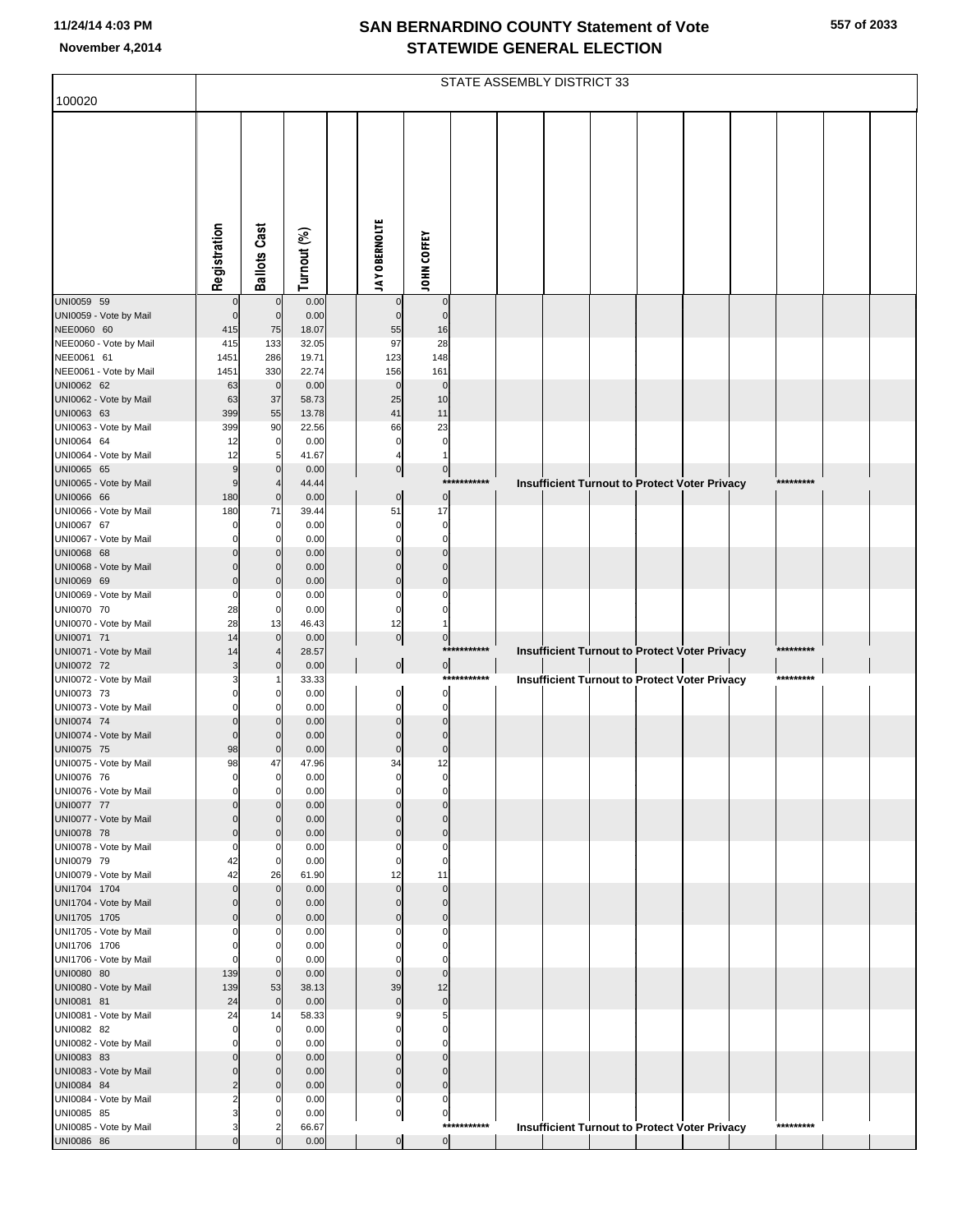|                                       |                      | STATE ASSEMBLY DISTRICT 33 |                |  |                            |                               |                   |  |  |  |  |                                                      |           |  |
|---------------------------------------|----------------------|----------------------------|----------------|--|----------------------------|-------------------------------|-------------------|--|--|--|--|------------------------------------------------------|-----------|--|
| 100020                                |                      |                            |                |  |                            |                               |                   |  |  |  |  |                                                      |           |  |
|                                       |                      |                            |                |  |                            |                               |                   |  |  |  |  |                                                      |           |  |
|                                       |                      |                            |                |  |                            |                               |                   |  |  |  |  |                                                      |           |  |
|                                       |                      |                            |                |  |                            |                               |                   |  |  |  |  |                                                      |           |  |
|                                       |                      |                            |                |  |                            |                               |                   |  |  |  |  |                                                      |           |  |
|                                       |                      |                            |                |  |                            |                               |                   |  |  |  |  |                                                      |           |  |
|                                       |                      |                            |                |  |                            |                               |                   |  |  |  |  |                                                      |           |  |
|                                       |                      |                            |                |  |                            |                               |                   |  |  |  |  |                                                      |           |  |
|                                       |                      |                            |                |  |                            |                               |                   |  |  |  |  |                                                      |           |  |
|                                       |                      |                            |                |  |                            |                               |                   |  |  |  |  |                                                      |           |  |
|                                       | Registration         | <b>Ballots Cast</b>        | Turnout (%)    |  | <b>JAY OBERNOLTE</b>       | JOHN COFFEY                   |                   |  |  |  |  |                                                      |           |  |
| UNI0086 - Vote by Mail                |                      | $\mathbf 0$                | 0.00           |  |                            | $\mathbf 0$                   |                   |  |  |  |  |                                                      |           |  |
| UNI0087 87                            | $\Omega$             | $\mathbf 0$                | 0.00           |  |                            | $\mathbf{0}$                  |                   |  |  |  |  |                                                      |           |  |
| UNI0087 - Vote by Mail<br>UNI0088 88  | $\mathbf 0$<br>13    | 0                          | 0.00<br>0.00   |  |                            | $\Omega$<br>0                 |                   |  |  |  |  |                                                      |           |  |
| UNI0088 - Vote by Mail                | 13                   | 10                         | 76.92          |  | 9                          |                               |                   |  |  |  |  |                                                      |           |  |
| UNI0089 89                            | 134                  | 32                         | 23.88          |  | 20                         | 8                             |                   |  |  |  |  |                                                      |           |  |
| UNI0089 - Vote by Mail                | 134                  | 32                         | 23.88          |  | 25                         | 5                             |                   |  |  |  |  |                                                      |           |  |
| UNI0090 90<br>UNI0090 - Vote by Mail  | 440<br>440           | 88<br>96                   | 20.00<br>21.82 |  | 60<br>60                   | 25<br>35                      |                   |  |  |  |  |                                                      |           |  |
| UNI0091 91                            | 43                   | 0                          | 0.00           |  | 0                          | $\Omega$                      |                   |  |  |  |  |                                                      |           |  |
| UNI0091 - Vote by Mail                | 43                   | 22                         | 51.16          |  | 19                         | 3                             |                   |  |  |  |  |                                                      |           |  |
| UNI0092 92                            | 19                   | $\mathbf 0$                | 0.00           |  | 0                          | 0                             |                   |  |  |  |  |                                                      |           |  |
| UNI0092 - Vote by Mail<br>UNI0093 93  | 19<br>222            | 11<br>45                   | 57.89<br>20.27 |  | $6\phantom{1}6$<br>29      | 5<br>15                       |                   |  |  |  |  |                                                      |           |  |
| UNI0093 - Vote by Mail                | 222                  | 47                         | 21.17          |  | 31                         | 16                            |                   |  |  |  |  |                                                      |           |  |
| UNI0094 94                            |                      | 0                          | 0.00           |  | $\mathbf 0$                | $\overline{0}$                |                   |  |  |  |  |                                                      |           |  |
| UNI0094 - Vote by Mail                |                      |                            | 25.00          |  |                            |                               | $****$<br>******* |  |  |  |  | <b>Insufficient Turnout to Protect Voter Privacy</b> | ********* |  |
| UNI0095 95<br>UNI0095 - Vote by Mail  | 13<br>13             | 0<br>5                     | 0.00<br>38.46  |  | $\Omega$<br>3              | $\mathbf 0$<br>$\overline{2}$ |                   |  |  |  |  |                                                      |           |  |
| UNI0096 96                            | 116                  | $\mathbf 0$                | 0.00           |  | $\mathbf 0$                | $\mathbf 0$                   |                   |  |  |  |  |                                                      |           |  |
| UNI0096 - Vote by Mail                | 116                  | 50                         | 43.10          |  | 39                         | 11                            |                   |  |  |  |  |                                                      |           |  |
| UNI0097 97                            | 680                  | 153                        | 22.50          |  | 114                        | 37                            |                   |  |  |  |  |                                                      |           |  |
| UNI0097 - Vote by Mail<br>UNI0098 98  | 680                  | 196<br>0                   | 28.82<br>0.00  |  | 133                        | 56<br>$\mathbf 0$             |                   |  |  |  |  |                                                      |           |  |
| UNI0098 - Vote by Mail                |                      |                            | 0.00           |  | $\Omega$                   | $\mathbf 0$                   |                   |  |  |  |  |                                                      |           |  |
| UNI0099 99                            |                      |                            | 0.00           |  | $\mathbf 0$                | $\mathbf 0$                   |                   |  |  |  |  |                                                      |           |  |
| UNI0099 - Vote by Mail                | $\mathbf 0$          |                            | 0.00           |  | $\mathbf 0$                | $\mathbf 0$                   |                   |  |  |  |  |                                                      |           |  |
| UNI0100 100<br>UNI0100 - Vote by Mail | 6<br>6               |                            | 0.00<br>50.00  |  | $\pmb{0}$                  | $\overline{0}$                | ***********       |  |  |  |  | <b>Insufficient Turnout to Protect Voter Privacy</b> | ********* |  |
| UNI0101 101                           | 253                  | $\Omega$                   | 0.00           |  | $\mathbf 0$                | $\mathbf 0$                   |                   |  |  |  |  |                                                      |           |  |
| UNI0101 - Vote by Mail                | 253                  | 44                         | 17.39          |  | 25                         | 17                            |                   |  |  |  |  |                                                      |           |  |
| UNI0102 102<br>UNI0102 - Vote by Mail | $\mathbf 0$          |                            | 0.00<br>0.00   |  | 0<br>$\mathbf 0$           | $\mathbf 0$<br>$\mathbf 0$    |                   |  |  |  |  |                                                      |           |  |
| UNI0103 103                           | 7                    |                            | 0.00           |  | 0                          | $\pmb{0}$                     |                   |  |  |  |  |                                                      |           |  |
| UNI0103 - Vote by Mail                | 7                    | 3                          | 42.86          |  |                            |                               | ***********       |  |  |  |  | <b>Insufficient Turnout to Protect Voter Privacy</b> | ********* |  |
| UNI0104 104                           | $\Omega$             | $\Omega$                   | 0.00           |  |                            | $\mathbf 0$                   |                   |  |  |  |  |                                                      |           |  |
| UNI0104 - Vote by Mail<br>UNI0105 105 | $\Omega$<br>$\Omega$ |                            | 0.00<br>0.00   |  | $\Omega$<br>$\Omega$       | $\mathbf{0}$<br>$\mathbf 0$   |                   |  |  |  |  |                                                      |           |  |
| UNI0105 - Vote by Mail                | $\mathbf 0$          |                            | 0.00           |  | $\mathbf 0$                | $\mathbf 0$                   |                   |  |  |  |  |                                                      |           |  |
| UNI0106 106                           |                      |                            | 0.00           |  |                            | 0                             |                   |  |  |  |  |                                                      |           |  |
| UNI0106 - Vote by Mail                |                      |                            | 0.00           |  |                            | $\Omega$                      |                   |  |  |  |  |                                                      |           |  |
| UNI0107 107<br>UNI0107 - Vote by Mail | $\Omega$             |                            | 0.00<br>0.00   |  |                            | $\mathbf{0}$                  |                   |  |  |  |  |                                                      |           |  |
| UNI0108 108                           | $\Omega$             | $\Omega$                   | 0.00           |  | $\Omega$                   | $\mathbf{0}$                  |                   |  |  |  |  |                                                      |           |  |
| UNI0108 - Vote by Mail                | $\mathbf 0$          | $\mathbf 0$                | 0.00           |  | $\mathbf 0$                | $\mathbf 0$                   |                   |  |  |  |  |                                                      |           |  |
| UNI0109 109<br>UNI0109 - Vote by Mail | 692<br>692           | 203<br>147                 | 29.34<br>21.24 |  | 131<br>92                  | 60<br>44                      |                   |  |  |  |  |                                                      |           |  |
| ADE0110 110                           | $\Omega$             | 0                          | 0.00           |  | $\Omega$                   | $\mathbf 0$                   |                   |  |  |  |  |                                                      |           |  |
| ADE0110 - Vote by Mail                | $\Omega$             |                            | 0.00           |  |                            | $\mathbf{0}$                  |                   |  |  |  |  |                                                      |           |  |
| ADE0111 111                           | $\Omega$             |                            | 0.00           |  |                            | $\Omega$                      |                   |  |  |  |  |                                                      |           |  |
| ADE0111 - Vote by Mail<br>UNI0112 112 | $\mathbf 0$<br>11    |                            | 0.00<br>0.00   |  | $\mathbf 0$<br>0           | $\mathbf 0$<br>0              |                   |  |  |  |  |                                                      |           |  |
| UNI0112 - Vote by Mail                | 11                   |                            | 54.55          |  |                            | $\overline{2}$                |                   |  |  |  |  |                                                      |           |  |
| UNI0113 113                           | $\overline{2}$       |                            | 0.00           |  | 0                          | $\pmb{0}$                     |                   |  |  |  |  |                                                      |           |  |
| UNI0113 - Vote by Mail                | $\overline{c}$       |                            | 100.00         |  |                            |                               | ***********       |  |  |  |  | <b>Insufficient Turnout to Protect Voter Privacy</b> | ********* |  |
| UNI0114 114<br>UNI0114 - Vote by Mail |                      |                            | 0.00<br>0.00   |  | $\mathbf 0$<br>$\mathbf 0$ | $\overline{0}$<br>$\mathbf 0$ |                   |  |  |  |  |                                                      |           |  |
| UNI0115 115                           |                      |                            | 0.00           |  | 0                          | 0                             |                   |  |  |  |  |                                                      |           |  |
| UNI0115 - Vote by Mail                |                      |                            | 0.00           |  | O                          | $\Omega$                      |                   |  |  |  |  |                                                      |           |  |
| UNI0116 116<br>UNI0116 - Vote by Mail |                      |                            | 0.00<br>0.00   |  | 0                          | 0<br>$\Omega$                 |                   |  |  |  |  |                                                      |           |  |
|                                       |                      |                            |                |  |                            |                               |                   |  |  |  |  |                                                      |           |  |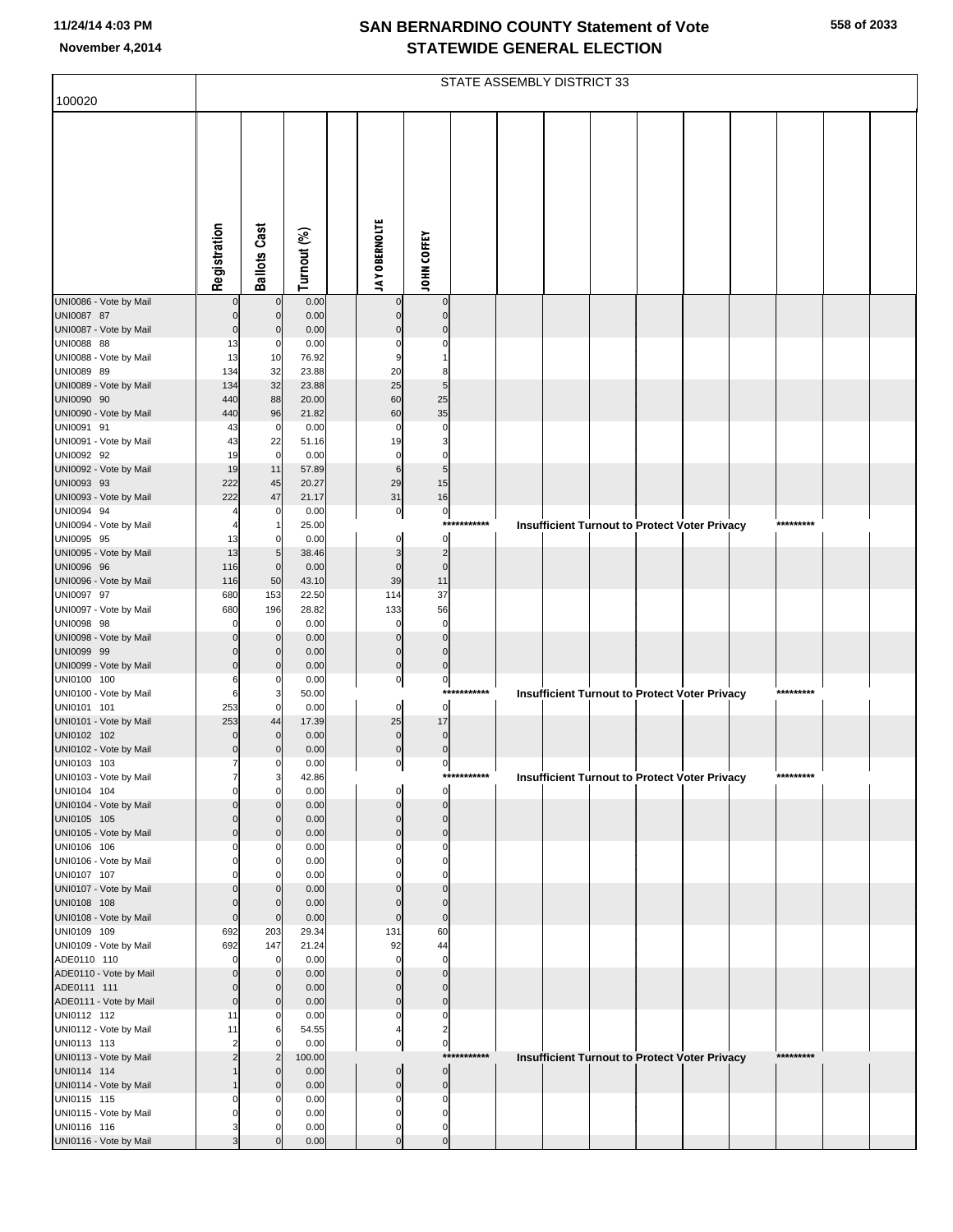|  | 559 of 2033 |
|--|-------------|
|  |             |

|                                        |                               | STATE ASSEMBLY DISTRICT 33    |                |  |                          |                                           |             |  |  |  |  |                                                      |           |  |
|----------------------------------------|-------------------------------|-------------------------------|----------------|--|--------------------------|-------------------------------------------|-------------|--|--|--|--|------------------------------------------------------|-----------|--|
| 100020                                 |                               |                               |                |  |                          |                                           |             |  |  |  |  |                                                      |           |  |
|                                        |                               |                               |                |  |                          |                                           |             |  |  |  |  |                                                      |           |  |
|                                        |                               |                               |                |  |                          |                                           |             |  |  |  |  |                                                      |           |  |
|                                        |                               |                               |                |  |                          |                                           |             |  |  |  |  |                                                      |           |  |
|                                        |                               |                               |                |  |                          |                                           |             |  |  |  |  |                                                      |           |  |
|                                        |                               |                               |                |  |                          |                                           |             |  |  |  |  |                                                      |           |  |
|                                        |                               |                               |                |  |                          |                                           |             |  |  |  |  |                                                      |           |  |
|                                        |                               |                               |                |  |                          |                                           |             |  |  |  |  |                                                      |           |  |
|                                        |                               |                               |                |  |                          |                                           |             |  |  |  |  |                                                      |           |  |
|                                        | Registration                  | <b>Ballots Cast</b>           | Turnout (%)    |  | <b>JAY OBERNOLTE</b>     | <b>JOHN COFFEY</b>                        |             |  |  |  |  |                                                      |           |  |
| UNI0117 117                            | $\mathbf 0$                   | $\pmb{0}$                     | 0.00           |  | $\pmb{0}$                | $\overline{0}$                            |             |  |  |  |  |                                                      |           |  |
| UNI0117 - Vote by Mail                 | 0                             | $\mathbf 0$                   | 0.00           |  | $\mathbf 0$<br>$\Omega$  | $\overline{0}$                            |             |  |  |  |  |                                                      |           |  |
| UNI0118 118<br>UNI0118 - Vote by Mail  | 0<br>ŋ                        | C<br>C                        | 0.00<br>0.00   |  | $\Omega$                 | $\mathbf 0$<br>0                          |             |  |  |  |  |                                                      |           |  |
| UNI0119 119                            |                               | C                             | 0.00           |  |                          | $\mathbf 0$                               |             |  |  |  |  |                                                      |           |  |
| UNI0119 - Vote by Mail                 | $\Omega$                      | 0                             | 0.00           |  | $\Omega$                 | 0                                         |             |  |  |  |  |                                                      |           |  |
| UNI0120 120<br>UNI0120 - Vote by Mail  | 1690<br>1690                  | 307<br>601                    | 18.17<br>35.56 |  | 224<br>425               | 68<br>155                                 |             |  |  |  |  |                                                      |           |  |
| UNI0121 121                            | 1185                          | 221                           | 18.65          |  | 167                      | 43                                        |             |  |  |  |  |                                                      |           |  |
| UNI0121 - Vote by Mail                 | 1185                          | 294                           | 24.81          |  | 216                      | 69                                        |             |  |  |  |  |                                                      |           |  |
| UNI0122 122<br>UNI0122 - Vote by Mail  | 39<br>39                      | $\mathbf 0$<br>10             | 0.00<br>25.64  |  | $\Omega$<br>7            | $\overline{0}$<br>$\overline{\mathbf{3}}$ |             |  |  |  |  |                                                      |           |  |
| UNI0123 123                            | 83                            | $\mathbf 0$                   | 0.00           |  | $\mathbf 0$              | $\overline{0}$                            |             |  |  |  |  |                                                      |           |  |
| UNI0123 - Vote by Mail                 | 83                            | 29                            | 34.94          |  | 21                       | 6                                         |             |  |  |  |  |                                                      |           |  |
| UNI0124 124<br>UNI0124 - Vote by Mail  | 89<br>89                      | $\mathbf 0$<br>31             | 0.00<br>34.83  |  | $\mathbf 0$<br>26        | $\bf 0$<br>4                              |             |  |  |  |  |                                                      |           |  |
| UNI0125 125                            | 99                            | $\mathbf 0$                   | 0.00           |  | $\mathbf 0$              | 0                                         |             |  |  |  |  |                                                      |           |  |
| UNI0125 - Vote by Mail                 | 99                            | 42                            | 42.42          |  | 30                       | 10                                        |             |  |  |  |  |                                                      |           |  |
| UNI0126 126<br>UNI0126 - Vote by Mail  | $\Omega$<br>$\Omega$          | $\mathbf 0$<br>$\mathbf 0$    | 0.00<br>0.00   |  | $\mathbf 0$<br>$\pmb{0}$ | $\overline{0}$<br>$\overline{0}$          |             |  |  |  |  |                                                      |           |  |
| UNI0127 127                            | 35                            | $\mathbf 0$                   | 0.00           |  | $\Omega$                 | $\overline{0}$                            |             |  |  |  |  |                                                      |           |  |
| UNI0127 - Vote by Mail                 | 35                            | 14                            | 40.00          |  | 8                        | $5 \mid$                                  |             |  |  |  |  |                                                      |           |  |
| UNI0128 128<br>UNI0128 - Vote by Mail  | 2<br>2                        | 0<br>$\Omega$                 | 0.00<br>0.00   |  | $\Omega$<br>0            | $\mathbf 0$<br>$\overline{0}$             |             |  |  |  |  |                                                      |           |  |
| UNI0129 129                            | 120                           | $\mathbf 0$                   | 0.00           |  | $\mathbf 0$              | $\mathbf 0$                               |             |  |  |  |  |                                                      |           |  |
| UNI0129 - Vote by Mail                 | 120                           | 35                            | 29.17          |  | 15                       | 20                                        |             |  |  |  |  |                                                      |           |  |
| UNI1601 1601<br>UNI1601 - Vote by Mail | 0                             | $\mathbf 0$<br>C              | 0.00<br>0.00   |  | $\mathbf 0$<br>$\Omega$  | $\overline{0}$<br>0                       |             |  |  |  |  |                                                      |           |  |
| UNI1708 1708                           |                               | 0                             | 0.00           |  | $\Omega$                 | 0                                         |             |  |  |  |  |                                                      |           |  |
| UNI1708 - Vote by Mail                 | $\Omega$                      | 0                             | 0.00           |  | 0                        | $\overline{0}$                            |             |  |  |  |  |                                                      |           |  |
| UNI1709 1709<br>UNI1709 - Vote by Mail | $\Omega$<br>$\Omega$          | $\Omega$<br>0                 | 0.00<br>0.00   |  | $\Omega$<br>$\mathbf 0$  | $\mathbf{0}$<br>$\overline{0}$            |             |  |  |  |  |                                                      |           |  |
| UNI1711 1711                           | 72                            | 0                             | 0.00           |  | $\mathbf 0$              | $\overline{0}$                            |             |  |  |  |  |                                                      |           |  |
| UNI1711 - Vote by Mail                 | 72                            | 23                            | 31.94          |  | 15                       | 8                                         |             |  |  |  |  |                                                      |           |  |
| UNI1713 1713<br>UNI1713 - Vote by Mail | $\mathbf{0}$<br>$\Omega$      | $\mathbf 0$<br>$\mathbf 0$    | 0.00<br>0.00   |  | 0<br>$\mathbf 0$         | 0<br>0                                    |             |  |  |  |  |                                                      |           |  |
| UNI0130 130                            | 101                           | $\mathbf 0$                   | 0.00           |  | $\mathbf{0}$             | $\Omega$                                  |             |  |  |  |  |                                                      |           |  |
| UNI0130 - Vote by Mail                 | 101                           | 46                            | 45.54          |  | 38                       | 6                                         |             |  |  |  |  |                                                      |           |  |
| UNI0131 131<br>UNI0131 - Vote by Mail  | $\overline{0}$<br>$\mathbf 0$ | $\mathbf 0$<br>0              | 0.00<br>0.00   |  | $\pmb{0}$<br>$\mathbf 0$ | $\overline{0}$<br>0                       |             |  |  |  |  |                                                      |           |  |
| BAR0132 132                            | 480                           | 63                            | 13.13          |  | 42                       | 21                                        |             |  |  |  |  |                                                      |           |  |
| BAR0132 - Vote by Mail                 | 480                           | 82                            | 17.08          |  | 50                       | 29                                        |             |  |  |  |  |                                                      |           |  |
| BAR0133 133<br>BAR0133 - Vote by Mail  | 10<br>10                      | $\overline{4}$<br>$\mathbf 0$ | 40.00<br>0.00  |  | $\overline{0}$           | ***<br>$\overline{0}$                     | *******     |  |  |  |  | Insufficient Turnout to Protect Voter Privacy        | ********* |  |
| BAR0134 134                            | 27                            | 5                             | 18.52          |  | $5\overline{)}$          | $\overline{0}$                            |             |  |  |  |  |                                                      |           |  |
| BAR0134 - Vote by Mail                 | 27                            | 11                            | 40.74          |  | 10                       | $\mathbf{0}$                              |             |  |  |  |  |                                                      |           |  |
| BAR0135 135<br>BAR0135 - Vote by Mail  | 1023<br>1023                  | 134<br>143                    | 13.10<br>13.98 |  | 72<br>62                 | 58<br>75                                  |             |  |  |  |  |                                                      |           |  |
| BAR0136 136                            | 923                           | 182                           | 19.72          |  | 94                       | 84                                        |             |  |  |  |  |                                                      |           |  |
| BAR0136 - Vote by Mail                 | 923                           | 190                           | 20.59          |  | 94                       | 91                                        |             |  |  |  |  |                                                      |           |  |
| BAR0137 137<br>BAR0137 - Vote by Mail  | 1478<br>1478                  | 265<br>291                    | 17.93<br>19.69 |  | 148<br>161               | 111<br>119                                |             |  |  |  |  |                                                      |           |  |
| BAR0138 138                            | 1273                          | 192                           | 15.08          |  | 96                       | 92                                        |             |  |  |  |  |                                                      |           |  |
| BAR0138 - Vote by Mail                 | 1273                          | 220                           | 17.28          |  | 114                      | 101                                       |             |  |  |  |  |                                                      |           |  |
| BAR0139 139<br>BAR0139 - Vote by Mail  | 1559<br>1559                  | 246<br>298                    | 15.78<br>19.11 |  | 143<br>184               | 96<br>109                                 |             |  |  |  |  |                                                      |           |  |
| BAR0140 140                            | 1398                          | 250                           | 17.88          |  | 112                      | 122                                       |             |  |  |  |  |                                                      |           |  |
| BAR0140 - Vote by Mail                 | 1398                          | 260                           | 18.60          |  | 127                      | 124                                       |             |  |  |  |  |                                                      |           |  |
| BAR0141 141<br>BAR0141 - Vote by Mail  | 10<br>10                      | $\mathbf 0$<br>-1             | 0.00<br>10.00  |  | $\overline{0}$           | $\overline{0}$                            | *********** |  |  |  |  | <b>Insufficient Turnout to Protect Voter Privacy</b> | ********* |  |
| BAR0142 142                            | $\overline{0}$                | $\Omega$                      | 0.00           |  | $\overline{0}$           | $\overline{0}$                            |             |  |  |  |  |                                                      |           |  |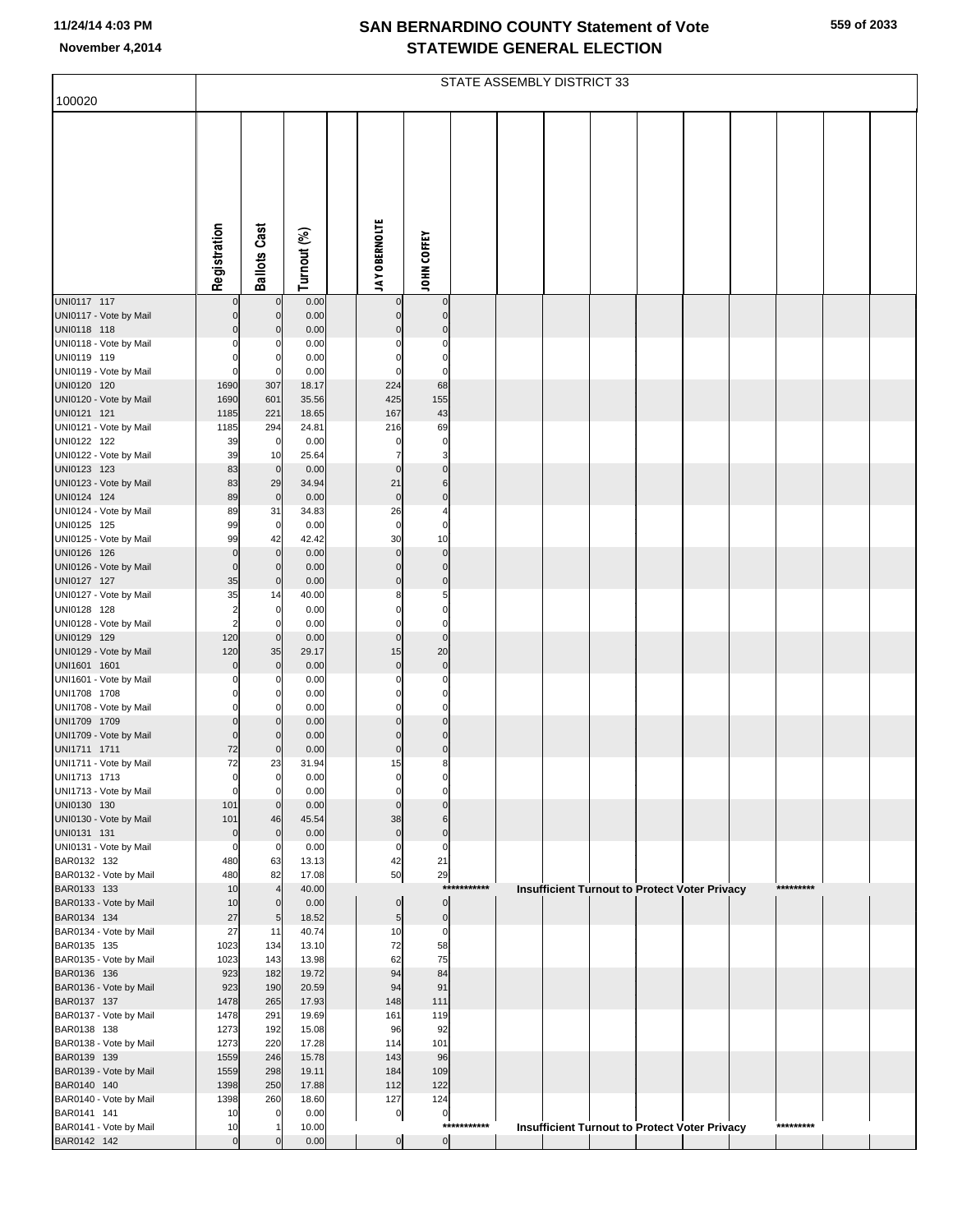|                                       |                 | STATE ASSEMBLY DISTRICT 33       |                |  |                              |                               |             |  |  |  |  |                                                      |           |  |
|---------------------------------------|-----------------|----------------------------------|----------------|--|------------------------------|-------------------------------|-------------|--|--|--|--|------------------------------------------------------|-----------|--|
| 100020                                |                 |                                  |                |  |                              |                               |             |  |  |  |  |                                                      |           |  |
|                                       | Registration    | <b>Ballots Cast</b>              | Turnout (%)    |  | <b>JAY OBERNOLTE</b>         | JOHN COFFEY                   |             |  |  |  |  |                                                      |           |  |
|                                       |                 |                                  |                |  |                              |                               |             |  |  |  |  |                                                      |           |  |
| BAR0142 - Vote by Mail                |                 | $\overline{0}$                   | 0.00           |  |                              | $\mathbf 0$                   |             |  |  |  |  |                                                      |           |  |
| BAR0143 143<br>BAR0143 - Vote by Mail | 20<br>20        | $\overline{0}$<br>12             | 0.00<br>60.00  |  | $\mathsf{C}$<br>7            | $\Omega$<br>5                 |             |  |  |  |  |                                                      |           |  |
| BAR0144 144                           | $\mathbf 0$     | 0                                | 0.00           |  | C                            | $\Omega$                      |             |  |  |  |  |                                                      |           |  |
| BAR0144 - Vote by Mail                | $\Omega$        | $\overline{0}$                   | 0.00           |  | $\mathcal{C}$                | $\Omega$                      |             |  |  |  |  |                                                      |           |  |
| UNI0145 145<br>UNI0145 - Vote by Mail | 24<br>24        | $\mathbf 0$                      | 0.00<br>62.50  |  | $\mathcal{C}$<br>13          | $\Omega$<br>$\overline{2}$    |             |  |  |  |  |                                                      |           |  |
| UNI0146 146                           | 119             | 15<br>$\mathbf 0$                | 0.00           |  | $\mathbf 0$                  | $\Omega$                      |             |  |  |  |  |                                                      |           |  |
| UNI0146 - Vote by Mail                | 119             | 51                               | 42.86          |  | 41                           | 9                             |             |  |  |  |  |                                                      |           |  |
| UNI0147 147                           | 43              | $\overline{0}$                   | 0.00           |  | $\mathbf 0$                  | $\Omega$<br>3                 |             |  |  |  |  |                                                      |           |  |
| UNI0147 - Vote by Mail<br>UNI0148 148 | 43<br>1071      | 20<br>210                        | 46.51<br>19.61 |  | 16<br>137                    | 69                            |             |  |  |  |  |                                                      |           |  |
| UNI0148 - Vote by Mail                | 1071            | 297                              | 27.73          |  | 211                          | 81                            |             |  |  |  |  |                                                      |           |  |
| UNI0149 149<br>UNI0149 - Vote by Mail | 71<br>71        | $27\,$<br>6                      | 38.03          |  | 16<br>3                      | 9<br>3                        |             |  |  |  |  |                                                      |           |  |
| UNI0150 150                           | 11              | 0                                | 8.45<br>0.00   |  | $\mathbf 0$                  | $\Omega$                      |             |  |  |  |  |                                                      |           |  |
| UNI0150 - Vote by Mail                | 11              | 6                                | 54.55          |  | 5                            | $\mathbf 0$                   |             |  |  |  |  |                                                      |           |  |
| UNI0151 151                           | 2               | $\mathbf 0$<br>$\overline{2}$    | 0.00           |  | $\pmb{0}$                    | $\overline{0}$                | *********** |  |  |  |  |                                                      | ********* |  |
| UNI0151 - Vote by Mail<br>UNI0152 152 | C               | $\mathbf 0$                      | 100.00<br>0.00 |  | $\mathbf 0$                  | $\overline{0}$                |             |  |  |  |  | <b>Insufficient Turnout to Protect Voter Privacy</b> |           |  |
| UNI0152 - Vote by Mail                | $\mathbf 0$     | $\mathbf 0$                      | 0.00           |  | $\pmb{0}$                    | $\mathbf 0$                   |             |  |  |  |  |                                                      |           |  |
| UNI0153 153                           | 320             | 46                               | 14.38          |  | 29<br>91                     | 15                            |             |  |  |  |  |                                                      |           |  |
| UNI0153 - Vote by Mail<br>UNI0154 154 | 320<br>C        | 129<br>0                         | 40.31<br>0.00  |  | $\mathbf 0$                  | 31<br>$\mathbf 0$             |             |  |  |  |  |                                                      |           |  |
| UNI0154 - Vote by Mail                | $\Omega$        | $\mathbf 0$                      | 0.00           |  | $\mathcal{C}$                | $\mathbf 0$                   |             |  |  |  |  |                                                      |           |  |
| UNI0155 155                           | 720             | 98                               | 13.61<br>24.58 |  | 74<br>117                    | 19                            |             |  |  |  |  |                                                      |           |  |
| UNI0155 - Vote by Mail<br>UNI0156 156 | 720<br>C        | 177<br>0                         | 0.00           |  | $\mathbf 0$                  | 48<br>$\mathbf 0$             |             |  |  |  |  |                                                      |           |  |
| UNI0156 - Vote by Mail                | $\epsilon$      | $\overline{0}$                   | 0.00           |  | $\epsilon$                   | $\mathbf 0$                   |             |  |  |  |  |                                                      |           |  |
| UNI0157 157<br>UNI0157 - Vote by Mail | 1664<br>1664    | 252<br>466                       | 15.14<br>28.00 |  | 179<br>323                   | 66<br>132                     |             |  |  |  |  |                                                      |           |  |
| UNI0158 158                           | 224             | 39                               | 17.41          |  | 33                           | $\overline{4}$                |             |  |  |  |  |                                                      |           |  |
| UNI0158 - Vote by Mail                | 224             | 57                               | 25.45          |  | 37                           | 20                            |             |  |  |  |  |                                                      |           |  |
| UNI0159 159<br>UNI0159 - Vote by Mail | $\mathbf 0$     | $\overline{0}$<br>$\circ$        | 0.00<br>0.00   |  | $\mathbf 0$                  | $\mathbf 0$                   |             |  |  |  |  |                                                      |           |  |
| UNI0160 160                           | r               | $\overline{0}$                   | 0.00           |  | $\mathcal{C}$                | $\Omega$                      |             |  |  |  |  |                                                      |           |  |
| UNI0160 - Vote by Mail                |                 | $\Omega$                         | 0.00           |  | C                            | $\Omega$                      |             |  |  |  |  |                                                      |           |  |
| UNI0161 161<br>UNI0161 - Vote by Mail | C<br>$\Omega$   | $\overline{0}$<br>$\overline{0}$ | 0.00<br>0.00   |  | $\sqrt{ }$<br>$\Omega$       | $\Omega$<br>$\mathbf{0}$      |             |  |  |  |  |                                                      |           |  |
| UNI0162 162                           | ſ               | $\mathbf 0$                      | 0.00           |  | C                            | $\Omega$                      |             |  |  |  |  |                                                      |           |  |
| UNI0162 - Vote by Mail                | 0               | $\overline{0}$                   | 0.00           |  |                              | $\Omega$                      |             |  |  |  |  |                                                      |           |  |
| UNI0163 163<br>UNI0163 - Vote by Mail | 24<br>24        | $\mathbf 0$<br>15                | 0.00<br>62.50  |  | ċ                            | $\sqrt{ }$<br>$6\phantom{1}6$ |             |  |  |  |  |                                                      |           |  |
| UNI0164 164                           | 162             | $\mathbf{0}$                     | 0.00           |  | $\Omega$                     | $\mathbf{0}$                  |             |  |  |  |  |                                                      |           |  |
| UNI0164 - Vote by Mail                | 162             | 90                               | 55.56          |  | 68                           | 20                            |             |  |  |  |  |                                                      |           |  |
| UNI0165 165<br>UNI0165 - Vote by Mail | $\epsilon$<br>ſ | $\mathbf 0$<br>$\overline{0}$    | 0.00<br>0.00   |  | $\mathbf 0$<br>$\mathcal{C}$ | $\mathbf 0$<br>$\Omega$       |             |  |  |  |  |                                                      |           |  |
| UNI0595 595                           |                 | $\mathbf 0$                      | 0.00           |  | C                            | $\Omega$                      |             |  |  |  |  |                                                      |           |  |
| UNI0595 - Vote by Mail                | C               | $\overline{0}$                   | 0.00           |  | $\sqrt{ }$                   | $\mathbf{0}$                  |             |  |  |  |  |                                                      |           |  |
| UNI0596 596<br>UNI0596 - Vote by Mail | ſ<br>$\Omega$   | $\overline{0}$<br>$\overline{0}$ | 0.00<br>0.00   |  | $\Omega$<br>$\Omega$         | $\mathbf{0}$<br>$\mathbf{0}$  |             |  |  |  |  |                                                      |           |  |
| UNI1598 1598                          | C               | $\mathbf 0$                      | 0.00           |  | C                            | $\Omega$                      |             |  |  |  |  |                                                      |           |  |
| UNI1598 - Vote by Mail                | r               | $\Omega$                         | 0.00           |  | C                            | $\Omega$                      |             |  |  |  |  |                                                      |           |  |
| UNI0166 166<br>UNI0166 - Vote by Mail |                 | $\mathbf 0$<br>$\overline{0}$    | 0.00<br>0.00   |  | $\mathcal{C}$                | $\Omega$<br>$\Omega$          |             |  |  |  |  |                                                      |           |  |
| UNI0167 167                           |                 | $\overline{0}$                   | 0.00           |  | $\sqrt{ }$                   | $\Omega$                      |             |  |  |  |  |                                                      |           |  |
| UNI0167 - Vote by Mail                | ſ               | $\overline{0}$                   | 0.00           |  | $\sqrt{ }$                   | $\mathbf{0}$                  |             |  |  |  |  |                                                      |           |  |
| UNI0168 168<br>UNI0168 - Vote by Mail |                 | $\mathbf 0$<br>$\Omega$          | 0.00<br>0.00   |  | C<br>$\mathcal{C}$           | $\Omega$<br>$\Omega$          |             |  |  |  |  |                                                      |           |  |
| UNI0169 169                           |                 | $\Omega$                         | 0.00           |  | C                            | $\mathbf 0$                   |             |  |  |  |  |                                                      |           |  |
| UNI0169 - Vote by Mail                |                 |                                  | 0.00           |  | $\sqrt{ }$                   | $\mathbf 0$                   |             |  |  |  |  |                                                      |           |  |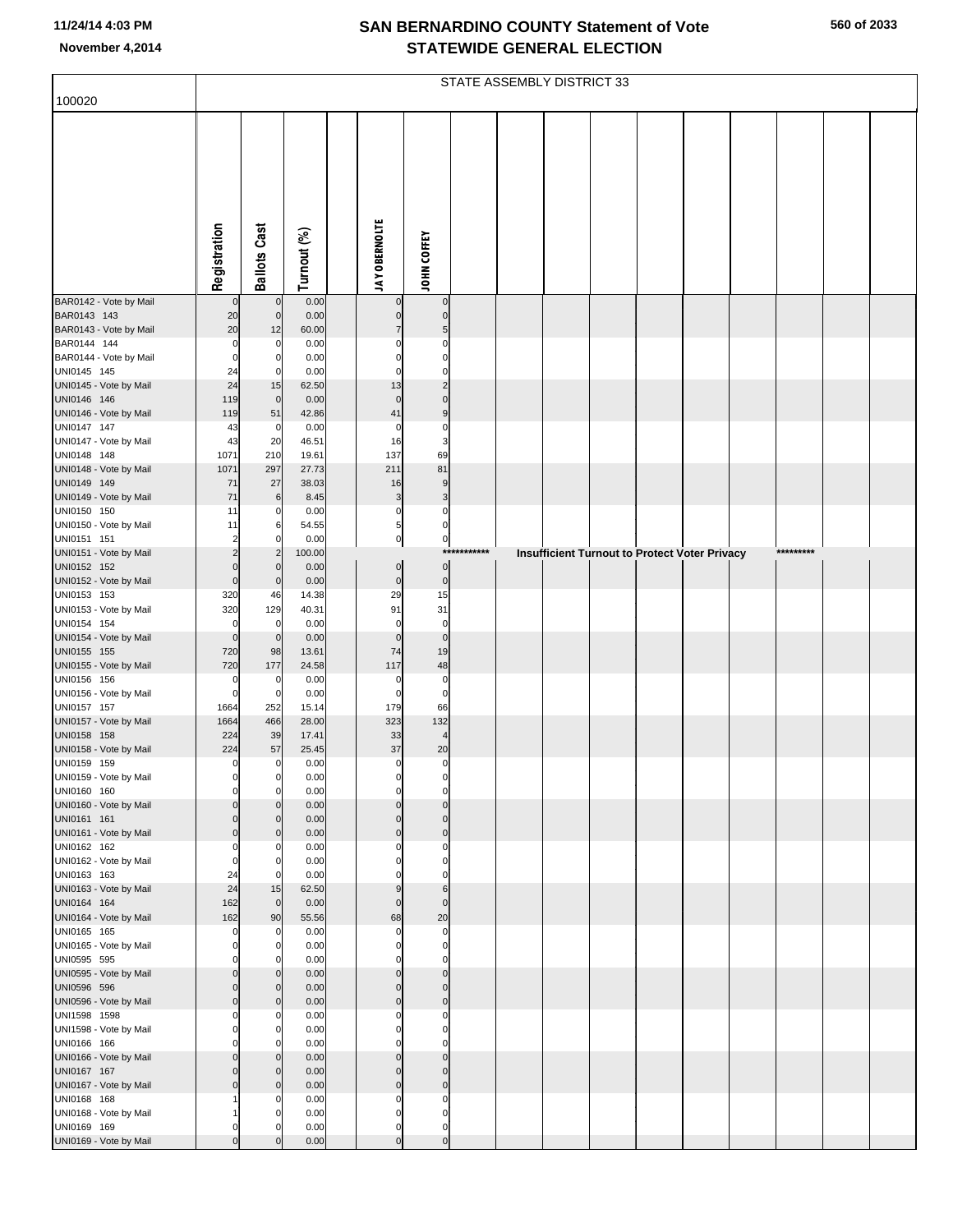| 100020                                |                                    | STATE ASSEMBLY DISTRICT 33 |                |  |                              |                             |             |  |                                                      |  |  |  |           |  |
|---------------------------------------|------------------------------------|----------------------------|----------------|--|------------------------------|-----------------------------|-------------|--|------------------------------------------------------|--|--|--|-----------|--|
|                                       |                                    |                            |                |  |                              |                             |             |  |                                                      |  |  |  |           |  |
|                                       |                                    |                            |                |  |                              |                             |             |  |                                                      |  |  |  |           |  |
|                                       |                                    |                            |                |  |                              |                             |             |  |                                                      |  |  |  |           |  |
|                                       |                                    |                            |                |  |                              |                             |             |  |                                                      |  |  |  |           |  |
|                                       |                                    |                            |                |  |                              |                             |             |  |                                                      |  |  |  |           |  |
|                                       |                                    |                            |                |  |                              |                             |             |  |                                                      |  |  |  |           |  |
|                                       |                                    |                            |                |  |                              |                             |             |  |                                                      |  |  |  |           |  |
|                                       |                                    |                            |                |  |                              |                             |             |  |                                                      |  |  |  |           |  |
|                                       | Registration                       | <b>Ballots Cast</b>        | Turnout (%)    |  | <b>JAY OBERNOLTE</b>         | <b>JOHN COFFEY</b>          |             |  |                                                      |  |  |  |           |  |
|                                       |                                    |                            |                |  |                              |                             |             |  |                                                      |  |  |  |           |  |
| UNI0170 170                           |                                    | $\mathbf 0$                | 0.00           |  |                              | $\bf{0}$                    |             |  |                                                      |  |  |  |           |  |
| UNI0170 - Vote by Mail<br>UNI0171 171 | $\mathsf{O}\xspace$<br>$\mathbf 0$ | $\mathbf 0$<br>$\mathbf 0$ | 0.00<br>0.00   |  | $\mathbf 0$<br>$\mathbf{0}$  | $\mathbf 0$<br>$\mathbf 0$  |             |  |                                                      |  |  |  |           |  |
| UNI0171 - Vote by Mail                | $\Omega$                           | $\Omega$                   | 0.00           |  | O                            | $\Omega$                    |             |  |                                                      |  |  |  |           |  |
| UNI0172 172                           | $\Omega$                           | $\mathbf 0$                | 0.00           |  | $\Omega$                     | $\mathbf 0$                 |             |  |                                                      |  |  |  |           |  |
| UNI0172 - Vote by Mail<br>UNI0173 173 | $\Omega$<br>$\mathsf{O}\xspace$    | $\mathbf 0$<br>$\mathbf 0$ | 0.00<br>0.00   |  | $\mathbf 0$<br>$\mathbf{0}$  | $\mathbf 0$<br>$\mathbf 0$  |             |  |                                                      |  |  |  |           |  |
| UNI0173 - Vote by Mail                | $\mathbf 0$                        | $\mathbf 0$                | 0.00           |  | $\mathbf{0}$                 | $\mathbf{0}$                |             |  |                                                      |  |  |  |           |  |
| UNI0174 174                           | $\mathbf 0$                        | $\mathbf 0$                | 0.00           |  | $\mathbf{0}$                 | $\mathbf 0$                 |             |  |                                                      |  |  |  |           |  |
| UNI0174 - Vote by Mail<br>UNI0175 175 | $\Omega$<br>0                      | $\Omega$<br>$\mathbf 0$    | 0.00<br>0.00   |  | $\Omega$<br>$\Omega$         | $\Omega$<br>0               |             |  |                                                      |  |  |  |           |  |
| UNI0175 - Vote by Mail                | $\Omega$                           | $\Omega$                   | 0.00           |  | $\Omega$                     | $\mathbf 0$                 |             |  |                                                      |  |  |  |           |  |
| UNI0176 176                           | 0                                  | $\mathbf 0$                | 0.00           |  | $\mathbf 0$                  | $\mathbf 0$                 |             |  |                                                      |  |  |  |           |  |
| UNI0176 - Vote by Mail<br>UNI0177 177 | $\mathbf 0$<br>$\mathbf 0$         | $\mathbf 0$<br>$\mathbf 0$ | 0.00<br>0.00   |  | $\mathbf{0}$<br>$\mathbf{0}$ | $\mathbf{0}$<br>$\mathbf 0$ |             |  |                                                      |  |  |  |           |  |
| UNI0177 - Vote by Mail                | $\Omega$                           | $\Omega$                   | 0.00           |  | $\Omega$                     | 0                           |             |  |                                                      |  |  |  |           |  |
| UNI0178 178                           | $\Omega$                           | $\mathbf 0$                | 0.00           |  | $\Omega$                     | $\mathbf 0$                 |             |  |                                                      |  |  |  |           |  |
| UNI0178 - Vote by Mail                | $\Omega$                           | $\Omega$<br>$\mathbf 0$    | 0.00<br>0.00   |  | $\mathbf 0$<br>$\mathbf 0$   | $\mathbf 0$                 |             |  |                                                      |  |  |  |           |  |
| BAR0179 179<br>BAR0179 - Vote by Mail | $\mathsf{O}\xspace$<br>$\mathbf 0$ | $\mathbf 0$                | 0.00           |  | $\mathbf{0}$                 | $\pmb{0}$<br>$\mathbf 0$    |             |  |                                                      |  |  |  |           |  |
| UNI0180 180                           | $\mathbf 0$                        | $\mathbf 0$                | 0.00           |  | $\mathbf{0}$                 | $\mathbf 0$                 |             |  |                                                      |  |  |  |           |  |
| UNI0180 - Vote by Mail                | $\Omega$                           | $\Omega$                   | 0.00           |  | O                            | $\Omega$                    |             |  |                                                      |  |  |  |           |  |
| UNI0181 181<br>UNI0181 - Vote by Mail | 0<br>$\Omega$                      | $\mathbf 0$<br>$\Omega$    | 0.00<br>0.00   |  | $\Omega$<br>$\Omega$         | 0<br>$\mathbf 0$            |             |  |                                                      |  |  |  |           |  |
| UNI0182 182                           | $\mathbf 0$                        | $\mathbf 0$                | 0.00           |  | $\mathbf 0$                  | $\mathbf 0$                 |             |  |                                                      |  |  |  |           |  |
| UNI0182 - Vote by Mail                | $\mathbf 0$                        | $\mathbf 0$                | 0.00           |  | $\mathbf{0}$                 | $\mathbf{0}$                |             |  |                                                      |  |  |  |           |  |
| UNI0183 183<br>UNI0183 - Vote by Mail | $\mathbf 0$<br>$\Omega$            | $\mathbf 0$<br>$\Omega$    | 0.00<br>0.00   |  | $\mathbf{0}$<br>$\Omega$     | $\mathbf 0$<br>$\Omega$     |             |  |                                                      |  |  |  |           |  |
| UNI0184 184                           | 0                                  | $\mathbf 0$                | 0.00           |  | $\Omega$                     | 0                           |             |  |                                                      |  |  |  |           |  |
| UNI0184 - Vote by Mail                | 0                                  | $\Omega$                   | 0.00           |  | $\mathbf 0$                  | $\mathbf 0$                 |             |  |                                                      |  |  |  |           |  |
| UNI0185 185<br>UNI0185 - Vote by Mail | $\mathsf{O}\xspace$<br>$\mathbf 0$ | $\mathbf{0}$<br>$\Omega$   | 0.00<br>0.00   |  | $\mathbf 0$<br>$\mathbf{0}$  | $\mathbf 0$<br>$\mathbf 0$  |             |  |                                                      |  |  |  |           |  |
| UNI0186 186                           | $\mathbf 0$                        | $\Omega$                   | 0.00           |  | $\mathbf 0$                  | $\pmb{0}$                   |             |  |                                                      |  |  |  |           |  |
| UNI0186 - Vote by Mail                | 0                                  | C                          | 0.00           |  | O                            | $\Omega$                    |             |  |                                                      |  |  |  |           |  |
| UNI0187 187<br>UNI0187 - Vote by Mail | 7                                  | U<br>7                     | 0.00<br>100.00 |  | $\overline{4}$               | 3                           |             |  |                                                      |  |  |  |           |  |
| UNI0188 188                           | 60                                 | $\mathbf 0$                | 0.00           |  | $\mathbf{0}$                 | $\mathbf{0}$                |             |  |                                                      |  |  |  |           |  |
| UNI0188 - Vote by Mail                | 60                                 | 39                         | 65.00          |  | 15                           | 24                          |             |  |                                                      |  |  |  |           |  |
| UNI0189 189<br>UNI0189 - Vote by Mail | $\mathbf 0$                        | $\mathbf 0$<br>$\Omega$    | 0.00<br>0.00   |  | $\mathbf 0$<br>0             | $\pmb{0}$<br>0              |             |  |                                                      |  |  |  |           |  |
| UNI0190 190                           | 0                                  | $\Omega$                   | 0.00           |  | 0                            | 0                           |             |  |                                                      |  |  |  |           |  |
| UNI0190 - Vote by Mail                | $\Omega$                           | $\Omega$                   | 0.00           |  | $\mathbf 0$                  | $\mathbf 0$                 |             |  |                                                      |  |  |  |           |  |
| UNI0191 191<br>UNI0191 - Vote by Mail | 33<br>33                           | $\mathbf 0$<br>18          | 0.00<br>54.55  |  | $\pmb{0}$<br>10              | $\pmb{0}$<br>8              |             |  |                                                      |  |  |  |           |  |
| UNI0192 192                           | $\mathbf 0$                        | $\overline{2}$             | 0.00           |  |                              |                             | *********** |  | <b>Insufficient Turnout to Protect Voter Privacy</b> |  |  |  | ********* |  |
| UNI0192 - Vote by Mail                |                                    | $\Omega$                   | 0.00           |  | 0                            | $\mathbf 0$                 |             |  |                                                      |  |  |  |           |  |
| UNI0193 193<br>UNI0193 - Vote by Mail | O                                  | $\mathbf 0$<br>$\Omega$    | 0.00<br>0.00   |  | 0<br>$\mathbf 0$             | $\pmb{0}$<br>0              |             |  |                                                      |  |  |  |           |  |
| UNI0194 194                           | $\Omega$                           | $\mathbf{0}$               | 0.00           |  | $\mathbf 0$                  | $\mathbf 0$                 |             |  |                                                      |  |  |  |           |  |
| UNI0194 - Vote by Mail                | $\Omega$                           | $\Omega$                   | 0.00           |  | $\Omega$                     | $\Omega$                    |             |  |                                                      |  |  |  |           |  |
| UNI0195 195<br>UNI0195 - Vote by Mail | $\mathbf 0$<br>$\Omega$            | $\Omega$<br>O              | 0.00<br>0.00   |  | $\mathbf 0$<br>O             | $\mathbf 0$<br>$\Omega$     |             |  |                                                      |  |  |  |           |  |
| APP0296 296                           | 44                                 | $\mathbf 0$                | 0.00           |  | 0                            | 0                           |             |  |                                                      |  |  |  |           |  |
| APP0296 - Vote by Mail                | 44                                 | 24                         | 54.55          |  | 10                           | 9                           |             |  |                                                      |  |  |  |           |  |
| APP0297 297<br>APP0297 - Vote by Mail | $\mathbf 0$<br>$\mathbf 0$         | $\mathbf 0$<br>$\mathbf 0$ | 0.00<br>0.00   |  | $\mathbf 0$<br>$\mathbf{0}$  | $\mathbf 0$<br>$\mathbf{0}$ |             |  |                                                      |  |  |  |           |  |
| APP0298 298                           | 496                                | 103                        | 20.77          |  | 74                           | 24                          |             |  |                                                      |  |  |  |           |  |
| APP0298 - Vote by Mail                | 496                                | 179                        | 36.09          |  | 139                          | 36                          |             |  |                                                      |  |  |  |           |  |
| APP0299 299<br>APP0299 - Vote by Mail | 593<br>593                         | 92<br>136                  | 15.51<br>22.93 |  | 57<br>91                     | 30<br>43                    |             |  |                                                      |  |  |  |           |  |
| APP0300 300                           | $\Omega$                           | $\mathbf 0$                | 0.00           |  | $\mathbf{0}$                 | $\pmb{0}$                   |             |  |                                                      |  |  |  |           |  |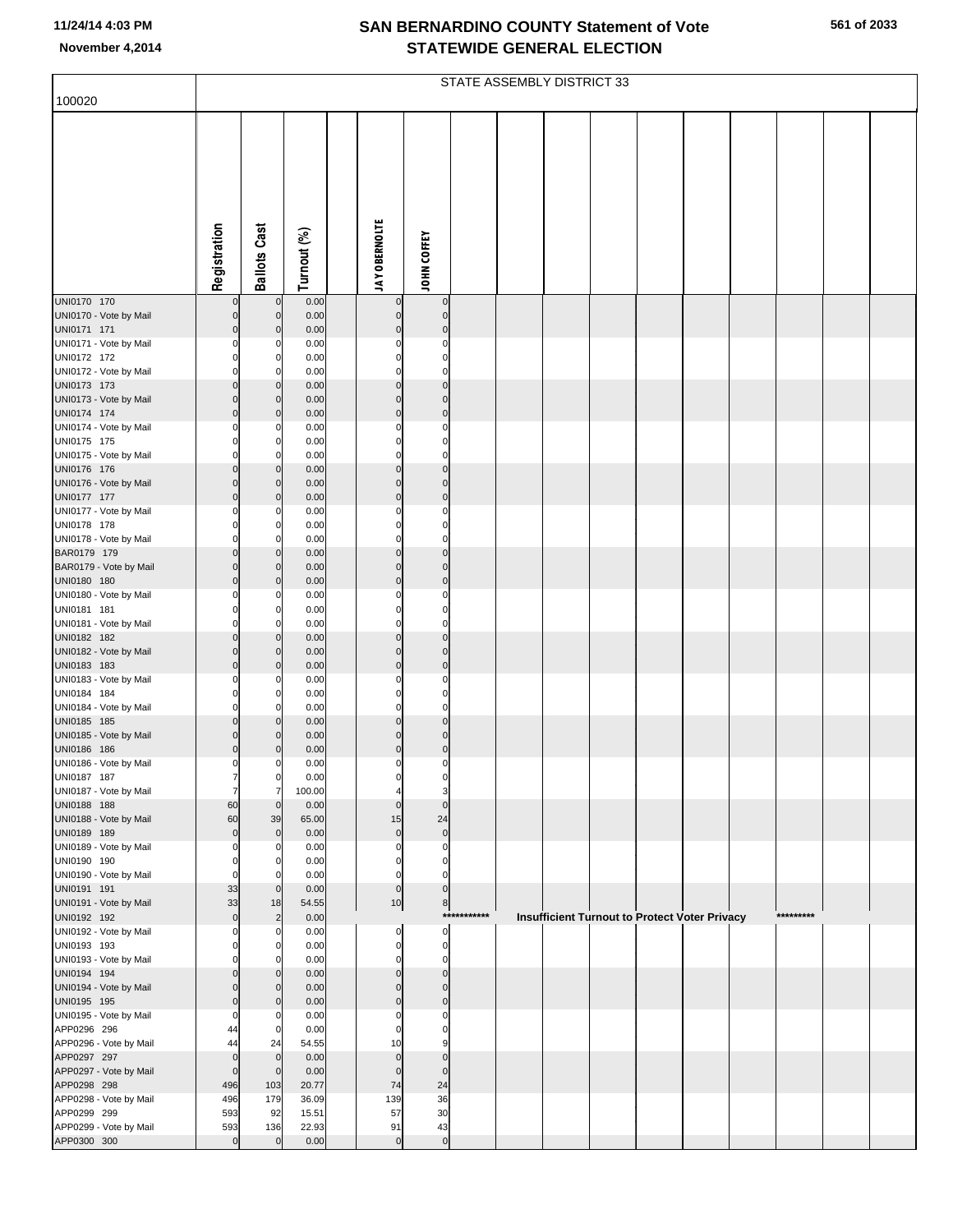|                                        |                            | STATE ASSEMBLY DISTRICT 33 |                |  |                            |                         |  |  |  |  |  |  |  |  |
|----------------------------------------|----------------------------|----------------------------|----------------|--|----------------------------|-------------------------|--|--|--|--|--|--|--|--|
| 100020                                 |                            |                            |                |  |                            |                         |  |  |  |  |  |  |  |  |
|                                        |                            |                            |                |  |                            |                         |  |  |  |  |  |  |  |  |
|                                        | Registration               | <b>Ballots Cast</b>        | Turnout (%)    |  | <b>JAY OBERNOLTE</b>       | JOHN COFFEY             |  |  |  |  |  |  |  |  |
| APP0300 - Vote by Mail                 | $\mathbf 0$                | $\mathbf 0$                | 0.00           |  | $\mathbf 0$                | $\mathbf 0$             |  |  |  |  |  |  |  |  |
| APP0301 301                            | 1664                       | 281                        | 16.89          |  | 203                        | 69                      |  |  |  |  |  |  |  |  |
| APP0301 - Vote by Mail<br>APP0302 302  | 1664<br>1457               | 509<br>287                 | 30.59<br>19.70 |  | 356<br>212                 | 136<br>64               |  |  |  |  |  |  |  |  |
| APP0302 - Vote by Mail                 | 1457                       | 452                        | 31.02          |  | 334                        | 109                     |  |  |  |  |  |  |  |  |
| APP0303 303                            | 1838                       | 217                        | 11.81          |  | 132                        | 74                      |  |  |  |  |  |  |  |  |
| APP0303 - Vote by Mail<br>APP0304 304  | 1838<br>1756               | 293<br>282                 | 15.94<br>16.06 |  | 161<br>199                 | 122<br>73               |  |  |  |  |  |  |  |  |
| APP0304 - Vote by Mail                 | 1756                       | 419                        | 23.86          |  | 281                        | 126                     |  |  |  |  |  |  |  |  |
| APP0305 305                            | 1598                       | 222                        | 13.89          |  | 151                        | 64                      |  |  |  |  |  |  |  |  |
| APP0305 - Vote by Mail<br>APP0306 306  | 1598                       | 371                        | 23.22          |  | 255                        | 105                     |  |  |  |  |  |  |  |  |
| APP0306 - Vote by Mail                 | 1689<br>1689               | 233<br>321                 | 13.80<br>19.01 |  | 161<br>219                 | 68<br>93                |  |  |  |  |  |  |  |  |
| APP0307 307                            | 1169                       | 194                        | 16.60          |  | 145                        | 40                      |  |  |  |  |  |  |  |  |
| APP0307 - Vote by Mail                 | 1169                       | 333                        | 28.49          |  | 241                        | 83                      |  |  |  |  |  |  |  |  |
| APP0308 308<br>APP0308 - Vote by Mail  | 1290<br>1290               | 219<br>337                 | 16.98<br>26.12 |  | 144<br>224                 | 70<br>101               |  |  |  |  |  |  |  |  |
| APP0309 309                            | 1823                       | 298                        | 16.35          |  | 224                        | 66                      |  |  |  |  |  |  |  |  |
| APP0309 - Vote by Mail                 | 1823                       | 599                        | 32.86          |  | 461                        | 120                     |  |  |  |  |  |  |  |  |
| APP0310 310<br>APP0310 - Vote by Mail  | 1177<br>1177               | 242<br>305                 | 20.56<br>25.91 |  | 188<br>221                 | 43<br>78                |  |  |  |  |  |  |  |  |
| APP0311 311                            | 1904                       | 307                        | 16.12          |  | 230                        | 66                      |  |  |  |  |  |  |  |  |
| APP0311 - Vote by Mail                 | 1904                       | 586                        | 30.78          |  | 429                        | 139                     |  |  |  |  |  |  |  |  |
| APP0312 312<br>APP0312 - Vote by Mail  | 1522<br>1522               | 269<br>384                 | 17.67<br>25.23 |  | 179<br>276                 | 81<br>95                |  |  |  |  |  |  |  |  |
| APP0313 313                            | 1606                       | 234                        | 14.57          |  | 162                        | 66                      |  |  |  |  |  |  |  |  |
| APP0313 - Vote by Mail                 | 1606                       | 611                        | 38.04          |  | 439                        | 154                     |  |  |  |  |  |  |  |  |
| APP0314 314                            | 1260                       | 238<br>390                 | 18.89          |  | 158<br>263                 | 72                      |  |  |  |  |  |  |  |  |
| APP0314 - Vote by Mail<br>APP0315 315  | 1260<br>1199               | 206                        | 30.95<br>17.18 |  | 133                        | 117<br>68               |  |  |  |  |  |  |  |  |
| APP0315 - Vote by Mail                 | 1199                       | 246                        | 20.52          |  | 159                        | $77$                    |  |  |  |  |  |  |  |  |
| APP0316 316                            | 1517                       | 185                        | 12.20          |  | 94                         | 85                      |  |  |  |  |  |  |  |  |
| APP0316 - Vote by Mail<br>APP0317 317  | 1517<br>1283               | 239<br>156                 | 15.75<br>12.16 |  | 140<br>93                  | 94<br>56                |  |  |  |  |  |  |  |  |
| APP0317 - Vote by Mail                 | 1283                       | 245                        | 19.10          |  | 157                        | 80                      |  |  |  |  |  |  |  |  |
| APP0318 318                            | 1308                       | 135                        | 10.32          |  | 97                         | 28                      |  |  |  |  |  |  |  |  |
| APP0318 - Vote by Mail<br>APP0319 319  | 1308<br>1122               | 286<br>154                 | 21.87<br>13.73 |  | 177<br>106                 | 106<br>39               |  |  |  |  |  |  |  |  |
| APP0319 - Vote by Mail                 | 1122                       | 188                        | 16.76          |  | 124                        | 59                      |  |  |  |  |  |  |  |  |
| APP0320 320                            | 2633                       | 437                        | 16.60          |  | 298                        | 128                     |  |  |  |  |  |  |  |  |
| APP0320 - Vote by Mail<br>APP0321 321  | 2633<br>470                | 1426<br>65                 | 54.16<br>13.83 |  | 994<br>56                  | 369<br>8                |  |  |  |  |  |  |  |  |
| APP0321 - Vote by Mail                 | 470                        | 136                        | 28.94          |  | 83                         | 47                      |  |  |  |  |  |  |  |  |
| APP0322 322                            | 1414                       | 154                        | 10.89          |  | 90                         | 60                      |  |  |  |  |  |  |  |  |
| APP0322 - Vote by Mail<br>APP0323 323  | 1414<br>1044               | 303<br>120                 | 21.43<br>11.49 |  | 196<br>78                  | 99<br>37                |  |  |  |  |  |  |  |  |
| APP0323 - Vote by Mail                 | 1044                       | 192                        | 18.39          |  | 112                        | 77                      |  |  |  |  |  |  |  |  |
| APP0324 324                            | $\mathbf 0$                | $\mathbf 0$                | 0.00           |  | $\mathbf 0$                | $\mathbf 0$             |  |  |  |  |  |  |  |  |
| APP0324 - Vote by Mail<br>APP1609 1609 | $\mathbf 0$<br>1232        | $\mathbf 0$<br>161         | 0.00<br>13.07  |  | $\mathbf 0$<br>111         | $\mathbf 0$<br>45       |  |  |  |  |  |  |  |  |
| APP1609 - Vote by Mail                 | 1232                       | 265                        | 21.51          |  | 154                        | 105                     |  |  |  |  |  |  |  |  |
| HES0325 325                            | 0                          | $\mathbf 0$                | 0.00           |  | 0                          | $\mathbf 0$             |  |  |  |  |  |  |  |  |
| HES0325 - Vote by Mail<br>APP0326 326  | $\mathbf 0$<br>$\mathbf 0$ | $\mathbf 0$<br>0           | 0.00<br>0.00   |  | $\mathbf 0$<br>$\mathbf 0$ | $\mathbf 0$<br>0        |  |  |  |  |  |  |  |  |
| APP0326 - Vote by Mail                 | $\Omega$                   | $\Omega$                   | 0.00           |  | $\mathbf 0$                | $\mathbf 0$             |  |  |  |  |  |  |  |  |
| APP0327 327                            | $\mathbf 0$                | $\mathbf 0$                | 0.00           |  | $\mathbf 0$                | $\mathbf 0$             |  |  |  |  |  |  |  |  |
| APP0327 - Vote by Mail                 | $\mathbf 0$                | $\Omega$                   | 0.00           |  | $\mathbf 0$                | $\mathbf 0$             |  |  |  |  |  |  |  |  |
| APP0328 328<br>APP0328 - Vote by Mail  | $\mathbf 0$<br>$\mathbf 0$ | 0<br>$\Omega$              | 0.00<br>0.00   |  | $\mathbf 0$<br>$\mathbf 0$ | $\mathbf 0$<br>$\Omega$ |  |  |  |  |  |  |  |  |
| HES0329 329                            | 1755                       | 210                        | 11.97          |  | 120                        | 84                      |  |  |  |  |  |  |  |  |
| HES0329 - Vote by Mail                 | 1755                       | 298                        | 16.98          |  | 181                        | 110                     |  |  |  |  |  |  |  |  |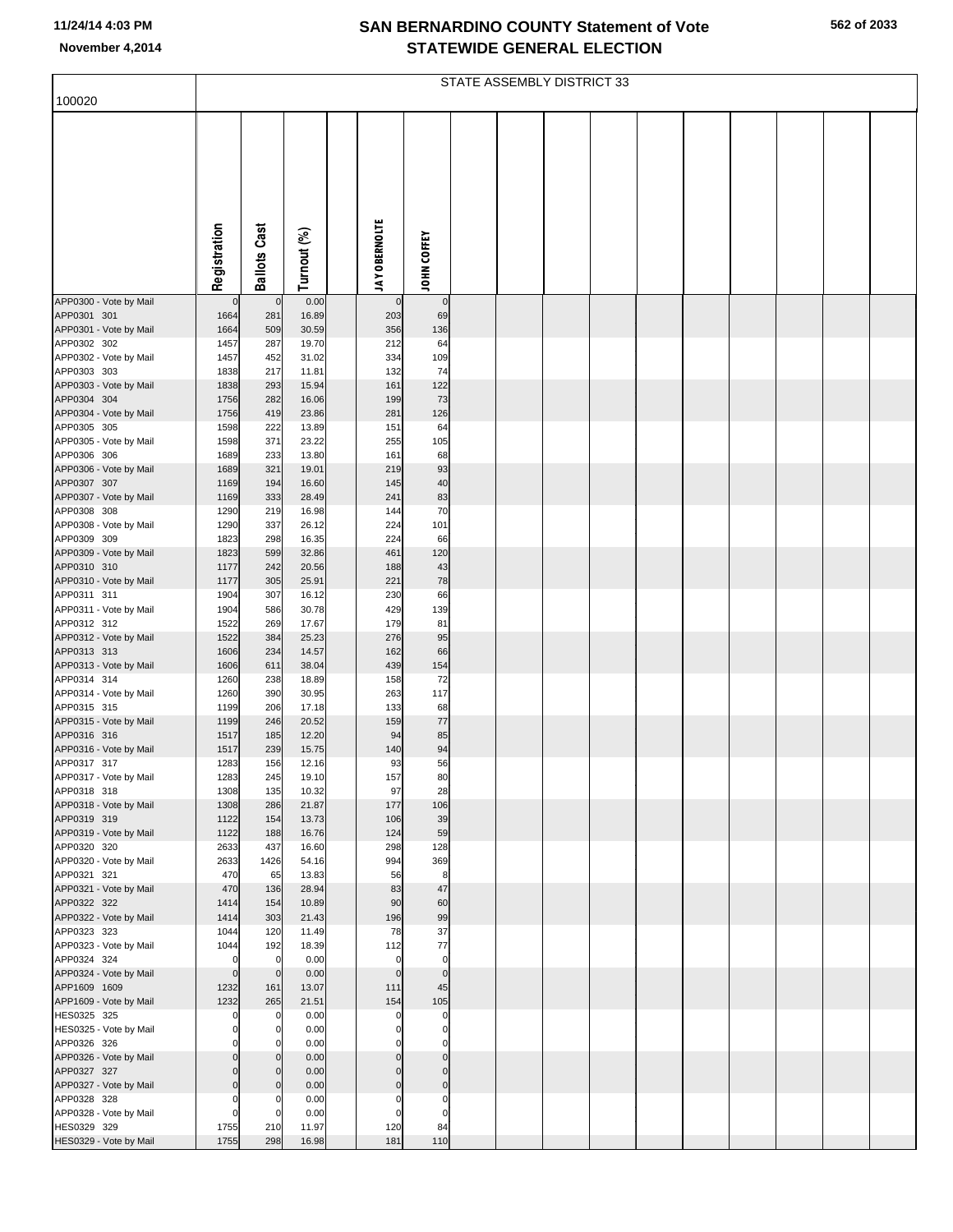|  | 563 of 2033 |
|--|-------------|
|  |             |

|                                        |                     |                     |                |                      |                          |             | STATE ASSEMBLY DISTRICT 33 |  |                                                      |  |           |  |
|----------------------------------------|---------------------|---------------------|----------------|----------------------|--------------------------|-------------|----------------------------|--|------------------------------------------------------|--|-----------|--|
| 100020                                 |                     |                     |                |                      |                          |             |                            |  |                                                      |  |           |  |
|                                        |                     |                     |                |                      |                          |             |                            |  |                                                      |  |           |  |
|                                        | Registration        | <b>Ballots Cast</b> | Turnout (%)    | <b>JAY OBERNOLTE</b> | JOHN COFFEY              |             |                            |  |                                                      |  |           |  |
| HES0330 330                            | 1604                | 162                 | 10.10          | 90                   | 62                       |             |                            |  |                                                      |  |           |  |
| HES0330 - Vote by Mail<br>HES0331 331  | 1604<br>1380        | 271<br>200          | 16.90<br>14.49 | 153<br>109           | 112<br>82                |             |                            |  |                                                      |  |           |  |
| HES0331 - Vote by Mail                 | 1380                | 268                 | 19.42          | 170                  | 86                       |             |                            |  |                                                      |  |           |  |
| HES0332 332                            | 1361                | 207                 | 15.21          | 130                  | 69                       |             |                            |  |                                                      |  |           |  |
| HES0332 - Vote by Mail<br>HES0333 333  | 1361<br>1359        | 312<br>164          | 22.92<br>12.07 | 203<br>91            | 100<br>68                |             |                            |  |                                                      |  |           |  |
| HES0333 - Vote by Mail                 | 1359                | 246                 | 18.10          | 144                  | 97                       |             |                            |  |                                                      |  |           |  |
| HES0334 334                            | 137                 | $\overline{7}$      | 5.11           | 5                    | $\overline{\mathbf{c}}$  |             |                            |  |                                                      |  |           |  |
| HES0334 - Vote by Mail                 | 137                 | 47                  | 34.31          | 28                   | 17                       |             |                            |  |                                                      |  |           |  |
| HES0335 335<br>HES0335 - Vote by Mail  | 993<br>993          | 102<br>145          | 10.27<br>14.60 | 67<br>75             | 35<br>67                 |             |                            |  |                                                      |  |           |  |
| HES0336 336                            | 1407                | 160                 | 11.37          | 102                  | 56                       |             |                            |  |                                                      |  |           |  |
| HES0336 - Vote by Mail                 | 1407                | 234                 | 16.63          | 149                  | 74                       |             |                            |  |                                                      |  |           |  |
| HES0337 337<br>HES0337 - Vote by Mail  | 1731<br>1731        | 189<br>291          | 10.92<br>16.81 | 93<br>166            | 89<br>110                |             |                            |  |                                                      |  |           |  |
| HES0338 338                            | 1495                | 185                 | 12.37          | 127                  | 50                       |             |                            |  |                                                      |  |           |  |
| HES0338 - Vote by Mail                 | 1495                | 273                 | 18.26          | 157                  | 104                      |             |                            |  |                                                      |  |           |  |
| HES0339 339<br>HES0339 - Vote by Mail  | 1404<br>1404        | 209<br>258          | 14.89<br>18.38 | 124<br>171           | 74<br>80                 |             |                            |  |                                                      |  |           |  |
| HES0340 340                            | 52                  | 8                   | 15.38          | $\overline{4}$       | $\overline{\mathcal{L}}$ |             |                            |  |                                                      |  |           |  |
| HES0340 - Vote by Mail                 | 52                  | 17                  | 32.69          | g                    | $\overline{7}$           |             |                            |  |                                                      |  |           |  |
| HES0341 341                            | 1786                | 162                 | 9.07           | 75                   | 79                       |             |                            |  |                                                      |  |           |  |
| HES0341 - Vote by Mail<br>HES0342 342  | 1786<br>1631        | 201<br>166          | 11.25<br>10.18 | 103<br>83            | 89<br>70                 |             |                            |  |                                                      |  |           |  |
| HES0342 - Vote by Mail                 | 1631                | 194                 | 11.89          | 106                  | 76                       |             |                            |  |                                                      |  |           |  |
| HES0343 343                            | 1029                | 143                 | 13.90          | 72                   | 63                       |             |                            |  |                                                      |  |           |  |
| HES0343 - Vote by Mail<br>HES0344 344  | 1029<br>218         | 200<br>27           | 19.44<br>12.39 | 125<br>13            | 67<br>14                 |             |                            |  |                                                      |  |           |  |
| HES0344 - Vote by Mail                 | 218                 | 59                  | 27.06          | 41                   | 17                       |             |                            |  |                                                      |  |           |  |
| HES0345 345                            | $\mathbf 0$         | $\mathbf 0$         | 0.00           | $\Omega$             | $\pmb{0}$                |             |                            |  |                                                      |  |           |  |
| HES0345 - Vote by Mail<br>HES0346 346  | $\mathbf 0$         | $\mathbf 0$<br>179  | 0.00<br>12.47  | $\Omega$<br>129      | $\bf 0$<br>43            |             |                            |  |                                                      |  |           |  |
| HES0346 - Vote by Mail                 | 1436<br>1436        | 338                 | 23.54          | 233                  | 98                       |             |                            |  |                                                      |  |           |  |
| HES0347 347                            | 1130                | 155                 | 13.72          | 95                   | 55                       |             |                            |  |                                                      |  |           |  |
| HES0347 - Vote by Mail                 | 1130                | 214                 | 18.94          | 146<br>87            | 58<br>50                 |             |                            |  |                                                      |  |           |  |
| HES0348 348<br>HES0348 - Vote by Mail  | 1292<br>1292        | 146<br>248          | 11.30<br>19.20 | 152                  | 90                       |             |                            |  |                                                      |  |           |  |
| HES0349 349                            | 1589                | 206                 | 12.96          | 142                  | 56                       |             |                            |  |                                                      |  |           |  |
| HES0349 - Vote by Mail                 | 1589                | 382                 | 24.04          | 284                  | 84                       |             |                            |  |                                                      |  |           |  |
| HES0350 350<br>HES0350 - Vote by Mail  | 2050<br>2050        | 226<br>428          | 11.02<br>20.88 | 137<br>271           | 78<br>141                |             |                            |  |                                                      |  |           |  |
| HES0351 351                            | 1401                | 186                 | 13.28          | 119                  | 57                       |             |                            |  |                                                      |  |           |  |
| HES0351 - Vote by Mail                 | 1401                | 235                 | 16.77          | 138                  | 91                       |             |                            |  |                                                      |  |           |  |
| HES0352 352<br>HES0352 - Vote by Mail  | 678<br>678          | 114<br>178          | 16.81<br>26.25 | 81<br>137            | 28<br>35                 |             |                            |  |                                                      |  |           |  |
| HES0353 353                            | 1568                | 209                 | 13.33          | 140                  | 64                       |             |                            |  |                                                      |  |           |  |
| HES0353 - Vote by Mail                 | 1568                | 381                 | 24.30          | 269                  | 97                       |             |                            |  |                                                      |  |           |  |
| HES0354 354<br>HES0354 - Vote by Mail  | 1439<br>1439        | 185<br>306          | 12.86<br>21.26 | 128<br>197           | 47<br>98                 |             |                            |  |                                                      |  |           |  |
| HES0355 355                            | 1751                | 307                 | 17.53          | 216                  | 77                       |             |                            |  |                                                      |  |           |  |
| HES0355 - Vote by Mail                 | 1751                | 416                 | 23.76          | 313                  | 95                       |             |                            |  |                                                      |  |           |  |
| HES0356 356                            | 1708                | 277                 | 16.22          | 220                  | 51                       |             |                            |  |                                                      |  |           |  |
| HES0356 - Vote by Mail<br>HES0357 357  | 1708<br>$\mathbf 0$ | 405<br>$\mathbf 0$  | 23.71<br>0.00  | 300<br>$\Omega$      | 92<br>$\mathbf 0$        |             |                            |  |                                                      |  |           |  |
| HES0357 - Vote by Mail                 | $\mathbf 0$         | $\mathbf 0$         | 0.00           | $\mathbf 0$          | $\mathbf 0$              |             |                            |  |                                                      |  |           |  |
| HES0358 358                            | $\overline{7}$      | $\mathsf{C}$        | 0.00           | $\pmb{0}$            | $\overline{0}$           |             |                            |  |                                                      |  |           |  |
| HES0358 - Vote by Mail                 | 7                   | -1                  | 14.29          |                      |                          | *********** |                            |  | <b>Insufficient Turnout to Protect Voter Privacy</b> |  | ********* |  |
| HES1606 1606<br>HES1606 - Vote by Mail | 688<br>688          | 81<br>125           | 11.77<br>18.17 | 48<br>80             | 29<br>39                 |             |                            |  |                                                      |  |           |  |
| HES1607 1607                           | 669                 | 91                  | 13.60          | 51                   | 34                       |             |                            |  |                                                      |  |           |  |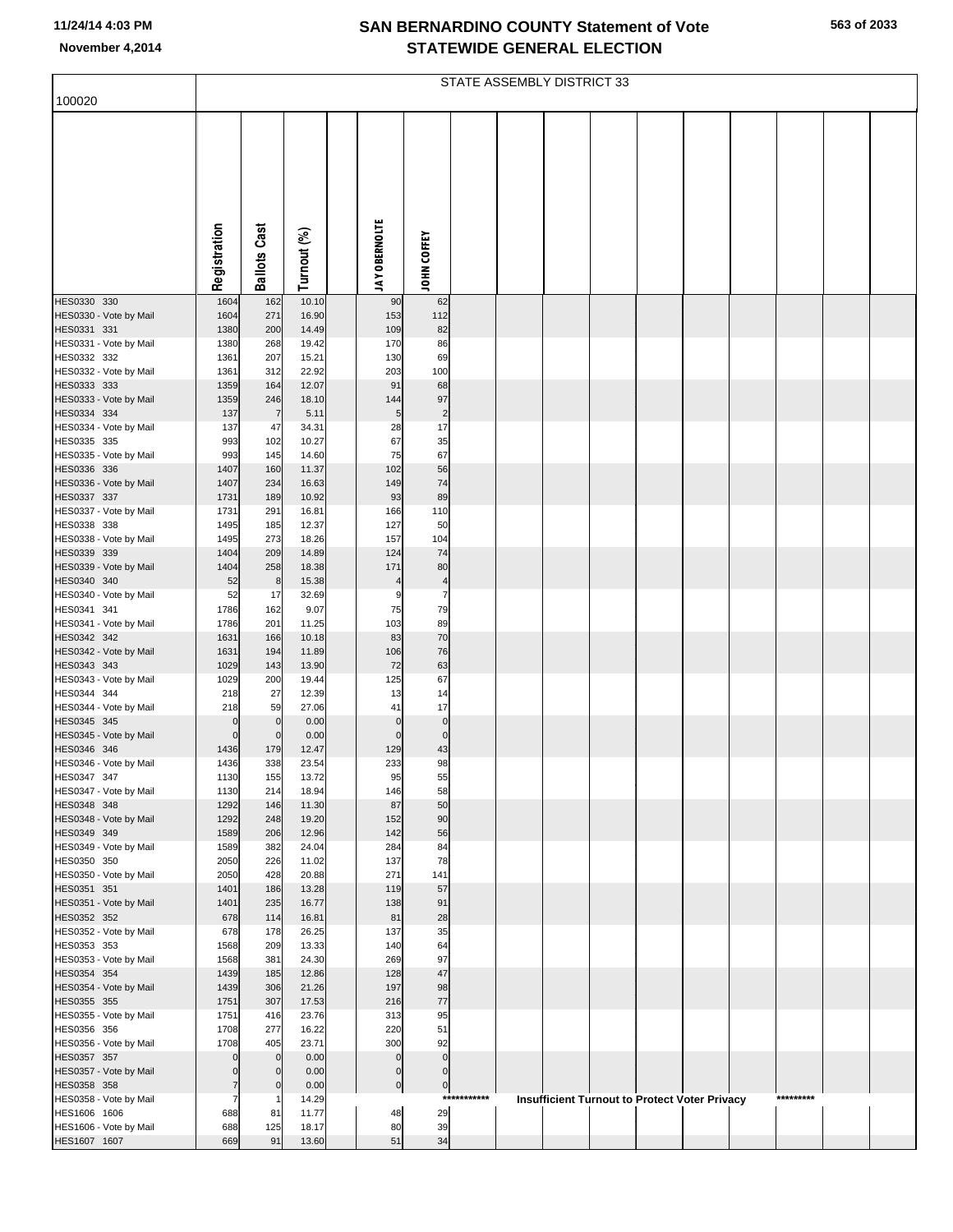|                                        |              |                            |                |                            |                    |                            | STATE ASSEMBLY DISTRICT 33 |  |                                                                                                       |                        |  |
|----------------------------------------|--------------|----------------------------|----------------|----------------------------|--------------------|----------------------------|----------------------------|--|-------------------------------------------------------------------------------------------------------|------------------------|--|
| 100020                                 |              |                            |                |                            |                    |                            |                            |  |                                                                                                       |                        |  |
|                                        | Registration | <b>Ballots Cast</b>        | Turnout (%)    | <b>JAY OBERNOLTE</b>       | <b>JOHN COFFEY</b> |                            |                            |  |                                                                                                       |                        |  |
| HES1607 - Vote by Mail                 | 669          | 99                         | 14.80          | 65                         | 31                 |                            |                            |  |                                                                                                       |                        |  |
| UNI0359 359<br>UNI0359 - Vote by Mail  | $\Omega$     | $\mathbf 0$<br>$\mathbf 0$ | 0.00<br>0.00   | $\mathbf 0$<br>$\mathbf 0$ |                    |                            |                            |  |                                                                                                       |                        |  |
| UNI0360 360                            | 6            | 0                          | 0.00           | $\overline{0}$             | $\pmb{0}$          |                            |                            |  |                                                                                                       |                        |  |
| UNI0360 - Vote by Mail                 | 6            |                            | 66.67          |                            | ***                | ********                   |                            |  | Insufficient Turnout to Protect Voter Privacy                                                         | *********              |  |
| UNI0361 361                            | 750          | 115                        | 15.33          | 79                         | 25                 |                            |                            |  |                                                                                                       |                        |  |
| UNI0361 - Vote by Mail<br>UNI0362 362  | 750<br>851   | 201<br>134                 | 26.80<br>15.75 | 156<br>102                 | 36<br>26           |                            |                            |  |                                                                                                       |                        |  |
| UNI0362 - Vote by Mail                 | 851          | 225                        | 26.44          | 150                        | 68                 |                            |                            |  |                                                                                                       |                        |  |
| UNI0363 363                            | 268          | 37                         | 13.81          | 31                         | 5                  |                            |                            |  |                                                                                                       |                        |  |
| UNI0363 - Vote by Mail                 | 268          | 61                         | 22.76          | 43                         | 15                 |                            |                            |  |                                                                                                       |                        |  |
| UNI0364 364<br>UNI0364 - Vote by Mail  | 707          | 104                        | 14.71          | 76<br>106                  | 27                 |                            |                            |  |                                                                                                       |                        |  |
| UNI0365 365                            | 707<br>17    | 152                        | 21.50<br>5.88  |                            | 46<br>***          |                            |                            |  | Insufficient Turnout to Protect Voter Privacy                                                         | *********              |  |
| UNI0365 - Vote by Mail                 | 17           | $\overline{2}$             | 11.76          |                            |                    | ***********                |                            |  | Insufficient Turnout to Protect Voter Privacy                                                         | *********              |  |
| UNI0366 366                            | $\Omega$     | 0                          | 0.00           |                            |                    |                            |                            |  |                                                                                                       |                        |  |
| UNI0366 - Vote by Mail                 | $\Omega$     | $\Omega$                   | 0.00           |                            |                    |                            |                            |  |                                                                                                       |                        |  |
| UNI0367 367                            | $\Omega$     | $\Omega$                   | 0.00<br>0.00   | $\Omega$                   | C<br>$\mathsf{C}$  |                            |                            |  |                                                                                                       |                        |  |
| UNI0367 - Vote by Mail<br>VIC0368 368  | 469          | $\mathbf 0$<br>35          | 7.46           | 17                         | 16                 |                            |                            |  |                                                                                                       |                        |  |
| VIC0368 - Vote by Mail                 | 469          | 66                         | 14.07          | 28                         | 34                 |                            |                            |  |                                                                                                       |                        |  |
| VIC0369 369                            | 1510         | 224                        | 14.83          | 143                        | 72                 |                            |                            |  |                                                                                                       |                        |  |
| VIC0369 - Vote by Mail                 | 1510         | 230                        | 15.23          | 147                        | 73                 |                            |                            |  |                                                                                                       |                        |  |
| VIC1617 1617                           | 17<br>17     |                            | 23.53<br>5.88  |                            |                    | ***********<br>*********** |                            |  | <b>Insufficient Turnout to Protect Voter Privacy</b>                                                  | *********<br>********* |  |
| VIC1617 - Vote by Mail<br>VIC1618 1618 |              |                            | 100.00         |                            |                    | ***********                |                            |  | <b>Insufficient Turnout to Protect Voter Privacy</b><br>Insufficient Turnout to Protect Voter Privacy | *********              |  |
| VIC1618 - Vote by Mail                 |              | $\mathbf{0}$               | 0.00           | $\pmb{0}$                  |                    |                            |                            |  |                                                                                                       |                        |  |
| HES0370 370                            | 11           | 0                          | 0.00           | $\overline{0}$             | 0                  |                            |                            |  |                                                                                                       |                        |  |
| HES0370 - Vote by Mail                 | 11           | $\overline{2}$             | 18.18          |                            |                    | ***********<br>*********** |                            |  | Insufficient Turnout to Protect Voter Privacy                                                         | *********<br>********* |  |
| HES0371 371<br>HES0371 - Vote by Mail  | 18<br>18     | 3<br>6                     | 16.67<br>33.33 | 5                          |                    |                            |                            |  | Insufficient Turnout to Protect Voter Privacy                                                         |                        |  |
| UNI0372 372                            | 1008         | 204                        | 20.24          | 148                        | 48                 |                            |                            |  |                                                                                                       |                        |  |
| UNI0372 - Vote by Mail                 | 1008         | 217                        | 21.53          | 164                        | 50                 |                            |                            |  |                                                                                                       |                        |  |
| UNI0373 373                            | 242          | 28                         | 11.57          | 23                         | $\overline{4}$     |                            |                            |  |                                                                                                       |                        |  |
| UNI0373 - Vote by Mail                 | 242          | 58                         | 23.97          | 38                         | 18                 |                            |                            |  |                                                                                                       |                        |  |
| UNI0374 374<br>UNI0374 - Vote by Mail  | 445<br>445   | 73<br>120                  | 16.40<br>26.97 | 53<br>91                   | 17<br>26           |                            |                            |  |                                                                                                       |                        |  |
| UNI0375 375                            | 557          | 100                        | 17.95          | 77                         | 18                 |                            |                            |  |                                                                                                       |                        |  |
| UNI0375 - Vote by Mail                 | 557          | 127                        | 22.80          | 106                        | 18                 |                            |                            |  |                                                                                                       |                        |  |
| UNI0376 376                            | 1196         | 227                        | 18.98          | 167                        | 51                 |                            |                            |  |                                                                                                       |                        |  |
| UNI0376 - Vote by Mail<br>UNI1602 1602 | 1196<br>3    | 315<br>-1                  | 26.34<br>33.33 | 248                        | 64                 | ***********                |                            |  | Insufficient Turnout to Protect Voter Privacy                                                         | *********              |  |
| UNI1602 - Vote by Mail                 | 3            | $\overline{2}$             | 66.67          |                            |                    | ***********                |                            |  | Insufficient Turnout to Protect Voter Privacy                                                         | *********              |  |
| UNI1603 1603                           | 39           | 3                          | 7.69           |                            |                    | ***********                |                            |  | <b>Insufficient Turnout to Protect Voter Privacy</b>                                                  | *********              |  |
| UNI1603 - Vote by Mail                 | 39           | 13                         | 33.33          | 11                         |                    |                            |                            |  |                                                                                                       |                        |  |
| VIC0377 377                            | 1376         | 127                        | 9.23           | 47                         | 74                 |                            |                            |  |                                                                                                       |                        |  |
| VIC0377 - Vote by Mail<br>VIC0378 378  | 1376<br>911  | 186<br>101                 | 13.52<br>11.09 | 76<br>48                   | 100<br>49          |                            |                            |  |                                                                                                       |                        |  |
| VIC0378 - Vote by Mail                 | 911          | 125                        | 13.72          | 61                         | 61                 |                            |                            |  |                                                                                                       |                        |  |
| VIC0379 379                            | 3            | 3                          | 100.00         |                            | $***$              | *******                    |                            |  | Insufficient Turnout to Protect Voter Privacy                                                         | *********              |  |
| VIC0379 - Vote by Mail                 | 3            | $\mathbf 0$                | 0.00           | $\mathbf 0$                | $\boldsymbol{0}$   |                            |                            |  |                                                                                                       |                        |  |
| ADE0380 380                            | 1117         | 109                        | 9.76           | 37                         | 71                 |                            |                            |  |                                                                                                       |                        |  |
| ADE0380 - Vote by Mail<br>ADE0381 381  | 1117<br>1399 | 147<br>111                 | 13.16<br>7.93  | 66<br>53                   | 80<br>57           |                            |                            |  |                                                                                                       |                        |  |
| ADE0381 - Vote by Mail                 | 1399         | 163                        | 11.65          | 77                         | 85                 |                            |                            |  |                                                                                                       |                        |  |
| ADE0382 382                            | 1507         | 179                        | 11.88          | 70                         | 101                |                            |                            |  |                                                                                                       |                        |  |
| ADE0382 - Vote by Mail                 | 1507         | 192                        | 12.74          | 82                         | 95                 |                            |                            |  |                                                                                                       |                        |  |
| ADE0383 383<br>ADE0383 - Vote by Mail  | 1842<br>1842 | 176<br>304                 | 9.55<br>16.50  | 64<br>118                  | 108<br>178         |                            |                            |  |                                                                                                       |                        |  |
| ADE0384 384                            | $\Omega$     | $\mathbf 0$                | 0.00           | 0                          | C                  |                            |                            |  |                                                                                                       |                        |  |
| ADE0384 - Vote by Mail                 | $\Omega$     | $\mathbf{0}$               | 0.00           | $\mathbf 0$                | $\mathbf 0$        |                            |                            |  |                                                                                                       |                        |  |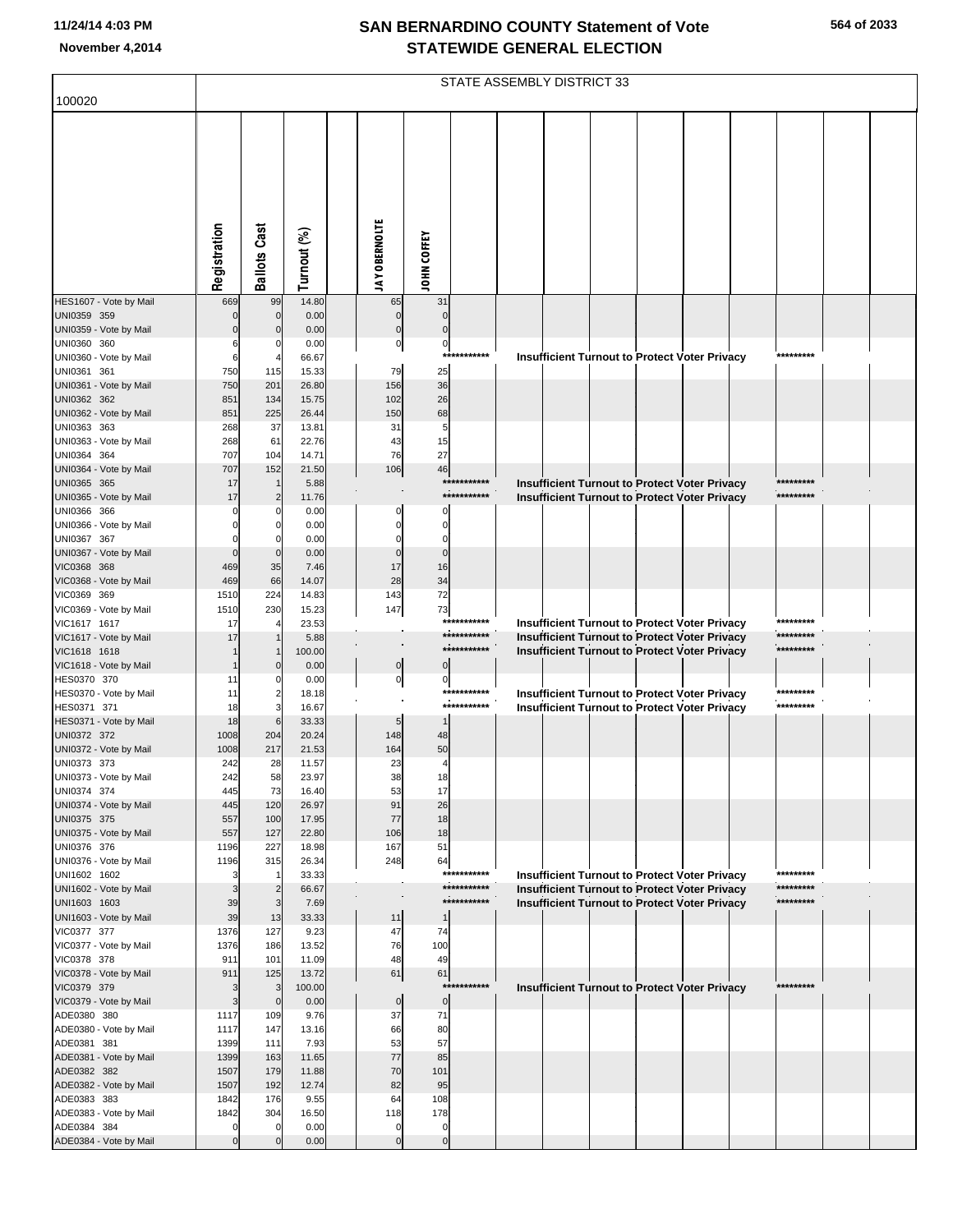|  | 565 of 2033 |
|--|-------------|
|  |             |

|                                       |                            |                            |                |                               |                                        | STATE ASSEMBLY DISTRICT 33 |  |  |  |  |
|---------------------------------------|----------------------------|----------------------------|----------------|-------------------------------|----------------------------------------|----------------------------|--|--|--|--|
| 100020                                |                            |                            |                |                               |                                        |                            |  |  |  |  |
|                                       | Registration               | <b>Ballots Cast</b>        | Turnout (%)    | <b>JAY OBERNOLTE</b>          | JOHN COFFEY                            |                            |  |  |  |  |
| ADE0385 385                           | 0                          | $\mathbf 0$                | 0.00           | 0                             | $\overline{0}$                         |                            |  |  |  |  |
| ADE0385 - Vote by Mail                | $\Omega$                   | $\mathbf 0$                | 0.00           | $\pmb{0}$                     | $\pmb{0}$                              |                            |  |  |  |  |
| ADE0386 386                           | $\Omega$                   | C                          | 0.00           | $\mathbf 0$                   | $\mathbf 0$                            |                            |  |  |  |  |
| ADE0386 - Vote by Mail<br>ADE0387 387 | $\Omega$<br>$\Omega$       | C<br>C                     | 0.00<br>0.00   | $\Omega$<br>$\Omega$          | $\pmb{0}$<br>$\mathbf 0$               |                            |  |  |  |  |
| ADE0387 - Vote by Mail                | $\Omega$                   | C                          | 0.00           | 0                             | $\mathbf 0$                            |                            |  |  |  |  |
| ADE0388 388                           | 8                          | C                          | 0.00           | $\mathbf 0$                   | $\mathbf 0$                            |                            |  |  |  |  |
| ADE0388 - Vote by Mail                | 8                          | C                          | 0.00           | $\mathbf 0$                   | $\mathbf 0$                            |                            |  |  |  |  |
| ADE0389 389                           | $\Omega$                   | -C                         | 0.00           | $\mathbf 0$                   | $\mathbf 0$                            |                            |  |  |  |  |
| ADE0389 - Vote by Mail<br>ADE0390 390 | 0<br>$\Omega$              | 0<br>0                     | 0.00<br>0.00   | 0<br>$\Omega$                 | $\pmb{0}$<br>$\mathbf 0$               |                            |  |  |  |  |
| ADE0390 - Vote by Mail                | $\Omega$                   | C.                         | 0.00           | 0                             | $\pmb{0}$                              |                            |  |  |  |  |
| ADE0391 391                           | 220                        | 16                         | 7.27           | $\bf8$                        | $\bf8$                                 |                            |  |  |  |  |
| ADE0391 - Vote by Mail                | 220                        | 37                         | 16.82          | 11                            | 24                                     |                            |  |  |  |  |
| ADE0392 392<br>ADE0392 - Vote by Mail | 1664<br>1664               | 228<br>271                 | 13.70<br>16.29 | 86<br>115                     | 123<br>140                             |                            |  |  |  |  |
| ADE0393 393                           | 1507                       | 134                        | 8.89           | 46                            | 84                                     |                            |  |  |  |  |
| ADE0393 - Vote by Mail                | 1507                       | 164                        | 10.88          | 74                            | 85                                     |                            |  |  |  |  |
| ADE0394 394                           | $\Omega$                   | $\mathbf 0$                | 0.00           | $\mathbf 0$                   | $\pmb{0}$                              |                            |  |  |  |  |
| ADE0394 - Vote by Mail<br>ADE0395 395 | $\Omega$<br>$\Omega$       | $\mathbf 0$<br>-C          | 0.00           | $\mathbf 0$<br>$\mathbf 0$    | $\pmb{0}$<br>$\mathbf 0$               |                            |  |  |  |  |
| ADE0395 - Vote by Mail                | 0                          | C                          | 0.00<br>0.00   | 0                             | $\pmb{0}$                              |                            |  |  |  |  |
| ADE0396 396                           | $\Omega$                   | C                          | 0.00           | $\Omega$                      | $\mathbf 0$                            |                            |  |  |  |  |
| ADE0396 - Vote by Mail                | 0                          | C                          | 0.00           | 0                             | $\mathbf 0$                            |                            |  |  |  |  |
| ADE0397 397                           | $\Omega$<br>$\Omega$       | C<br>$\mathbf 0$           | 0.00           | $\mathbf 0$<br>$\mathbf 0$    | $\mathbf 0$<br>$\pmb{0}$               |                            |  |  |  |  |
| ADE0397 - Vote by Mail<br>APP0398 398 | $\mathbf 0$                | C                          | 0.00<br>0.00   | $\pmb{0}$                     | $\mathbf 0$                            |                            |  |  |  |  |
| APP0398 - Vote by Mail                | $\Omega$                   | 0                          | 0.00           | 0                             | $\pmb{0}$                              |                            |  |  |  |  |
| UNI0399 399                           | 252                        | 56                         | 22.22          | 36                            | 15                                     |                            |  |  |  |  |
| UNI0399 - Vote by Mail<br>UNI0400 400 | 252<br>$\Omega$            | 45<br>$\mathbf 0$          | 17.86<br>0.00  | 27<br>$\mathbf 0$             | 15<br>$\pmb{0}$                        |                            |  |  |  |  |
| UNI0400 - Vote by Mail                | $\Omega$                   | <sup>-</sup>               | 0.00           | $\pmb{0}$                     | $\mathbf 0$                            |                            |  |  |  |  |
| UNI0401 401                           | $\Omega$                   | C                          | 0.00           | $\pmb{0}$                     | $\mathbf 0$                            |                            |  |  |  |  |
| UNI0401 - Vote by Mail                | $\overline{0}$             | 0                          | 0.00           | 0                             | $\overline{0}$                         |                            |  |  |  |  |
| UNI0402 402                           | 19                         | 0                          | 0.00           | 0                             | $\overline{0}$                         |                            |  |  |  |  |
| UNI0402 - Vote by Mail<br>UNI0403 403 | 19                         | 8<br>C                     | 42.11<br>0.00  | $\overline{4}$<br>$\mathbf 0$ | $\overline{\mathbf{4}}$<br>$\mathbf 0$ |                            |  |  |  |  |
| UNI0403 - Vote by Mail                | 1                          | $\Omega$                   | 0.00           | $\mathbf 0$                   | $\mathbf 0$                            |                            |  |  |  |  |
| UNI0404 404                           | 34                         | $\Omega$                   | 0.00           | $\mathbf 0$                   | $\mathbf 0$                            |                            |  |  |  |  |
| UNI0404 - Vote by Mail                | 34                         | 9                          | 26.47          |                               | 5<br>$\mathbf 0$                       |                            |  |  |  |  |
| UNI0405 405<br>UNI0405 - Vote by Mail | $\mathbf 0$<br>$\Omega$    | $\Omega$<br>0              | 0.00<br>0.00   | $\Omega$<br>$\Omega$          | $\overline{0}$                         |                            |  |  |  |  |
| UNI0406 406                           | $\Omega$                   | C                          | 0.00           | $\mathbf 0$                   | $\mathbf 0$                            |                            |  |  |  |  |
| UNI0406 - Vote by Mail                | $\Omega$                   | $\Omega$                   | 0.00           | $\mathbf 0$                   | $\mathbf 0$                            |                            |  |  |  |  |
| UNI0407 407<br>UNI0407 - Vote by Mail | $\mathbf 0$<br>$\mathbf 0$ | $\mathbf 0$<br>$\mathbf 0$ | 0.00<br>0.00   | $\mathbf 0$<br>0              | $\mathbf 0$<br>$\overline{0}$          |                            |  |  |  |  |
| UNI0408 408                           | 352                        | 18                         | 5.11           | 15                            | $\overline{\mathbf{c}}$                |                            |  |  |  |  |
| UNI0408 - Vote by Mail                | 352                        | 68                         | 19.32          | 43                            | 25                                     |                            |  |  |  |  |
| UNI0409 409                           | 1376                       | 190                        | 13.81          | 121                           | 65                                     |                            |  |  |  |  |
| UNI0409 - Vote by Mail                | 1376                       | 222                        | 16.13<br>6.37  | 143                           | 75                                     |                            |  |  |  |  |
| UNI0410 410<br>UNI0410 - Vote by Mail | 251<br>251                 | 16<br>56                   | 22.31          | 11<br>38                      | $\overline{5}$<br>17                   |                            |  |  |  |  |
| UNI0411 411                           | $\mathbf 0$                | $\mathbf 0$                | 0.00           | $\mathbf 0$                   | $\overline{0}$                         |                            |  |  |  |  |
| UNI0411 - Vote by Mail                | $\mathbf 0$                | $\mathbf 0$                | 0.00           | $\mathbf 0$                   | $\overline{0}$                         |                            |  |  |  |  |
| UNI0412 412                           | 795                        | 160                        | 20.13          | 104                           | 47                                     |                            |  |  |  |  |
| UNI0412 - Vote by Mail<br>UNI0413 413 | 795<br>1624                | 218<br>248                 | 27.42<br>15.27 | 161<br>181                    | 47<br>63                               |                            |  |  |  |  |
| UNI0413 - Vote by Mail                | 1624                       | 454                        | 27.96          | 326                           | 109                                    |                            |  |  |  |  |
| UNI0414 414                           | 1678                       | 264                        | 15.73          | 184                           | 67                                     |                            |  |  |  |  |
| UNI0414 - Vote by Mail                | 1678                       | 542                        | 32.30          | 415                           | 109                                    |                            |  |  |  |  |
| UNI0415 415                           |                            | $\mathbf 0$                | 0.00           | $\overline{0}$                | $\circ$                                |                            |  |  |  |  |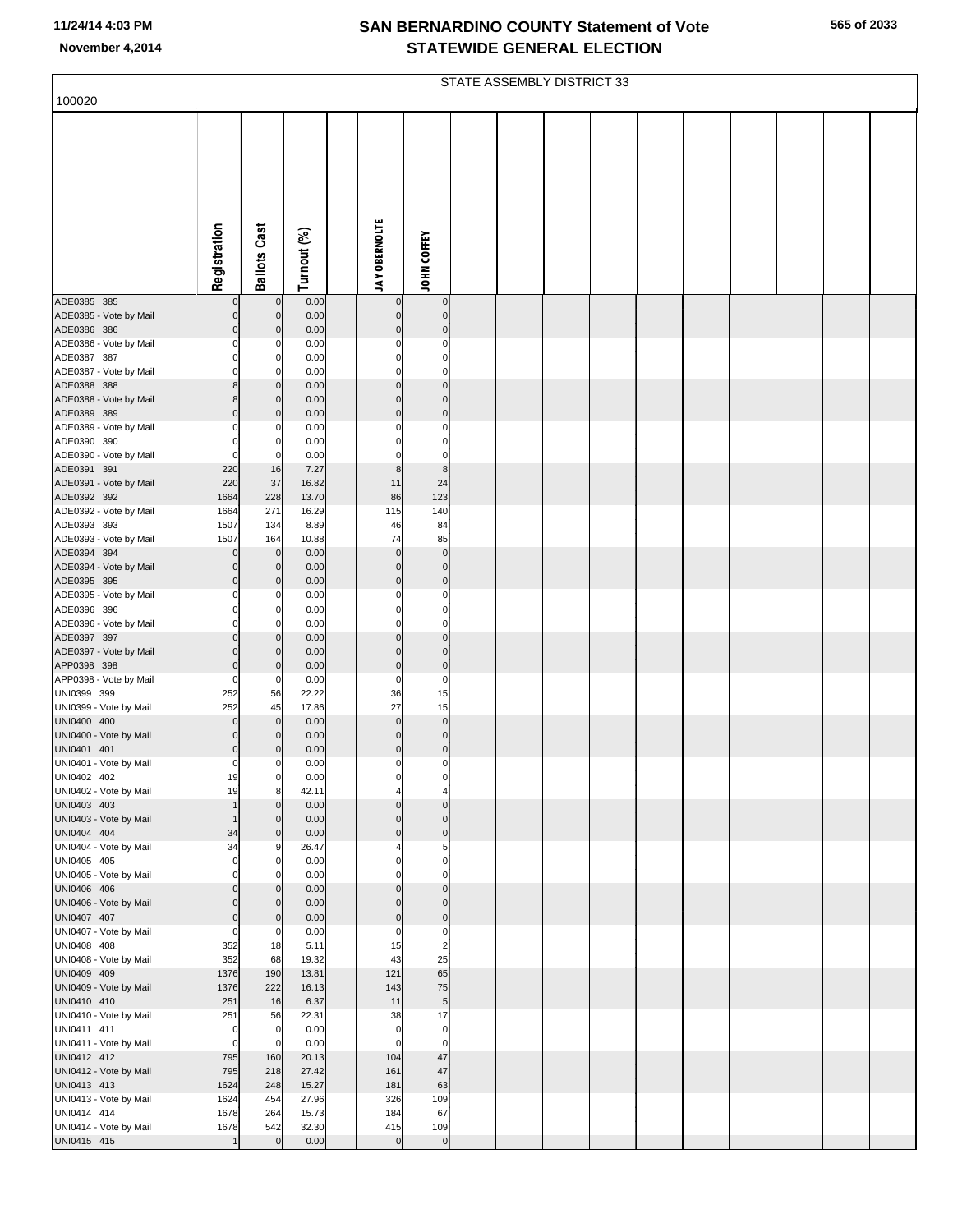|                                        |                    |                     |                |                      |                             |             | STATE ASSEMBLY DISTRICT 33 |  |                                                      |           |  |
|----------------------------------------|--------------------|---------------------|----------------|----------------------|-----------------------------|-------------|----------------------------|--|------------------------------------------------------|-----------|--|
| 100020                                 |                    |                     |                |                      |                             |             |                            |  |                                                      |           |  |
|                                        |                    |                     |                |                      |                             |             |                            |  |                                                      |           |  |
|                                        |                    |                     |                |                      |                             |             |                            |  |                                                      |           |  |
|                                        |                    |                     |                |                      |                             |             |                            |  |                                                      |           |  |
|                                        | Registration       | <b>Ballots Cast</b> | Turnout (%)    | <b>JAY OBERNOLTE</b> | JOHN COFFEY                 |             |                            |  |                                                      |           |  |
|                                        |                    |                     |                |                      |                             |             |                            |  |                                                      |           |  |
| UNI0415 - Vote by Mail                 |                    | $\mathbf 0$         | 0.00           | $\mathbf 0$          | $\mathbf 0$                 |             |                            |  |                                                      |           |  |
| UNI0416 416                            |                    | $\mathbf 0$         | 0.00           | $\mathbf{0}$         | $\Omega$                    |             |                            |  |                                                      |           |  |
| UNI0416 - Vote by Mail                 |                    | $\Omega$            | 0.00           | $\mathbf{0}$         | $\mathsf{C}$                |             |                            |  |                                                      |           |  |
| UNI0417 417                            |                    | n                   | 0.00           | $\mathbf 0$          | $\pmb{0}$                   | *********** |                            |  |                                                      | ********* |  |
| UNI0417 - Vote by Mail<br>UNI1712 1712 |                    | $\overline{2}$      | 100.00<br>0.00 | $\mathbf{0}$         | $\overline{0}$              |             |                            |  | Insufficient Turnout to Protect Voter Privacy        |           |  |
| UNI1712 - Vote by Mail                 |                    |                     | 0.00           |                      |                             | *********** |                            |  | <b>Insufficient Turnout to Protect Voter Privacy</b> | ********* |  |
| VIC0418 418                            |                    | n                   | 0.00           | $\overline{0}$       | $\overline{0}$              |             |                            |  |                                                      |           |  |
| VIC0418 - Vote by Mail                 |                    |                     | 100.00         |                      |                             | *********** |                            |  | Insufficient Turnout to Protect Voter Privacy        | ********* |  |
| VIC0419 419<br>VIC0419 - Vote by Mail  |                    | n                   | 0.00<br>0.00   | $\Omega$<br>0        | $\Omega$<br>$\Omega$        |             |                            |  |                                                      |           |  |
| VIC0420 420                            |                    | O                   | 0.00           | $\Omega$             | C                           |             |                            |  |                                                      |           |  |
| VIC0420 - Vote by Mail                 |                    | $\Omega$            | 0.00           | $\mathbf 0$          | $\mathbf 0$                 |             |                            |  |                                                      |           |  |
| VIC0421 421                            |                    | $\Omega$            | 0.00           | $\pmb{0}$            | $\pmb{0}$                   |             |                            |  |                                                      |           |  |
| VIC0421 - Vote by Mail                 |                    | $\overline{2}$      | 100.00         |                      |                             | *********** |                            |  | Insufficient Turnout to Protect Voter Privacy        | ********* |  |
| VIC0422 422<br>VIC0422 - Vote by Mail  |                    |                     | 0.00<br>0.00   | $\Omega$<br>0        | $\Omega$<br>$\Omega$        |             |                            |  |                                                      |           |  |
| VIC0423 423                            |                    |                     | 0.00           | $\mathbf 0$          | $\mathbf 0$                 |             |                            |  |                                                      |           |  |
| VIC0423 - Vote by Mail                 |                    |                     | 100.00         |                      |                             | *********** |                            |  | <b>Insufficient Turnout to Protect Voter Privacy</b> | ********* |  |
| VIC0424 424                            |                    | $\Omega$            | 0.00           | $\Omega$             | $\mathbf 0$                 |             |                            |  |                                                      |           |  |
| VIC0424 - Vote by Mail                 |                    | $\Omega$            | 0.00           | $\Omega$             | $\mathbf 0$                 |             |                            |  |                                                      |           |  |
| VIC0425 425<br>VIC0425 - Vote by Mail  | $\Omega$           | n<br>$\Omega$       | 0.00<br>0.00   | C                    | $\sqrt{ }$<br>$\mathcal{C}$ |             |                            |  |                                                      |           |  |
| VIC0426 426                            | 180                | 16                  | 8.89           |                      |                             |             |                            |  |                                                      |           |  |
| VIC0426 - Vote by Mail                 | 180                | 34                  | 18.89          | 16                   | 18                          |             |                            |  |                                                      |           |  |
| VIC0427 427                            | 1044               | 131                 | 12.55          | 70                   | 59                          |             |                            |  |                                                      |           |  |
| VIC0427 - Vote by Mail                 | 1044               | 177                 | 16.95          | 107                  | 68                          |             |                            |  |                                                      |           |  |
| VIC0428 428<br>VIC0428 - Vote by Mail  | 957<br>957         | 82<br>109           | 8.57<br>11.39  | 33<br>51             | 44<br>56                    |             |                            |  |                                                      |           |  |
| VIC0429 429                            | 170                | 14                  | 8.24           | 6                    | ε                           |             |                            |  |                                                      |           |  |
| VIC0429 - Vote by Mail                 | 170                | 61                  | 35.88          | 41                   | 19                          |             |                            |  |                                                      |           |  |
| VIC0430 430                            | $\mathbf 0$        | $\mathbf 0$         | 0.00           | $\sqrt{ }$           | $\mathbf 0$                 |             |                            |  |                                                      |           |  |
| VIC0430 - Vote by Mail<br>VIC0431 431  | $\mathbf 0$<br>913 | $\Omega$<br>123     | 0.00<br>13.47  | $\Omega$<br>48       | $\mathbf 0$<br>72           |             |                            |  |                                                      |           |  |
| VIC0431 - Vote by Mail                 | 913                | 136                 | 14.90          | 52                   | 79                          |             |                            |  |                                                      |           |  |
| VIC0432 432                            | 1700               | 223                 | 13.12          | 108                  | 104                         |             |                            |  |                                                      |           |  |
| VIC0432 - Vote by Mail                 | 1700               | 285                 | 16.76          | 151                  | 125                         |             |                            |  |                                                      |           |  |
| VIC0433 433                            | 1155               | 106                 | 9.18           | 43                   | 59                          |             |                            |  |                                                      |           |  |
| VIC0433 - Vote by Mail<br>VIC0434 434  | 1155<br>977        | 216<br>120          | 18.70<br>12.28 | 95<br>42             | 112<br>73                   |             |                            |  |                                                      |           |  |
| VIC0434 - Vote by Mail                 | 977                | 97                  | 9.93           | 32                   | 61                          |             |                            |  |                                                      |           |  |
| VIC0435 435                            | 1113               | 121                 | 10.87          | 39                   | 75                          |             |                            |  |                                                      |           |  |
| VIC0435 - Vote by Mail                 | 1113               | 154                 | 13.84          | 61                   | 88                          |             |                            |  |                                                      |           |  |
| VIC0436 436                            | 1423               | 180                 | 12.65          | 48                   | 117                         |             |                            |  |                                                      |           |  |
| VIC0436 - Vote by Mail<br>VIC0437 437  | 1423<br>1723       | 188<br>180          | 13.21<br>10.45 | 82<br>65             | 98<br>110                   |             |                            |  |                                                      |           |  |
| VIC0437 - Vote by Mail                 | 1723               | 260                 | 15.09          | 106                  | 138                         |             |                            |  |                                                      |           |  |
| VIC0438 438                            | 1393               | 155                 | 11.13          | 72                   | 74                          |             |                            |  |                                                      |           |  |
| VIC0438 - Vote by Mail                 | 1393               | 188                 | 13.50          | 75                   | 101                         |             |                            |  |                                                      |           |  |
| VIC0439 439                            | 317                | 21                  | 6.62           | 9                    | 11                          |             |                            |  |                                                      |           |  |
| VIC0439 - Vote by Mail<br>VIC0440 440  | 317<br>975         | 67<br>90            | 21.14<br>9.23  | 36<br>41             | 29<br>48                    |             |                            |  |                                                      |           |  |
| VIC0440 - Vote by Mail                 | 975                | 156                 | 16.00          | 77                   | 73                          |             |                            |  |                                                      |           |  |
| VIC0441 441                            | 13                 | 6                   | 46.15          | $\overline{a}$       | $\overline{a}$              |             |                            |  |                                                      |           |  |
| VIC0441 - Vote by Mail                 | 13                 | $\overline{2}$      | 15.38          |                      |                             | *********** |                            |  | <b>Insufficient Turnout to Protect Voter Privacy</b> | ********* |  |
| VIC0442 442                            | 942                | 107                 | 11.36          | 60                   | 42                          |             |                            |  |                                                      |           |  |
| VIC0442 - Vote by Mail<br>VIC0443 443  | 942<br>879         | 149<br>67           | 15.82<br>7.62  | 84<br>35             | 60<br>29                    |             |                            |  |                                                      |           |  |
| VIC0443 - Vote by Mail                 | 879                | 144                 | 16.38          | 66                   | 72                          |             |                            |  |                                                      |           |  |
| VIC0444 444                            | 1583               | 217                 | 13.71          | 123                  | 86                          |             |                            |  |                                                      |           |  |
| VIC0444 - Vote by Mail                 | 1583               | 346                 | 21.86          | 182                  | 147                         |             |                            |  |                                                      |           |  |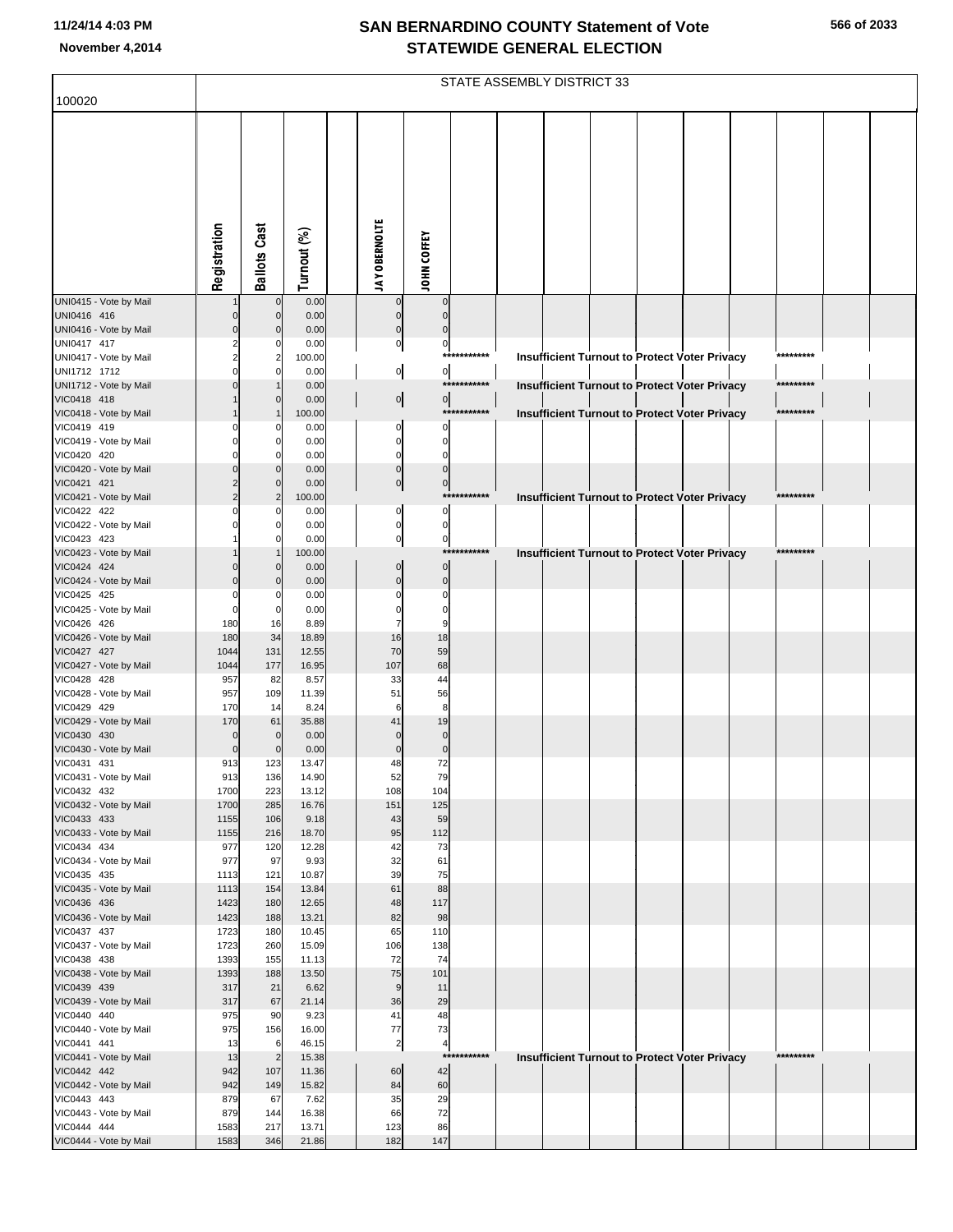|                                        |                             |                                 |                |                            |                                |             | STATE ASSEMBLY DISTRICT 33 |  |                                                      |           |  |
|----------------------------------------|-----------------------------|---------------------------------|----------------|----------------------------|--------------------------------|-------------|----------------------------|--|------------------------------------------------------|-----------|--|
| 100020                                 |                             |                                 |                |                            |                                |             |                            |  |                                                      |           |  |
|                                        | Registration                | <b>Ballots Cast</b>             | Turnout (%)    | <b>JAY OBERNOLTE</b>       |                                |             |                            |  |                                                      |           |  |
|                                        |                             |                                 |                |                            | JOHN COFFEY                    |             |                            |  |                                                      |           |  |
|                                        |                             |                                 |                |                            |                                |             |                            |  |                                                      |           |  |
| VIC0445 445<br>VIC0445 - Vote by Mail  | 1322<br>1322                | 136<br>249                      | 10.29<br>18.84 | 79<br>135                  | 51<br>106                      |             |                            |  |                                                      |           |  |
| VIC0446 446                            | 1724                        | 183                             | 10.61          | 94                         | 82                             |             |                            |  |                                                      |           |  |
| VIC0446 - Vote by Mail                 | 1724                        | 268                             | 15.55          | 146                        | 117                            |             |                            |  |                                                      |           |  |
| VIC0447 447                            | 1232                        | 147                             | 11.93          | 72                         | 70                             |             |                            |  |                                                      |           |  |
| VIC0447 - Vote by Mail                 | 1232                        | 184                             | 14.94          | 92                         | 88                             |             |                            |  |                                                      |           |  |
| VIC0448 448<br>VIC0448 - Vote by Mail  | $\overline{0}$<br>$\pmb{0}$ | $\mathbf 0$<br>$\mathbf 0$      | 0.00<br>0.00   | $\mathbf 0$<br>$\mathbf 0$ | $\pmb{0}$<br>$\pmb{0}$         |             |                            |  |                                                      |           |  |
| VIC0449 449                            | 806                         | 59                              | 7.32           | 34                         | 24                             |             |                            |  |                                                      |           |  |
| VIC0449 - Vote by Mail                 | 806                         | 152                             | 18.86          | 77                         | 69                             |             |                            |  |                                                      |           |  |
| VIC0450 450                            | 1387                        | 134                             | 9.66           | 69                         | 62                             |             |                            |  |                                                      |           |  |
| VIC0450 - Vote by Mail                 | 1387                        | 230                             | 16.58          | 124                        | 102                            |             |                            |  |                                                      |           |  |
| VIC0451 451                            | 1479                        | 179                             | 12.10          | 91                         | 82                             |             |                            |  |                                                      |           |  |
| VIC0451 - Vote by Mail                 | 1479                        | 290                             | 19.61          | 157                        | 123                            |             |                            |  |                                                      |           |  |
| VIC0452 452<br>VIC0452 - Vote by Mail  | 1489<br>1489                | 173<br>283                      | 11.62<br>19.01 | 89<br>156                  | 74<br>115                      |             |                            |  |                                                      |           |  |
| VIC0453 453                            | 1564                        | 170                             | 10.87          | 80                         | 83                             |             |                            |  |                                                      |           |  |
| VIC0453 - Vote by Mail                 | 1564                        | 261                             | 16.69          | 117                        | 137                            |             |                            |  |                                                      |           |  |
| VIC0454 454                            | 1525                        | 164                             | 10.75          | 96                         | 59                             |             |                            |  |                                                      |           |  |
| VIC0454 - Vote by Mail                 | 1525                        | 313                             | 20.52          | 155                        | 149                            |             |                            |  |                                                      |           |  |
| VIC0455 455                            | 1355                        | 132                             | 9.74           | 86                         | 44                             |             |                            |  |                                                      |           |  |
| VIC0455 - Vote by Mail<br>VIC0456 456  | 1355<br>678                 | 227<br>72                       | 16.75<br>10.62 | 139<br>40                  | 82<br>27                       |             |                            |  |                                                      |           |  |
| VIC0456 - Vote by Mail                 | 678                         | 164                             | 24.19          | 102                        | 57                             |             |                            |  |                                                      |           |  |
| VIC0457 457                            | 1612                        | 138                             | 8.56           | 70                         | 62                             |             |                            |  |                                                      |           |  |
| VIC0457 - Vote by Mail                 | 1612                        | 265                             | 16.44          | 150                        | 97                             |             |                            |  |                                                      |           |  |
| VIC0458 458                            | 1781                        | 197                             | 11.06          | 89                         | 93                             |             |                            |  |                                                      |           |  |
| VIC0458 - Vote by Mail<br>VIC0459 459  | 1781<br>70                  | 350<br>$\overline{\phantom{a}}$ | 19.65<br>5.71  | 186                        | 154                            | *********** |                            |  | <b>Insufficient Turnout to Protect Voter Privacy</b> | ********* |  |
| VIC0459 - Vote by Mail                 | 70                          | 31                              | 44.29          | 19                         | 11                             |             |                            |  |                                                      |           |  |
| VIC0460 460                            | 1687                        | 175                             | 10.37          | 83                         | 81                             |             |                            |  |                                                      |           |  |
| VIC0460 - Vote by Mail                 | 1687                        | 346                             | 20.51          | 188                        | 150                            |             |                            |  |                                                      |           |  |
| VIC1604 1604                           | 512                         | 60                              | 11.72          | 25                         | 35                             |             |                            |  |                                                      |           |  |
| VIC1604 - Vote by Mail                 | 512                         | 61                              | 11.91          | 25                         | 36                             |             |                            |  |                                                      |           |  |
| VIC1605 1605<br>VIC1605 - Vote by Mail | 519<br>519                  | 93<br>78                        | 17.92<br>15.03 | 51<br>41                   | 40<br>33                       |             |                            |  |                                                      |           |  |
| UNI0461 461                            | $\mathbf 0$                 | $\Omega$                        | 0.00           | $\Omega$                   | $\mathbf{0}$                   |             |                            |  |                                                      |           |  |
| UNI0461 - Vote by Mail                 | $\mathbf 0$                 | $\Omega$                        | 0.00           | $\Omega$                   | $\mathbf 0$                    |             |                            |  |                                                      |           |  |
| UNI0462 462                            | $\mathbf 0$                 | $\overline{0}$                  | 0.00           | $\mathbf 0$                | $\mathbf 0$                    |             |                            |  |                                                      |           |  |
| UNI0462 - Vote by Mail                 | $\Omega$                    | $\Omega$                        | 0.00           | C                          | $\Omega$                       |             |                            |  |                                                      |           |  |
| UNI0463 463<br>UNI0463 - Vote by Mail  | $\mathbf 0$<br>O            | $\Omega$<br>$\Omega$            | 0.00<br>0.00   | $\Omega$<br>C              | $\mathbf 0$<br>$\Omega$        |             |                            |  |                                                      |           |  |
| UNI0464 464                            | $\mathbf 0$                 | $\overline{0}$                  | 0.00           | $\mathbf 0$                | $\mathbf{0}$                   |             |                            |  |                                                      |           |  |
| UNI0464 - Vote by Mail                 | $\mathbf 0$                 | $\overline{0}$                  | 0.00           | $\Omega$                   | $\mathbf{0}$                   |             |                            |  |                                                      |           |  |
| UNI0465 465                            | $\mathbf 0$                 | $\overline{0}$                  | 0.00           | $\mathbf 0$                | $\mathbf 0$                    |             |                            |  |                                                      |           |  |
| UNI0465 - Vote by Mail                 | $\Omega$                    | $\Omega$                        | 0.00           | $\Omega$                   | $\Omega$                       |             |                            |  |                                                      |           |  |
| UNI0466 466<br>UNI0466 - Vote by Mail  | $\mathbf 0$<br>$\mathbf 0$  | 0<br>$\Omega$                   | 0.00<br>0.00   | $\mathbf 0$<br>$\mathbf 0$ | $\mathbf 0$<br>$\Omega$        |             |                            |  |                                                      |           |  |
| UNI0467 467                            | 19                          | $\overline{0}$                  | 0.00           | $\pmb{0}$                  | $\overline{0}$                 |             |                            |  |                                                      |           |  |
| UNI0467 - Vote by Mail                 | 19                          | 3                               | 15.79          |                            |                                | *********** |                            |  | <b>Insufficient Turnout to Protect Voter Privacy</b> | ********* |  |
| UNI0468 468                            | $\pmb{0}$                   | $\overline{0}$                  | 0.00           | $\mathbf 0$                | $\mathbf 0$                    |             |                            |  |                                                      |           |  |
| UNI0468 - Vote by Mail                 | $\mathbf 0$                 | $\Omega$                        | 0.00           | $\Omega$                   | $\mathbf 0$                    |             |                            |  |                                                      |           |  |
| UNI0469 469                            | 81                          | $\overline{0}$                  | 0.00           | $\mathbf 0$                | $\mathbf 0$                    |             |                            |  |                                                      |           |  |
| UNI0469 - Vote by Mail<br>UNI0470 470  | 81<br>65                    | 39<br>$\overline{0}$            | 48.15<br>0.00  | 30<br>$\mathbf{0}$         | $\overline{7}$<br>$\mathbf{0}$ |             |                            |  |                                                      |           |  |
| UNI0470 - Vote by Mail                 | 65                          | 35                              | 53.85          | 30                         |                                |             |                            |  |                                                      |           |  |
| UNI0471 471                            | $\mathbf 0$                 | $\overline{0}$                  | 0.00           | $\mathbf 0$                | $\mathbf{0}$                   |             |                            |  |                                                      |           |  |
| UNI0471 - Vote by Mail                 | $\Omega$                    | $\Omega$                        | 0.00           | $\Omega$                   | $\Omega$                       |             |                            |  |                                                      |           |  |
| UNI0472 472                            | $\Omega$                    | $\Omega$                        | 0.00           | $\Omega$                   | $\mathbf 0$                    |             |                            |  |                                                      |           |  |
| UNI0472 - Vote by Mail                 | $\Omega$                    |                                 | 0.00           | $\mathbf 0$                | $\mathbf 0$                    |             |                            |  |                                                      |           |  |
| UNI0473 473                            | 21                          |                                 | 0.00           | $\Omega$                   | $\mathbf{0}$                   |             |                            |  |                                                      |           |  |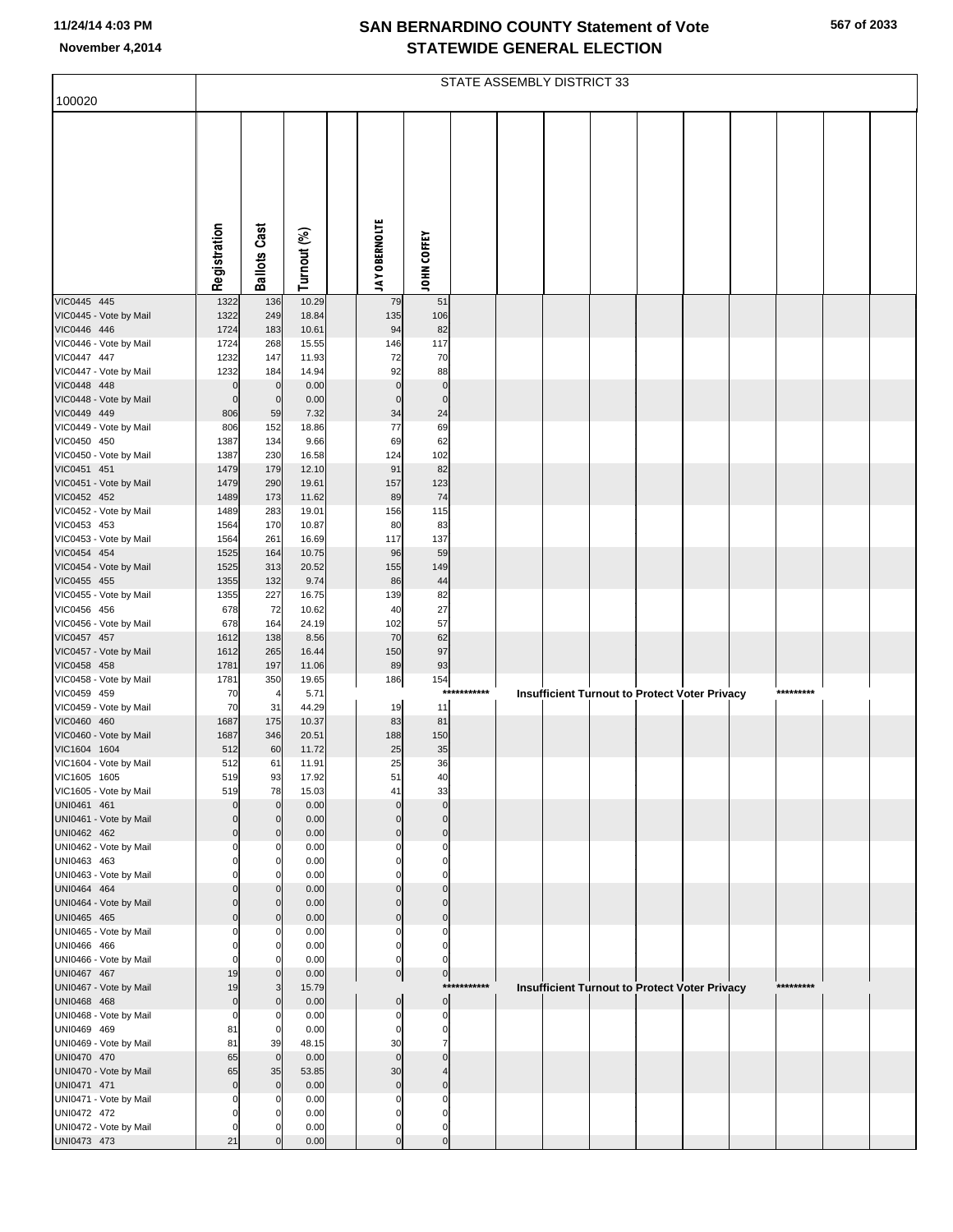|                                        |                |                         |                |                         |                               |             | STATE ASSEMBLY DISTRICT 33 |  |                                                      |           |  |
|----------------------------------------|----------------|-------------------------|----------------|-------------------------|-------------------------------|-------------|----------------------------|--|------------------------------------------------------|-----------|--|
| 100020                                 |                |                         |                |                         |                               |             |                            |  |                                                      |           |  |
|                                        |                |                         |                |                         |                               |             |                            |  |                                                      |           |  |
|                                        |                |                         |                |                         |                               |             |                            |  |                                                      |           |  |
|                                        |                |                         |                |                         |                               |             |                            |  |                                                      |           |  |
|                                        |                |                         |                |                         |                               |             |                            |  |                                                      |           |  |
|                                        |                |                         |                |                         |                               |             |                            |  |                                                      |           |  |
|                                        |                |                         |                |                         |                               |             |                            |  |                                                      |           |  |
|                                        |                |                         |                |                         |                               |             |                            |  |                                                      |           |  |
|                                        |                |                         |                |                         |                               |             |                            |  |                                                      |           |  |
|                                        | Registration   | <b>Ballots Cast</b>     | Turnout (%)    | <b>JAY OBERNOLTE</b>    | JOHN COFFEY                   |             |                            |  |                                                      |           |  |
| UNI0473 - Vote by Mail                 | 21             | 12                      | 57.14          | 11                      |                               |             |                            |  |                                                      |           |  |
| UNI0474 474                            |                | $\mathbf 0$             | 0.00           | $\mathbf 0$             | $\mathcal{C}$                 |             |                            |  |                                                      |           |  |
| UNI0474 - Vote by Mail                 |                | $\Omega$                | 0.00           |                         |                               |             |                            |  |                                                      |           |  |
| UNI0475 475<br>UNI0475 - Vote by Mail  |                | $\Omega$                | 0.00<br>0.00   |                         |                               |             |                            |  |                                                      |           |  |
| UNI1599 1599                           |                | O                       | 0.00           |                         |                               |             |                            |  |                                                      |           |  |
| UNI1599 - Vote by Mail                 |                | $\Omega$<br>$\Omega$    | 0.00           |                         |                               |             |                            |  |                                                      |           |  |
| UNI0476 476<br>UNI0476 - Vote by Mail  | C              | $\Omega$                | 0.00<br>0.00   | $\Omega$                | $\mathcal{C}$                 |             |                            |  |                                                      |           |  |
| UNI0477 477                            |                |                         | 0.00           |                         |                               |             |                            |  |                                                      |           |  |
| UNI0477 - Vote by Mail                 |                | O                       | 0.00           |                         | C                             |             |                            |  |                                                      |           |  |
| UNI1697 1697<br>UNI1697 - Vote by Mail | $\mathbf 0$    | $\mathbf 0$             | 0.00<br>0.00   | $\mathbf 0$             | C<br>$\mathbf 0$              |             |                            |  |                                                      |           |  |
| UNI0478 478                            | 1204           | 110                     | 9.14           | 80                      | 27                            |             |                            |  |                                                      |           |  |
| UNI0478 - Vote by Mail                 | 1204           | 306                     | 25.42          | 222                     | 76                            |             |                            |  |                                                      |           |  |
| UNI0479 479<br>UNI0479 - Vote by Mail  | Э<br>G         |                         | 0.00<br>33.33  | $\circ$                 | $\mathbf 0$<br>$***$          | *******     |                            |  | <b>Insufficient Turnout to Protect Voter Privacy</b> | ********* |  |
| UNI0480 480                            | 1990           | 323                     | 16.23          | 234                     | 71                            |             |                            |  |                                                      |           |  |
| UNI0480 - Vote by Mail                 | 1990           | 495                     | 24.87          | 387                     | 99                            |             |                            |  |                                                      |           |  |
| UNI0481 481<br>UNI0481 - Vote by Mail  |                | $\mathbf 0$             | 0.00<br>0.00   | $\overline{0}$          | $\pmb{0}$                     | *********** |                            |  | Insufficient Turnout to Protect Voter Privacy        | ********* |  |
| UNI0482 482                            |                |                         | 0.00           | 0                       |                               |             |                            |  |                                                      |           |  |
| UNI0482 - Vote by Mail                 |                | O                       | 0.00           | $\Omega$                | C                             |             |                            |  |                                                      |           |  |
| UNI0483 483<br>UNI0483 - Vote by Mail  |                | $\Omega$                | 0.00<br>0.00   | $\Omega$                | C<br>$\mathcal{C}$            |             |                            |  |                                                      |           |  |
| UNI0484 484                            |                | $\Omega$                | 0.00           |                         | C                             |             |                            |  |                                                      |           |  |
| UNI0484 - Vote by Mail                 | C              | $\Omega$                | 0.00           | C                       | $\mathcal{C}$<br>$\mathsf{C}$ |             |                            |  |                                                      |           |  |
| UNI1578 1578<br>UNI1578 - Vote by Mail | C<br>C         | 0                       | 0.00<br>0.00   | 0<br>$\Omega$           | $\mathsf{C}$                  |             |                            |  |                                                      |           |  |
| UNI0485 485                            | 208            | 48                      | 23.08          | 34                      | 14                            |             |                            |  |                                                      |           |  |
| UNI0485 - Vote by Mail<br>UNI0486 486  | 208<br>C       | 65<br>$\mathbf 0$       | 31.25<br>0.00  | 41<br>$\mathbf 0$       | 23<br>$\mathsf{C}$            |             |                            |  |                                                      |           |  |
| UNI0486 - Vote by Mail                 | $\overline{0}$ | $\Omega$                | 0.00           | $\mathbf 0$             | $\mathbf 0$                   |             |                            |  |                                                      |           |  |
| UNI0487 487                            | 526            | 116                     | 22.05          | 74                      | 39                            |             |                            |  |                                                      |           |  |
| UNI0487 - Vote by Mail<br>UNI0488 488  | 526<br>228     | 163<br>29               | 30.99<br>12.72 | 111<br>17               | 49<br>8                       |             |                            |  |                                                      |           |  |
| UNI0488 - Vote by Mail                 | 228            | 91                      | 39.91          | 55                      | 32                            |             |                            |  |                                                      |           |  |
| UNI0489 489                            | 1006           | 192                     | 19.09          | 132                     | 55                            |             |                            |  |                                                      |           |  |
| UNI0489 - Vote by Mail<br>UNI0490 490  | 1006<br>388    | 284<br>77               | 28.23<br>19.85 | 185<br>53               | 92<br>23                      |             |                            |  |                                                      |           |  |
| UNI0490 - Vote by Mail                 | 388            | 131                     | 33.76          | 77                      | 50                            |             |                            |  |                                                      |           |  |
| UNI0491 491                            | C              | 0                       | 0.00           | $\mathbf 0$             | $\mathbf 0$                   |             |                            |  |                                                      |           |  |
| UNI0491 - Vote by Mail<br>UNI0492 492  |                | $\Omega$<br>$\mathbf 0$ | 0.00<br>0.00   | $\Omega$<br>0           | $\mathbf 0$<br>$\Omega$       |             |                            |  |                                                      |           |  |
| UNI0492 - Vote by Mail                 | ٤              | 5 <sub>5</sub>          | 62.50          | 4                       | $\mathbf 0$                   |             |                            |  |                                                      |           |  |
| UNI0493 493                            |                |                         | 0.00           | $\overline{0}$          | $\pmb{0}$                     |             |                            |  |                                                      |           |  |
| UNI0493 - Vote by Mail<br>UNI0494 494  |                | $\Omega$                | 33.33<br>0.00  | 0                       | $\mathbf 0$                   | *********** |                            |  | <b>Insufficient Turnout to Protect Voter Privacy</b> | ********* |  |
| UNI0494 - Vote by Mail                 |                | $\Omega$                | 0.00           | $\Omega$                | $\Omega$                      |             |                            |  |                                                      |           |  |
| UNI0495 495                            |                | $\mathbf 0$<br>$\Omega$ | 0.00           | $\Omega$<br>$\mathbf 0$ | $\mathcal{C}$<br>$\mathsf{C}$ |             |                            |  |                                                      |           |  |
| UNI0495 - Vote by Mail<br>UNI0496 496  | C              |                         | 0.00<br>0.00   | 0                       | C                             |             |                            |  |                                                      |           |  |
| UNI0496 - Vote by Mail                 | r              | $\Omega$                | 0.00           | $\Omega$                | $\mathcal{C}$                 |             |                            |  |                                                      |           |  |
| UNI0497 497                            |                | O<br>$\Omega$           | 0.00<br>0.00   | $\Omega$<br>$\mathbf 0$ | C<br>C                        |             |                            |  |                                                      |           |  |
| UNI0497 - Vote by Mail<br>UNI0498 498  |                | $\Omega$                | 0.00           | $\overline{0}$          | $\mathbf 0$                   |             |                            |  |                                                      |           |  |
| UNI0498 - Vote by Mail                 | 4              | $\overline{2}$          | 50.00          |                         |                               | *********** |                            |  | <b>Insufficient Turnout to Protect Voter Privacy</b> | ********* |  |
| UNI0499 499                            | 10<br>10       | 6                       | 0.00<br>60.00  | 0<br>6                  | $\Omega$<br>$\mathsf{C}$      |             |                            |  |                                                      |           |  |
| UNI0499 - Vote by Mail<br>UNI0500 500  | $\mathbf 0$    | $\Omega$                | 0.00           | 0                       | C                             |             |                            |  |                                                      |           |  |
| UNI0500 - Vote by Mail                 | $\mathbf 0$    |                         | 0.00           | $\mathbf 0$             | $\mathsf{C}$                  |             |                            |  |                                                      |           |  |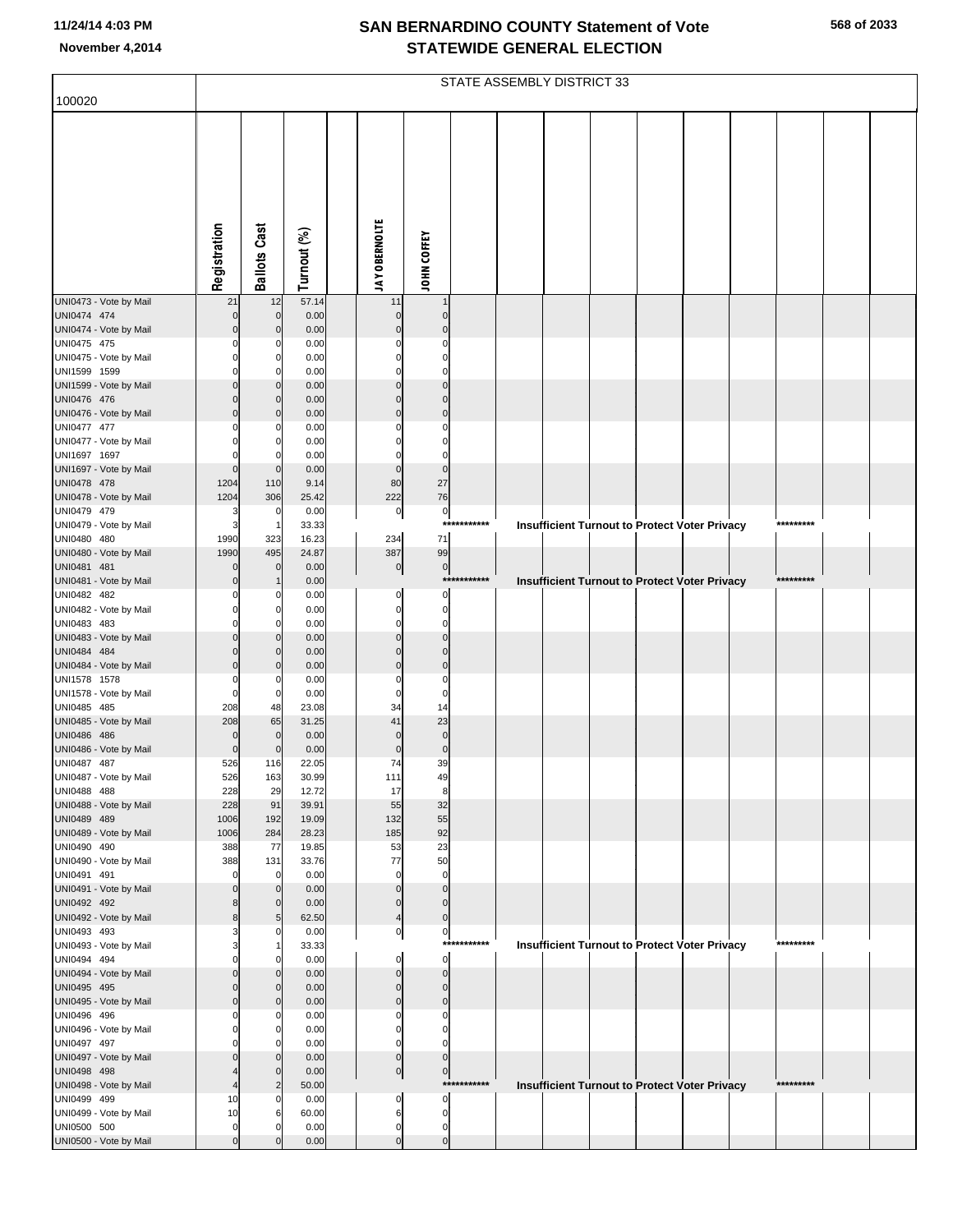| 569 of 2033 |  |
|-------------|--|
|-------------|--|

|                                       |                               |                            |                |                          |                               |          | STATE ASSEMBLY DISTRICT 33 |  |                                                      |           |  |
|---------------------------------------|-------------------------------|----------------------------|----------------|--------------------------|-------------------------------|----------|----------------------------|--|------------------------------------------------------|-----------|--|
| 100020                                |                               |                            |                |                          |                               |          |                            |  |                                                      |           |  |
|                                       |                               |                            |                |                          |                               |          |                            |  |                                                      |           |  |
|                                       |                               |                            |                |                          |                               |          |                            |  |                                                      |           |  |
|                                       | Registration                  | <b>Ballots Cast</b>        | Turnout (%)    | <b>JAY OBERNOLTE</b>     | JOHN COFFEY                   |          |                            |  |                                                      |           |  |
|                                       |                               |                            |                |                          |                               |          |                            |  |                                                      |           |  |
| UNI0501 501                           | 20                            | $\pmb{0}$                  | 0.00           | $\pmb{0}$                | $\pmb{0}$                     |          |                            |  |                                                      |           |  |
| UNI0501 - Vote by Mail                | 20                            | 6                          | 30.00          | 6                        | $\overline{0}$                |          |                            |  |                                                      |           |  |
| UNI0502 502                           | $\mathbf 0$                   | $\mathbf 0$                | 0.00           | $\pmb{0}$                | $\pmb{0}$<br>$\mathbf 0$      |          |                            |  |                                                      |           |  |
| UNI0502 - Vote by Mail<br>UNI0503 503 | $\mathbf 0$<br>74             | 0<br>0                     | 0.00<br>0.00   | 0<br>$\mathbf 0$         | $\mathbf 0$                   |          |                            |  |                                                      |           |  |
| UNI0503 - Vote by Mail                | 74                            | 50                         | 67.57          | 38                       | 12                            |          |                            |  |                                                      |           |  |
| UNI0504 504                           | $\mathbf 0$                   | $\mathbf 0$                | 0.00           | $\mathbf 0$              | $\mathbf 0$                   |          |                            |  |                                                      |           |  |
| UNI0504 - Vote by Mail                | $\mathbf 0$                   | $\mathbf 0$                | 0.00           | $\pmb{0}$                | $\overline{0}$                |          |                            |  |                                                      |           |  |
| UNI0505 505                           | $\Omega$                      | $\mathbf 0$                | 0.00           | $\mathbf 0$              | $\mathbf 0$                   |          |                            |  |                                                      |           |  |
| UNI0505 - Vote by Mail<br>UNI0506 506 | 0                             | 0<br>0                     | 0.00<br>0.00   | 0<br>$\mathbf 0$         | $\mathbf 0$<br>$\mathbf 0$    |          |                            |  |                                                      |           |  |
| UNI0506 - Vote by Mail                | $\Omega$                      | 0                          | 0.00           | $\mathbf 0$              | $\overline{0}$                |          |                            |  |                                                      |           |  |
| UNI0507 507                           | $\Omega$                      | C                          | 0.00           | $\mathbf 0$              | $\mathbf 0$                   |          |                            |  |                                                      |           |  |
| UNI0507 - Vote by Mail                | $\Omega$                      | $\mathbf 0$                | 0.00           | $\pmb{0}$                | $\overline{0}$                |          |                            |  |                                                      |           |  |
| UNI0508 508                           | $\Omega$                      | $\mathbf 0$                | 0.00           | $\mathbf 0$              | $\mathbf 0$                   |          |                            |  |                                                      |           |  |
| UNI0508 - Vote by Mail<br>UNI0509 509 | 0<br>O                        | 0<br>0                     | 0.00<br>0.00   | 0<br>$\mathbf 0$         | $\mathbf 0$<br>$\mathbf 0$    |          |                            |  |                                                      |           |  |
| UNI0509 - Vote by Mail                | $\Omega$                      | $\Omega$                   | 0.00           | $\mathbf 0$              | $\overline{0}$                |          |                            |  |                                                      |           |  |
| UNI0510 510                           | $\Omega$                      | C                          | 0.00           | $\mathbf 0$              | $\mathbf 0$                   |          |                            |  |                                                      |           |  |
| UNI0510 - Vote by Mail                | $\Omega$                      | $\mathbf 0$                | 0.00           | $\pmb{0}$                | $\overline{0}$                |          |                            |  |                                                      |           |  |
| UNI0511 511                           | $\Omega$                      | C                          | 0.00           | $\mathbf 0$              | $\mathbf 0$                   |          |                            |  |                                                      |           |  |
| UNI0511 - Vote by Mail<br>UNI0512 512 |                               | 0<br>0                     | 0.00<br>0.00   | 0<br>$\Omega$            | $\mathbf 0$<br>$\mathbf 0$    |          |                            |  |                                                      |           |  |
| UNI0512 - Vote by Mail                | $\Omega$                      | 0                          | 0.00           | $\mathbf 0$              | $\mathbf{0}$                  |          |                            |  |                                                      |           |  |
| UNI0513 513                           | $\Omega$                      | C                          | 0.00           | $\mathbf 0$              | $\mathbf 0$                   |          |                            |  |                                                      |           |  |
| UNI0513 - Vote by Mail                | $\Omega$                      | $\mathbf 0$                | 0.00           | $\pmb{0}$                | $\overline{0}$                |          |                            |  |                                                      |           |  |
| UNI0514 514<br>UNI0514 - Vote by Mail | $\Omega$<br>0                 | C<br>0                     | 0.00<br>0.00   | $\mathbf 0$<br>0         | $\mathbf 0$<br>$\mathbf 0$    |          |                            |  |                                                      |           |  |
| UNI0515 515                           | 0                             | 0                          | 0.00           | $\mathbf 0$              | $\mathbf 0$                   |          |                            |  |                                                      |           |  |
| UNI0515 - Vote by Mail                | $\mathbf 0$                   | 0                          | 0.00           | $\pmb{0}$                | $\overline{0}$                |          |                            |  |                                                      |           |  |
| UNI0516 516                           | 412                           | 94                         | 22.82          | 66                       | 26                            |          |                            |  |                                                      |           |  |
| UNI0516 - Vote by Mail<br>UNI0517 517 | 412                           | 128                        | 31.07          | 77<br>$\pmb{0}$          | 49<br>$\overline{0}$          |          |                            |  |                                                      |           |  |
| UNI0517 - Vote by Mail                | $\mathbf 0$<br>$\overline{0}$ | $\mathbf 0$<br>$\mathbf 0$ | 0.00<br>0.00   | $\overline{0}$           | $\overline{0}$                |          |                            |  |                                                      |           |  |
| UNI0518 518                           | $\mathbf 0$                   | $\mathbf 0$                | 0.00           | 0                        | $\pmb{0}$                     |          |                            |  |                                                      |           |  |
| UNI0518 - Vote by Mail                | $\overline{0}$                | 0                          | 0.00           | $\mathbf 0$              | $\overline{0}$                |          |                            |  |                                                      |           |  |
| UNI0519 519                           | 63                            | 8                          | 12.70          | $\overline{7}$           | $\overline{1}$                |          |                            |  |                                                      |           |  |
| UNI0519 - Vote by Mail<br>UNI0520 520 | 63<br>$\mathbf 0$             | 22<br>$\mathbf 0$          | 34.92<br>0.00  | 11<br>$\mathbf 0$        | 10<br>$\pmb{0}$               |          |                            |  |                                                      |           |  |
| UNI0520 - Vote by Mail                | $\Omega$                      | 0                          | 0.00           | 0                        | $\pmb{0}$                     |          |                            |  |                                                      |           |  |
| UNI0521 521                           | O                             | $\Omega$                   | 0.00           | $\Omega$                 | $\mathbf 0$                   |          |                            |  |                                                      |           |  |
| UNI0521 - Vote by Mail                | $\Omega$                      | $\Omega$                   | 0.00           | 0                        | $\overline{0}$                |          |                            |  |                                                      |           |  |
| UNI0522 522                           | $\Omega$<br>$\mathbf 0$       | $\mathbf 0$                | 0.00           | $\pmb{0}$<br>$\pmb{0}$   | $\mathbf 0$<br>$\overline{0}$ |          |                            |  |                                                      |           |  |
| UNI0522 - Vote by Mail<br>UNI0523 523 | 61                            | $\mathbf 0$<br>6           | 0.00<br>9.84   | 3                        | $\overline{c}$                |          |                            |  |                                                      |           |  |
| UNI0523 - Vote by Mail                | 61                            | 17                         | 27.87          | 11                       | 6                             |          |                            |  |                                                      |           |  |
| UNI0524 524                           | 22                            | $\overline{4}$             | 18.18          |                          | ****                          | ******** |                            |  | <b>Insufficient Turnout to Protect Voter Privacy</b> | ********* |  |
| UNI0524 - Vote by Mail                | 22                            | 11                         | 50.00          | $\overline{7}$           | $\overline{2}$                |          |                            |  |                                                      |           |  |
| UNI0525 525<br>UNI0525 - Vote by Mail | 882<br>882                    | 162<br>279                 | 18.37<br>31.63 | 122<br>204               | 35<br>64                      |          |                            |  |                                                      |           |  |
| UNI0526 526                           | 95                            | 19                         | 20.00          | 13                       | $6 \overline{}$               |          |                            |  |                                                      |           |  |
| UNI0526 - Vote by Mail                | 95                            | 29                         | 30.53          | 22                       | $\overline{7}$                |          |                            |  |                                                      |           |  |
| UNI0527 527                           | 67                            | 17                         | 25.37          | 13                       | $\overline{\mathbf{4}}$       |          |                            |  |                                                      |           |  |
| UNI0527 - Vote by Mail                | 67                            | 17                         | 25.37          | 11                       | 5 <sub>5</sub>                |          |                            |  |                                                      |           |  |
| UNI0528 528<br>UNI0528 - Vote by Mail | $\mathbf 0$<br>$\mathbf 0$    | $\mathbf 0$<br>$\mathbf 0$ | 0.00<br>0.00   | $\pmb{0}$<br>$\mathbf 0$ | $\mathbf 0$<br>$\pmb{0}$      |          |                            |  |                                                      |           |  |
| UNI0529 529                           | 212                           | 29                         | 13.68          | 19                       | 10                            |          |                            |  |                                                      |           |  |
| UNI0529 - Vote by Mail                | 212                           | 82                         | 38.68          | 53                       | 22                            |          |                            |  |                                                      |           |  |
| UNI0530 530                           | 1779                          | 296                        | 16.64          | 192                      | 99                            |          |                            |  |                                                      |           |  |
| UNI0530 - Vote by Mail                | 1779                          | 733                        | 41.20          | 504                      | 197                           |          |                            |  |                                                      |           |  |
| UNI0531 531                           | 624                           | 118                        | 18.91          | 76                       | 37                            |          |                            |  |                                                      |           |  |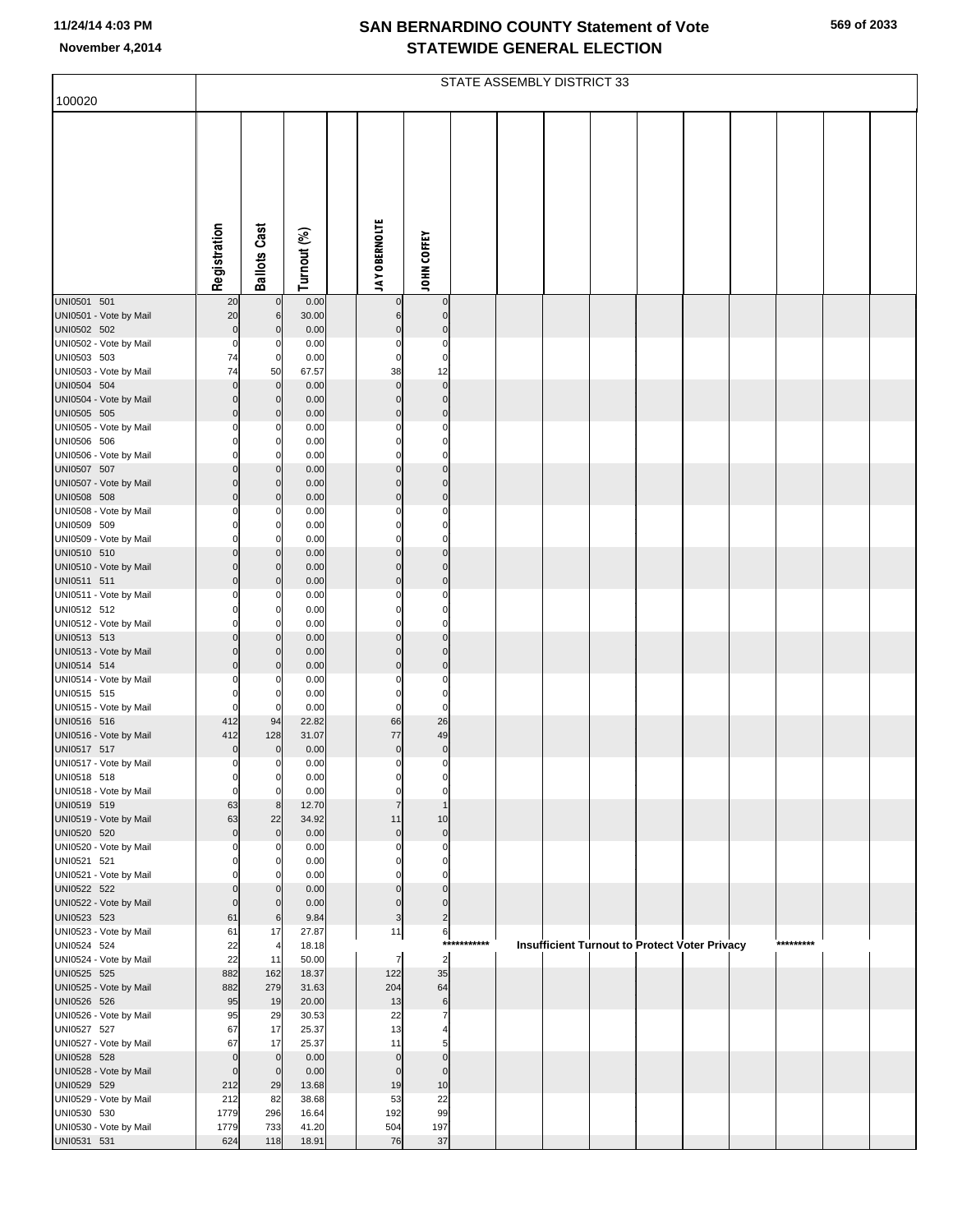|                                       |                      |                               |                |                            |                          |                            | STATE ASSEMBLY DISTRICT 33 |                                                                                                              |  |                        |  |
|---------------------------------------|----------------------|-------------------------------|----------------|----------------------------|--------------------------|----------------------------|----------------------------|--------------------------------------------------------------------------------------------------------------|--|------------------------|--|
| 100020                                |                      |                               |                |                            |                          |                            |                            |                                                                                                              |  |                        |  |
|                                       |                      |                               |                |                            |                          |                            |                            |                                                                                                              |  |                        |  |
|                                       | Registration         | <b>Ballots Cast</b>           | Turnout (%)    | <b>JAY OBERNOLTE</b>       | JOHN COFFEY              |                            |                            |                                                                                                              |  |                        |  |
| UNI0531 - Vote by Mail                | 624                  | 162                           | 25.96          | 93                         | 63                       |                            |                            |                                                                                                              |  |                        |  |
| UNI0532 532                           | 1889                 | 288                           | 15.25          | 204                        | 76                       |                            |                            |                                                                                                              |  |                        |  |
| UNI0532 - Vote by Mail<br>UNI0533 533 | 1889<br>481          | 672<br>70                     | 35.57<br>14.55 | 472<br>46                  | 179<br>21                |                            |                            |                                                                                                              |  |                        |  |
| UNI0533 - Vote by Mail                | 481                  | 157                           | 32.64          | 109                        | 45                       |                            |                            |                                                                                                              |  |                        |  |
| UNI0534 534                           | 248                  | 73                            | 29.44          | 39                         | 30                       |                            |                            |                                                                                                              |  |                        |  |
| UNI0534 - Vote by Mail<br>UNI0535 535 | 248                  | 56<br>$\mathbf 0$             | 22.58<br>0.00  | 34<br>$\pmb{0}$            | 21<br>$\pmb{0}$          |                            |                            |                                                                                                              |  |                        |  |
| UNI0535 - Vote by Mail                | $\mathbf 1$          |                               | 100.00         |                            |                          | ***********                |                            | <b>Insufficient Turnout to Protect Voter Privacy</b>                                                         |  | *********              |  |
| UNI0536 536                           | 569                  | 114                           | 20.04          | 78                         | 31                       |                            |                            |                                                                                                              |  |                        |  |
| UNI0536 - Vote by Mail                | 569                  | 190                           | 33.39          | 108                        | 77                       |                            |                            |                                                                                                              |  |                        |  |
| UNI0537 537                           | 53                   | 13                            | 24.53          | 9                          | 4                        |                            |                            |                                                                                                              |  |                        |  |
| UNI0537 - Vote by Mail<br>UNI0538 538 | 53<br>$\Omega$       | 19<br>$\mathbf 0$             | 35.85<br>0.00  | 10<br>$\mathbf 0$          | 9<br>$\mathcal{C}$       |                            |                            |                                                                                                              |  |                        |  |
| UNI0538 - Vote by Mail                | $\Omega$             | $\mathbf{0}$                  | 0.00           | $\mathbf 0$                | $\Omega$                 |                            |                            |                                                                                                              |  |                        |  |
| UNI0539 539                           |                      | 0                             | 0.00           | C                          | C                        |                            |                            |                                                                                                              |  |                        |  |
| UNI0539 - Vote by Mail                | O                    | $\Omega$                      | 0.00           | $\mathbf 0$                | $\mathsf{C}$             |                            |                            |                                                                                                              |  |                        |  |
| UNI0540 540<br>UNI0540 - Vote by Mail |                      | $\Omega$                      | 0.00<br>0.00   | $\mathbf 0$<br>$\mathbf 0$ | $\Omega$<br>$\mathsf{C}$ |                            |                            |                                                                                                              |  |                        |  |
| UNI0541 541                           |                      | $\mathbf 0$                   | 0.00           | 0                          | $\bf{0}$                 |                            |                            |                                                                                                              |  |                        |  |
| UNI0541 - Vote by Mail                |                      |                               | 80.00          |                            |                          | ***********                |                            | <b>Insufficient Turnout to Protect Voter Privacy</b>                                                         |  | *********              |  |
| UNI0542 542                           | 0                    | $\Omega$                      | 0.00           | $\mathbf 0$                | 0                        |                            |                            |                                                                                                              |  |                        |  |
| UNI0542 - Vote by Mail<br>UNI0543 543 | 0<br>581             | $\mathbf 0$<br>107            | 0.00<br>18.42  | $\mathbf 0$<br>75          | $\mathbf 0$<br>31        |                            |                            |                                                                                                              |  |                        |  |
| UNI0543 - Vote by Mail                | 581                  | 136                           | 23.41          | 84                         | 48                       |                            |                            |                                                                                                              |  |                        |  |
| UNI0544 544                           | 173                  | 30                            | 17.34          | 17                         | 10                       |                            |                            |                                                                                                              |  |                        |  |
| UNI0544 - Vote by Mail                | 173                  | 60                            | 34.68          | 38                         | 19                       |                            |                            |                                                                                                              |  |                        |  |
| UNI0545 545<br>UNI0545 - Vote by Mail | 23<br>23             | 6                             | 26.09<br>30.43 | 5<br>5                     | 2                        |                            |                            |                                                                                                              |  |                        |  |
| UNI0546 546                           | $\overline{2}$       | 0                             | 0.00           | $\Omega$                   | $\Omega$                 |                            |                            |                                                                                                              |  |                        |  |
| UNI0546 - Vote by Mail                | $\overline{c}$       |                               | 0.00           | C                          | $\sqrt{ }$               |                            |                            |                                                                                                              |  |                        |  |
| UNI0547 547                           |                      |                               | 0.00           | C                          | C                        |                            |                            |                                                                                                              |  |                        |  |
| UNI0547 - Vote by Mail<br>UNI0548 548 | $\mathbf 0$<br>0     | $\Omega$<br>$\mathbf{0}$      | 0.00<br>0.00   | $\Omega$<br>C              | $\Omega$<br>C            |                            |                            |                                                                                                              |  |                        |  |
| UNI0548 - Vote by Mail                | 0                    | $\overline{0}$                | 0.00           | $\mathbf 0$                | 0                        |                            |                            |                                                                                                              |  |                        |  |
| UNI0549 549                           | 560                  | 96                            | 17.14          | 57                         | 36                       |                            |                            |                                                                                                              |  |                        |  |
| UNI0549 - Vote by Mail                | 560                  | 138                           | 24.64          | 76                         | 60                       |                            |                            |                                                                                                              |  |                        |  |
| UNI0550 550<br>UNI0550 - Vote by Mail | 6<br>6               | 4<br>$\overline{2}$           | 66.67<br>33.33 |                            |                          | ***********<br>*********** |                            | <b>Insufficient Turnout to Protect Voter Privacy</b><br><b>Insufficient Turnout to Protect Voter Privacy</b> |  | *********<br>********* |  |
| UNI0551 551                           | 2                    | 0                             | 0.00           | $\overline{0}$             | $\mathbf 0$              |                            |                            |                                                                                                              |  |                        |  |
| UNI0551 - Vote by Mail                | $\overline{2}$       | $\overline{2}$                | 100.00         |                            |                          | ***********                |                            | <b>Insufficient Turnout to Protect Voter Privacy</b>                                                         |  | *********              |  |
| UNI0552 552                           | 65                   | $\mathbf 0$                   | 0.00           | $\mathbf 0$                | $\mathbf 0$              |                            |                            |                                                                                                              |  |                        |  |
| UNI0552 - Vote by Mail<br>UNI0553 553 | 65<br>$\overline{2}$ | 37<br>$\mathbf 0$             | 56.92<br>0.00  | 26<br>$\pmb{0}$            | 9<br>$\mathbf 0$         |                            |                            |                                                                                                              |  |                        |  |
| UNI0553 - Vote by Mail                | $\overline{2}$       | $\overline{2}$                | 100.00         |                            |                          | ***********                |                            | Insufficient Turnout to Protect Voter Privacy                                                                |  | *********              |  |
| UNI0554 554                           | 76                   | $\Omega$                      | 0.00           | $\mathbf 0$                | $\mathbf 0$              |                            |                            |                                                                                                              |  |                        |  |
| UNI0554 - Vote by Mail                | 76                   | 49                            | 64.47          | 45                         |                          |                            |                            |                                                                                                              |  |                        |  |
| UNI0555 555<br>UNI0555 - Vote by Mail | 5<br>5               | $\mathbf 0$<br>$\overline{2}$ | 0.00<br>40.00  | $\pmb{0}$                  | 0                        | ***********                |                            | Insufficient Turnout to Protect Voter Privacy                                                                |  | *********              |  |
| UNI0556 556                           | $\Omega$             | $\mathbf{0}$                  | 0.00           | $\Omega$                   | $\mathbf 0$              |                            |                            |                                                                                                              |  |                        |  |
| UNI0556 - Vote by Mail                | $\Omega$             | $\mathbf 0$                   | 0.00           | $\mathbf 0$                | $\mathbf 0$              |                            |                            |                                                                                                              |  |                        |  |
| UNI0557 557                           | 0                    | 0                             | 0.00           | C                          | 0                        |                            |                            |                                                                                                              |  |                        |  |
| UNI0557 - Vote by Mail<br>UNI0558 558 | $\Omega$<br>943      | $\mathbf 0$<br>145            | 0.00<br>15.38  | $\mathbf 0$<br>90          | $\mathbf 0$<br>51        |                            |                            |                                                                                                              |  |                        |  |
| UNI0558 - Vote by Mail                | 943                  | 258                           | 27.36          | 157                        | 94                       |                            |                            |                                                                                                              |  |                        |  |
| UNI0559 559                           | 854                  | 124                           | 14.52          | 85                         | 37                       |                            |                            |                                                                                                              |  |                        |  |
| UNI0559 - Vote by Mail                | 854                  | 279                           | 32.67          | 183                        | 90                       |                            |                            |                                                                                                              |  |                        |  |
| UNI0560 560                           | 908                  | 164                           | 18.06          | 91                         | 66                       |                            |                            |                                                                                                              |  |                        |  |
| UNI0560 - Vote by Mail<br>UNI0561 561 | 908<br>8             | 317<br>$\mathbf 0$            | 34.91<br>0.00  | 184<br>C                   | 119<br>0                 |                            |                            |                                                                                                              |  |                        |  |
| UNI0561 - Vote by Mail                | 8                    | 6                             | 75.00          | 6                          | $\mathbf 0$              |                            |                            |                                                                                                              |  |                        |  |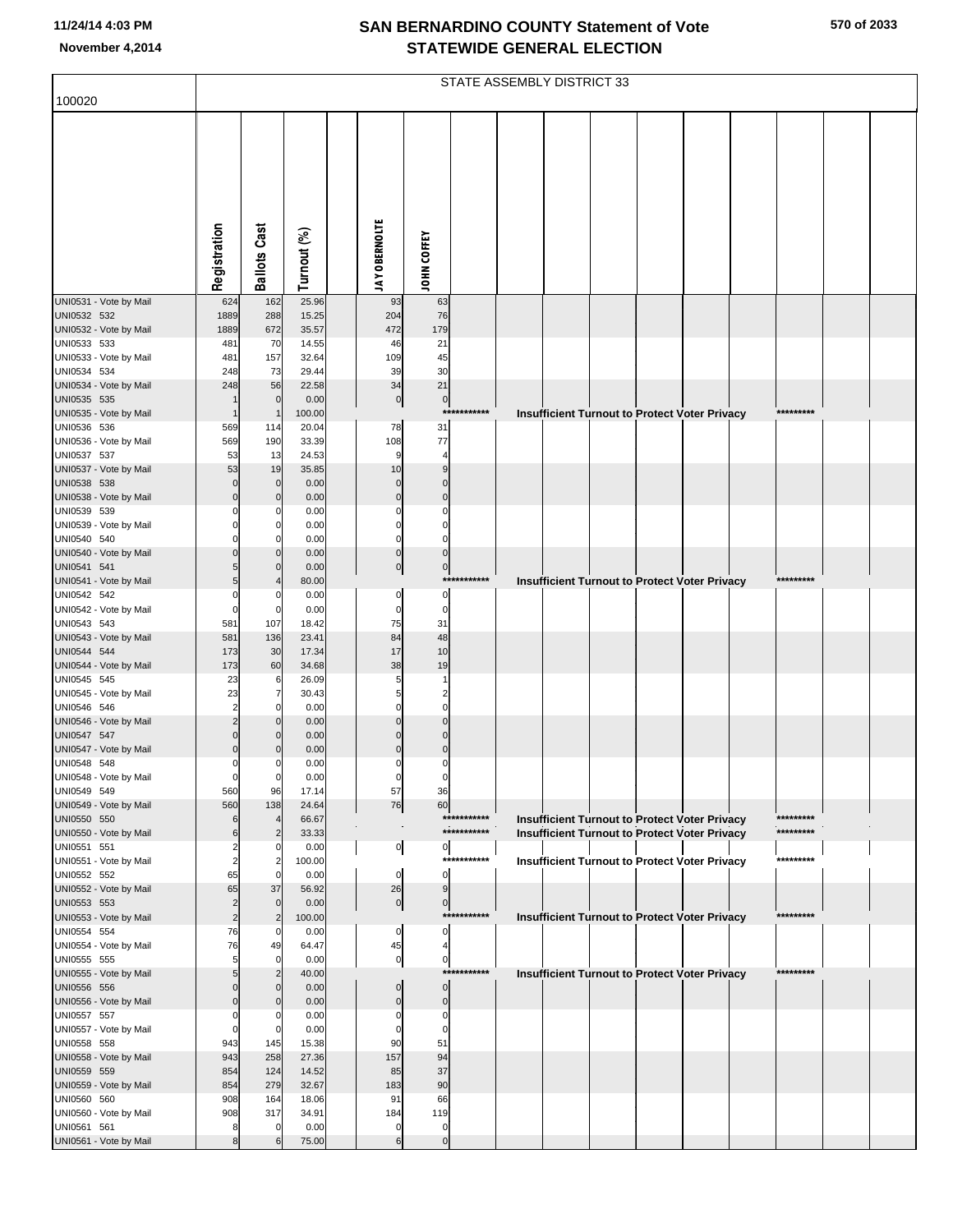|                                        |                         |                         |                |                         |                               |                 | STATE ASSEMBLY DISTRICT 33 |  |                                                      |           |  |
|----------------------------------------|-------------------------|-------------------------|----------------|-------------------------|-------------------------------|-----------------|----------------------------|--|------------------------------------------------------|-----------|--|
| 100020                                 |                         |                         |                |                         |                               |                 |                            |  |                                                      |           |  |
|                                        |                         |                         |                |                         |                               |                 |                            |  |                                                      |           |  |
|                                        |                         |                         |                |                         |                               |                 |                            |  |                                                      |           |  |
|                                        |                         |                         |                |                         |                               |                 |                            |  |                                                      |           |  |
|                                        |                         |                         |                |                         |                               |                 |                            |  |                                                      |           |  |
|                                        |                         |                         |                |                         |                               |                 |                            |  |                                                      |           |  |
|                                        |                         |                         |                |                         |                               |                 |                            |  |                                                      |           |  |
|                                        |                         |                         |                |                         |                               |                 |                            |  |                                                      |           |  |
|                                        | Registration            | <b>Ballots Cast</b>     | Turnout (%)    | <b>JAY OBERNOLTE</b>    | JOHN COFFEY                   |                 |                            |  |                                                      |           |  |
|                                        |                         |                         |                |                         |                               |                 |                            |  |                                                      |           |  |
| UNI0562 562<br>UNI0562 - Vote by Mail  | 59<br>59                | 6<br>23                 | 10.17<br>38.98 | $\overline{c}$<br>11    | $\mathbf{3}$<br>10            |                 |                            |  |                                                      |           |  |
| UNI0563 563                            |                         | $\Omega$                | 0.00           | $\overline{0}$          | $\mathbf 0$                   |                 |                            |  |                                                      |           |  |
| UNI0563 - Vote by Mail                 |                         | $^{(1)}$                | 0.00           | $\overline{0}$          | $\overline{0}$<br>***         | *****           |                            |  |                                                      | ********* |  |
| UNI0564 564<br>UNI0564 - Vote by Mail  | 21<br>21                | 9                       | 4.76<br>42.86  | 6                       | $\overline{\mathbf{3}}$       |                 |                            |  | <b>Insufficient Turnout to Protect Voter Privacy</b> |           |  |
| UNI0565 565                            | 124                     | 17                      | 13.71          | 10                      | $\overline{7}$                |                 |                            |  |                                                      |           |  |
| UNI0565 - Vote by Mail<br>UNI0566 566  | 124<br>$\Omega$         | 52<br>$\Omega$          | 41.94<br>0.00  | 31<br>$\mathbf 0$       | 21<br>$\mathbf 0$             |                 |                            |  |                                                      |           |  |
| UNI0566 - Vote by Mail                 |                         | 0                       | 0.00           | $\Omega$                | 0                             |                 |                            |  |                                                      |           |  |
| UNI1579 1579                           |                         | $\Omega$                | 0.00           | C                       | O                             |                 |                            |  |                                                      |           |  |
| UNI1579 - Vote by Mail<br>UNI1580 1580 |                         | O<br>O                  | 0.00<br>0.00   | C<br>$\Omega$           | 0<br>$\Omega$                 |                 |                            |  |                                                      |           |  |
| UNI1580 - Vote by Mail                 |                         | $\Omega$                | 0.00           | $\Omega$                | $\Omega$                      |                 |                            |  |                                                      |           |  |
| UNI1581 1581<br>UNI1581 - Vote by Mail |                         |                         | 0.00<br>0.00   | $\Omega$<br>C           | $\Omega$<br>$\Omega$          |                 |                            |  |                                                      |           |  |
| UNI1582 1582                           |                         |                         | 0.00           | C                       | O                             |                 |                            |  |                                                      |           |  |
| UNI1582 - Vote by Mail                 | C                       | O                       | 0.00           | 0                       | $\Omega$                      |                 |                            |  |                                                      |           |  |
| UNI1583 1583<br>UNI1583 - Vote by Mail | $\Omega$<br>$\Omega$    | $\Omega$<br>$\mathbf 0$ | 0.00<br>0.00   | $\Omega$<br>$\Omega$    | $\Omega$<br>$\mathbf 0$       |                 |                            |  |                                                      |           |  |
| UNI1584 1584                           | 92                      | 21                      | 22.83          | 14                      | $\overline{7}$                |                 |                            |  |                                                      |           |  |
| UNI1584 - Vote by Mail<br>UNI1585 1585 | 92<br>111               | 25<br>21                | 27.17<br>18.92 | 16<br>13                | 9<br>8                        |                 |                            |  |                                                      |           |  |
| UNI1585 - Vote by Mail                 | 111                     | 33                      | 29.73          | 20                      | 12                            |                 |                            |  |                                                      |           |  |
| UNI1586 1586                           | $\Omega$                | $\mathbf 0$             | 0.00           | $\mathbf 0$<br>$\Omega$ | $\mathbf 0$<br>$\Omega$       |                 |                            |  |                                                      |           |  |
| UNI1586 - Vote by Mail<br>UNI1587 1587 |                         | $\Omega$<br>$\Omega$    | 0.00<br>0.00   | $\Omega$                | $\Omega$                      |                 |                            |  |                                                      |           |  |
| UNI1587 - Vote by Mail                 |                         | $^{(1)}$                | 0.00           | $\Omega$                | $\Omega$                      |                 |                            |  |                                                      |           |  |
| UNI1588 1588<br>UNI1588 - Vote by Mail | $\Omega$                | $^{(1)}$<br>O           | 0.00<br>0.00   | C<br>$\Omega$           | 0                             |                 |                            |  |                                                      |           |  |
| UNI1589 1589                           |                         |                         | 0.00           | $\Omega$                | $\Omega$                      |                 |                            |  |                                                      |           |  |
| UNI1589 - Vote by Mail<br>UNI1590 1590 | $\Omega$                |                         | 0.00<br>0.00   | $\Omega$                | $\Omega$<br>$\Omega$          |                 |                            |  |                                                      |           |  |
| UNI1590 - Vote by Mail                 | $\mathbf 0$             | $\Omega$                | 0.00           | 0                       | 0                             |                 |                            |  |                                                      |           |  |
| UNI1591 1591                           | $\mathbf 0$             | $\overline{0}$          | 0.00           | 0                       | 0                             |                 |                            |  |                                                      |           |  |
| UNI1591 - Vote by Mail<br>UNI1592 1592 | $\Omega$<br>$\Omega$    | 0<br>$\Omega$           | 0.00<br>0.00   | $\Omega$<br>$\Omega$    | $\Omega$<br>$\Omega$          |                 |                            |  |                                                      |           |  |
| UNI1592 - Vote by Mail                 | $\mathbf 0$             | $\mathbf 0$             | 0.00           | $\mathbf 0$             | $\mathbf{0}$                  |                 |                            |  |                                                      |           |  |
| UNI1593 1593<br>UNI1593 - Vote by Mail | 52<br>52                | 16<br>15                | 30.77<br>28.85 | $\boldsymbol{9}$<br>10  | 6<br>5                        |                 |                            |  |                                                      |           |  |
| UNI1594 1594                           | $\Omega$                |                         | 0.00           |                         |                               | ******<br>***** |                            |  | <b>Insufficient Turnout to Protect Voter Privacy</b> | ********* |  |
| UNI1594 - Vote by Mail<br>UNI1610 1610 | O<br>$\Omega$           | $\Omega$<br>$\Omega$    | 0.00<br>0.00   | $\mathbf 0$<br>$\Omega$ | $\overline{0}$<br>$\mathbf 0$ |                 |                            |  |                                                      |           |  |
| UNI1610 - Vote by Mail                 | $\Omega$                | $\mathbf 0$             | 0.00           | $\Omega$                | $\mathbf{0}$                  |                 |                            |  |                                                      |           |  |
| UNI1611 1611                           | $\Omega$                | $\Omega$                | 0.00           | $\Omega$                | $\mathbf 0$                   |                 |                            |  |                                                      |           |  |
| UNI1611 - Vote by Mail<br>UNI1612 1612 | O                       | O<br>O                  | 0.00<br>0.00   | $\Omega$<br>$\Omega$    | 0<br>O                        |                 |                            |  |                                                      |           |  |
| UNI1612 - Vote by Mail                 | $\Omega$                | 0                       | 0.00           | $\overline{0}$          | $\overline{0}$                |                 |                            |  |                                                      |           |  |
| UNI1613 1613<br>UNI1613 - Vote by Mail | 15<br>15                | $\overline{2}$<br>6     | 13.33<br>40.00 | 6                       | $\overline{0}$                | ***********     |                            |  | Insufficient Turnout to Protect Voter Privacy        | ********* |  |
| UNI1614 1614                           | $\overline{0}$          | $\Omega$                | 0.00           | $\mathbf 0$             | $\overline{0}$                |                 |                            |  |                                                      |           |  |
| UNI1614 - Vote by Mail                 | $\Omega$                | $^{(1)}$                | 0.00           | $\Omega$                | 0                             |                 |                            |  |                                                      |           |  |
| UNI1615 1615<br>UNI1615 - Vote by Mail | $\Omega$<br>$\mathbf 0$ | $\Omega$<br>$\Omega$    | 0.00<br>0.00   | $\Omega$<br>$\mathbf 0$ | $\Omega$<br>$\Omega$          |                 |                            |  |                                                      |           |  |
| UNI1616 1616                           | 393                     | 69                      | 17.56          | 42                      | 26                            |                 |                            |  |                                                      |           |  |
| UNI1616 - Vote by Mail<br>UNI1679 1679 | 393<br>$\Omega$         | 87<br>$\Omega$          | 22.14<br>0.00  | 52<br>$\mathbf 0$       | 33<br>$\mathbf 0$             |                 |                            |  |                                                      |           |  |
| UNI1679 - Vote by Mail                 |                         | $^{(1)}$                | 0.00           | $\Omega$                | $\Omega$                      |                 |                            |  |                                                      |           |  |
| UNI1683 1683                           | $\Omega$                |                         | 0.00           | O<br>$\Omega$           |                               |                 |                            |  |                                                      |           |  |
| UNI1683 - Vote by Mail<br>UNI1684 1684 | $\Omega$                |                         | 0.00<br>0.00   | $\Omega$                | 0<br>$\mathbf 0$              |                 |                            |  |                                                      |           |  |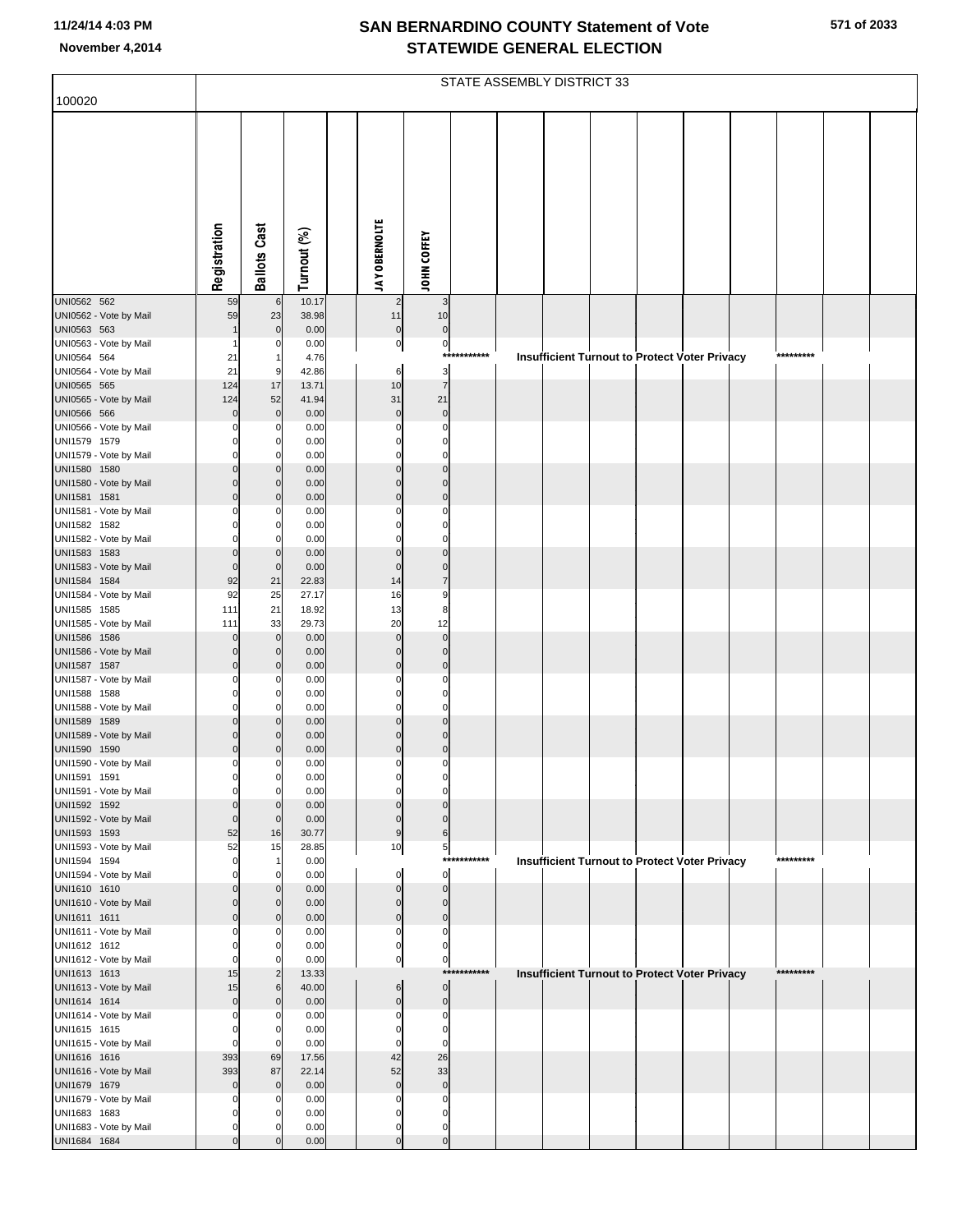|                                        |                         |                               |                |                            |                            |             | STATE ASSEMBLY DISTRICT 33 |                                                      |  |  |           |  |
|----------------------------------------|-------------------------|-------------------------------|----------------|----------------------------|----------------------------|-------------|----------------------------|------------------------------------------------------|--|--|-----------|--|
| 100020                                 |                         |                               |                |                            |                            |             |                            |                                                      |  |  |           |  |
|                                        | Registration            | <b>Ballots Cast</b>           | Turnout (%)    | <b>JAY OBERNOLTE</b>       | <b>JOHN COFFEY</b>         |             |                            |                                                      |  |  |           |  |
| UNI1684 - Vote by Mail                 |                         | $\mathbf 0$                   | 0.00           | $\overline{0}$             | $\overline{0}$             |             |                            |                                                      |  |  |           |  |
| UNI1685 1685                           |                         | $\overline{2}$                | 0.00           |                            | $***$                      | *******     |                            | <b>Insufficient Turnout to Protect Voter Privacy</b> |  |  | ********* |  |
| UNI1685 - Vote by Mail<br>UNI1686 1686 | $\overline{0}$<br>84    | $\mathbf{0}$                  | 0.00<br>21.43  | 0                          | $\mathbf 0$<br>3           |             |                            |                                                      |  |  |           |  |
| UNI1686 - Vote by Mail                 | 84                      | 18<br>29                      | 34.52          | 14<br>23                   | 6                          |             |                            |                                                      |  |  |           |  |
| UNI1687 1687                           | 51                      | $\overline{0}$                | 0.00           | $\mathbf 0$                | C                          |             |                            |                                                      |  |  |           |  |
| UNI1687 - Vote by Mail                 | 51                      | 35                            | 68.63          | 17                         | 15                         |             |                            |                                                      |  |  |           |  |
| UNI1688 1688                           | $\mathbf 0$             | $\mathbf 0$                   | 0.00           |                            | $\Omega$                   |             |                            |                                                      |  |  |           |  |
| UNI1688 - Vote by Mail<br>UNI1689 1689 | $\mathbf 0$<br>27       | $\mathbf 0$<br>8              | 0.00<br>29.63  | $\sqrt{ }$                 | $\Omega$                   |             |                            |                                                      |  |  |           |  |
| UNI1689 - Vote by Mail                 | 27                      | 16                            | 59.26          | 11                         |                            |             |                            |                                                      |  |  |           |  |
| UNI1690 1690                           | $\Omega$                | $\mathbf 0$                   | 0.00           |                            |                            |             |                            |                                                      |  |  |           |  |
| UNI1690 - Vote by Mail                 | $\Omega$                | $\mathbf{0}$                  | 0.00           |                            |                            |             |                            |                                                      |  |  |           |  |
| UNI1691 1691                           |                         | $\mathbf{0}$                  | 0.00           |                            |                            |             |                            |                                                      |  |  |           |  |
| UNI1691 - Vote by Mail<br>UNI1692 1692 | $\Omega$                | $\mathbf{0}$                  | 0.00<br>0.00   | $\Omega$                   | $\Omega$<br>3              |             |                            |                                                      |  |  |           |  |
| UNI1692 - Vote by Mail                 | $\Omega$                | $\mathbf 0$                   | 0.00           | $\mathbf 0$                | 0                          |             |                            |                                                      |  |  |           |  |
| UNI1693 1693                           | 11                      | 3                             | 27.27          |                            |                            | *********** |                            | <b>Insufficient Turnout to Protect Voter Privacy</b> |  |  | ********* |  |
| UNI1693 - Vote by Mail                 | 11                      | $\overline{2}$                | 18.18          |                            |                            | *********** |                            | <b>Insufficient Turnout to Protect Voter Privacy</b> |  |  | ********* |  |
| UNI1694 1694                           | $\Omega$                | $\mathbf{0}$                  | 0.00           | $\Omega$                   |                            |             |                            |                                                      |  |  |           |  |
| UNI1694 - Vote by Mail<br>UNI1698 1698 | $\Omega$                | $\mathbf{0}$<br>0             | 0.00<br>0.00   | $\Omega$                   | $\Omega$<br>$\Omega$       |             |                            |                                                      |  |  |           |  |
| UNI1698 - Vote by Mail                 |                         | $\Omega$                      | 0.00           |                            | $\Omega$                   |             |                            |                                                      |  |  |           |  |
| UNI1699 1699                           |                         |                               | 0.00           |                            |                            |             |                            |                                                      |  |  |           |  |
| UNI1699 - Vote by Mail                 |                         | $\mathbf{0}$                  | 0.00           | U                          | $\Omega$                   |             |                            |                                                      |  |  |           |  |
| UNI1700 1700                           | $\Omega$                | $\mathbf{0}$<br>$\mathbf 0$   | 0.00           | $\Omega$                   |                            |             |                            |                                                      |  |  |           |  |
| UNI1700 - Vote by Mail<br>UNI3000 3000 | 17                      |                               | 0.00<br>23.53  |                            | $\pmb{0}$<br>***           | ********    |                            | <b>Insufficient Turnout to Protect Voter Privacy</b> |  |  | ********* |  |
| UNI3000 - Vote by Mail                 | 17                      | 6                             | 35.29          | 6                          | $\overline{0}$             |             |                            |                                                      |  |  |           |  |
| UNI3001 3001                           | 127                     | 29                            | 22.83          | 24                         |                            |             |                            |                                                      |  |  |           |  |
| UNI3001 - Vote by Mail                 | 127                     | 32                            | 25.20          | 22                         | 8                          |             |                            |                                                      |  |  |           |  |
| UNI3002 3002                           | 17<br>17                |                               | 5.88           |                            |                            | ********    |                            | Insufficient Turnout to Protect Voter Privacy        |  |  | ********* |  |
| UNI3002 - Vote by Mail<br>UNI3003 3003 | 5                       | 6<br>2                        | 35.29<br>40.00 |                            | 3                          | *********** |                            | Insufficient Turnout to Protect Voter Privacy        |  |  | ********* |  |
| UNI3003 - Vote by Mail                 | 5                       | $\mathbf{0}$                  | 0.00           |                            |                            |             |                            |                                                      |  |  |           |  |
| UNI3004 3004                           | $\Omega$                | $\mathbf 0$                   | 0.00           | $\Omega$                   | $\Omega$                   |             |                            |                                                      |  |  |           |  |
| UNI3004 - Vote by Mail                 | $\Omega$                | $\Omega$                      | 0.00           | $\Omega$                   | $\Omega$                   |             |                            |                                                      |  |  |           |  |
| UNI3005 3005<br>UNI3005 - Vote by Mail | $\Omega$<br>$\mathbf 0$ | $\mathbf 0$<br>$\overline{0}$ | 0.00<br>0.00   | $\mathbf 0$<br>$\mathbf 0$ | $\mathbf 0$<br>$\mathbf 0$ |             |                            |                                                      |  |  |           |  |
| UNI3006 3006                           |                         | $\Omega$                      | 0.00           | $\pmb{0}$                  | $\overline{0}$             |             |                            |                                                      |  |  |           |  |
| UNI3006 - Vote by Mail                 |                         |                               | 100.00         |                            |                            | *********** |                            | <b>Insufficient Turnout to Protect Voter Privacy</b> |  |  | ********* |  |
| UNI0567 567                            |                         | 0                             | 0.00           | $\Omega$                   | $\overline{0}$             |             |                            |                                                      |  |  |           |  |
| UNI0567 - Vote by Mail<br>UNI0568 568  | $\Omega$<br>$\Omega$    | $\mathbf 0$<br>$\overline{0}$ | 0.00<br>0.00   | $\Omega$<br>$\Omega$       | $\mathbf 0$<br>$\Omega$    |             |                            |                                                      |  |  |           |  |
| UNI0568 - Vote by Mail                 | $\Omega$                | $\overline{0}$                | 0.00           | $\Omega$                   | $\Omega$                   |             |                            |                                                      |  |  |           |  |
| UNI0569 569                            | O                       | $\mathbf 0$                   | 0.00           | C                          | 0                          |             |                            |                                                      |  |  |           |  |
| UNI0569 - Vote by Mail                 | $\Omega$                | $\mathbf 0$                   | 0.00           | C                          | $\Omega$                   |             |                            |                                                      |  |  |           |  |
| UNI0570 570                            |                         | $\mathbf 0$                   | 0.00           |                            | $\Omega$                   |             |                            |                                                      |  |  |           |  |
| UNI0570 - Vote by Mail                 | $\Omega$<br>$\Omega$    | $\mathbf 0$                   | 0.00           | r<br>C                     | $\Omega$<br>$\Omega$       |             |                            |                                                      |  |  |           |  |
| UNI0571 571<br>UNI0571 - Vote by Mail  | $\pmb{0}$               | $\mathbf{0}$<br>$\mathbf{0}$  | 0.00<br>0.00   | $\mathbf 0$                | $\mathbf 0$                |             |                            |                                                      |  |  |           |  |
| BIG0572 572                            | 617                     | 123                           | 19.94          | 86                         | 33                         |             |                            |                                                      |  |  |           |  |
| BIG0572 - Vote by Mail                 | 617                     | 214                           | 34.68          | 164                        | 46                         |             |                            |                                                      |  |  |           |  |
| BIG0573 573                            | 694                     | 100                           | 14.41          | 79                         | 19                         |             |                            |                                                      |  |  |           |  |
| BIG0573 - Vote by Mail<br>BIG0574 574  | 694<br>957              | 248<br>162                    | 35.73<br>16.93 | 197<br>134                 | 49<br>24                   |             |                            |                                                      |  |  |           |  |
| BIG0574 - Vote by Mail                 | 957                     | 412                           | 43.05          | 315                        | 90                         |             |                            |                                                      |  |  |           |  |
| BIG0575 575                            | 411                     | 97                            | 23.60          | 64                         | 32                         |             |                            |                                                      |  |  |           |  |
| BIG0575 - Vote by Mail                 | 411                     | 122                           | 29.68          | 87                         | 32                         |             |                            |                                                      |  |  |           |  |
| BIG0576 576                            | $\Omega$                | $\mathbf 0$                   | 0.00           | $\mathbf 0$                | $\mathbf 0$                |             |                            |                                                      |  |  |           |  |
| BIG0576 - Vote by Mail                 | $\Omega$                | $\Omega$                      | 0.00           | $\Omega$                   | $\overline{0}$             |             |                            |                                                      |  |  |           |  |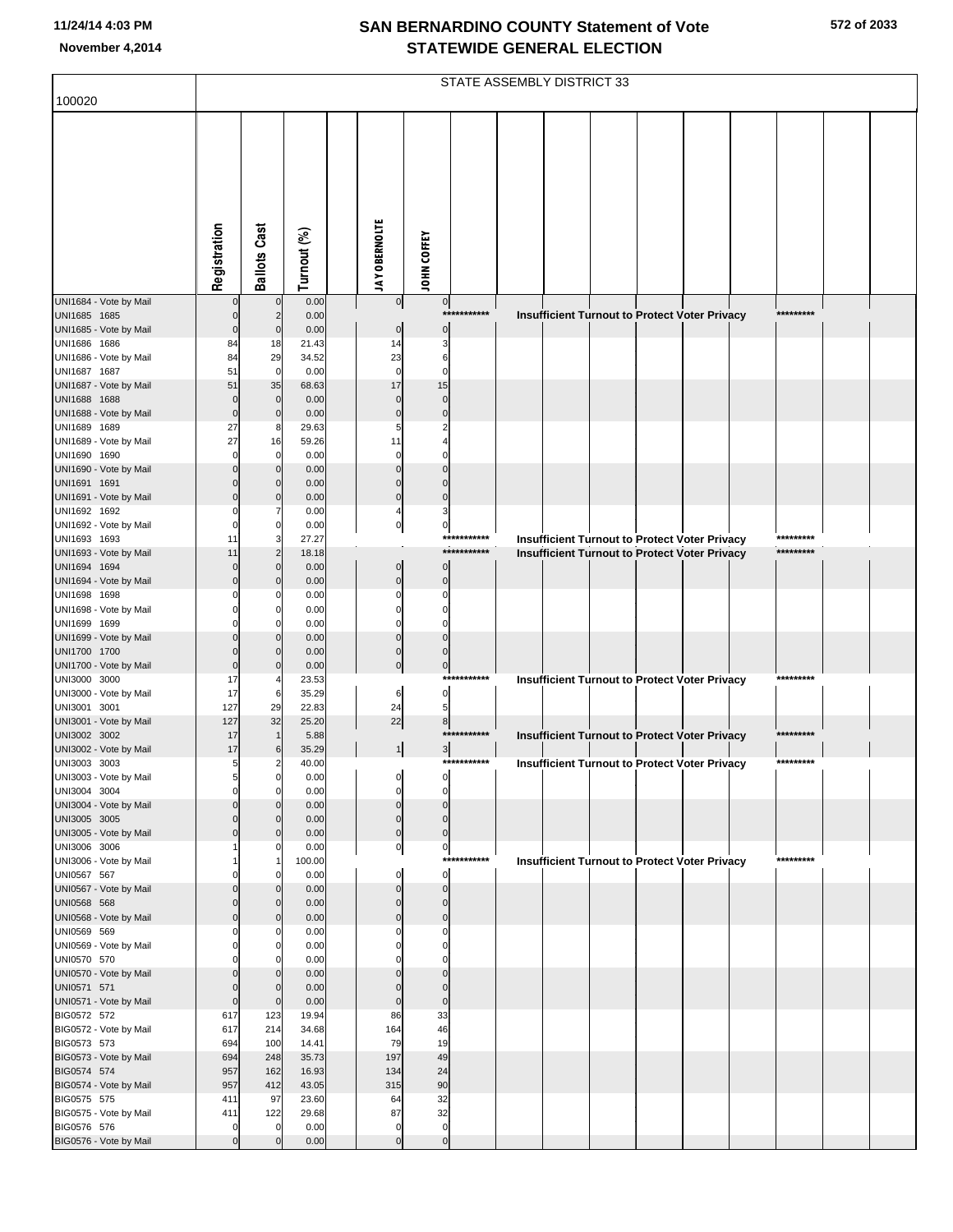|                                        | STATE ASSEMBLY DISTRICT 33 |                     |                |  |                             |                                  |             |  |  |  |  |                                                      |  |           |  |  |
|----------------------------------------|----------------------------|---------------------|----------------|--|-----------------------------|----------------------------------|-------------|--|--|--|--|------------------------------------------------------|--|-----------|--|--|
| 100020                                 |                            |                     |                |  |                             |                                  |             |  |  |  |  |                                                      |  |           |  |  |
|                                        |                            |                     |                |  |                             |                                  |             |  |  |  |  |                                                      |  |           |  |  |
|                                        |                            |                     |                |  |                             |                                  |             |  |  |  |  |                                                      |  |           |  |  |
|                                        |                            |                     |                |  |                             |                                  |             |  |  |  |  |                                                      |  |           |  |  |
|                                        |                            |                     |                |  |                             |                                  |             |  |  |  |  |                                                      |  |           |  |  |
|                                        |                            |                     |                |  |                             |                                  |             |  |  |  |  |                                                      |  |           |  |  |
|                                        |                            |                     |                |  |                             |                                  |             |  |  |  |  |                                                      |  |           |  |  |
|                                        |                            |                     |                |  |                             |                                  |             |  |  |  |  |                                                      |  |           |  |  |
|                                        |                            |                     |                |  |                             |                                  |             |  |  |  |  |                                                      |  |           |  |  |
|                                        |                            |                     |                |  |                             |                                  |             |  |  |  |  |                                                      |  |           |  |  |
|                                        | Registration               | <b>Ballots Cast</b> | Turnout (%)    |  | <b>JAY OBERNOLTE</b>        | JOHN COFFEY                      |             |  |  |  |  |                                                      |  |           |  |  |
| UNI0577 577                            | 335                        | 64                  | 19.10          |  | 37                          | 22                               |             |  |  |  |  |                                                      |  |           |  |  |
| UNI0577 - Vote by Mail                 | 335                        | 107                 | 31.94          |  | 58                          | 44                               |             |  |  |  |  |                                                      |  |           |  |  |
| UNI0578 578                            | $\Omega$                   | $\Omega$            | 0.00           |  | $\mathbf 0$                 | $\mathbf 0$                      |             |  |  |  |  |                                                      |  |           |  |  |
| UNI0578 - Vote by Mail<br>UNI0579 579  |                            | 0                   | 0.00<br>0.00   |  | $\mathbf 0$<br>$\Omega$     | $\Omega$<br>$\Omega$             |             |  |  |  |  |                                                      |  |           |  |  |
| UNI0579 - Vote by Mail                 | 0                          | 0                   | 0.00           |  | $\Omega$                    | $\Omega$                         |             |  |  |  |  |                                                      |  |           |  |  |
| UNI0580 580                            |                            |                     | 0.00           |  | $\Omega$                    | $\Omega$                         |             |  |  |  |  |                                                      |  |           |  |  |
| UNI0580 - Vote by Mail                 | $\Omega$                   | $\Omega$            | 0.00           |  | $\Omega$                    | $\Omega$                         |             |  |  |  |  |                                                      |  |           |  |  |
| UNI0581 581<br>UNI0581 - Vote by Mail  | $\Omega$<br>0              | 0                   | 0.00<br>0.00   |  | $\mathbf 0$<br>0            | $\Omega$<br>0                    |             |  |  |  |  |                                                      |  |           |  |  |
| UNI0582 582                            | 73                         | 15                  | 20.55          |  | 13                          |                                  |             |  |  |  |  |                                                      |  |           |  |  |
| UNI0582 - Vote by Mail                 | 73                         | 35                  | 47.95          |  | 28                          |                                  |             |  |  |  |  |                                                      |  |           |  |  |
| UNI0583 583                            | $\Omega$                   | $\mathbf 0$         | 0.00           |  | $\pmb{0}$                   | $\Omega$                         |             |  |  |  |  |                                                      |  |           |  |  |
| UNI0583 - Vote by Mail                 |                            | $\Omega$            | 0.00           |  | $\pmb{0}$                   | $\mathbf{0}$                     |             |  |  |  |  |                                                      |  |           |  |  |
| UNI0584 584<br>UNI0584 - Vote by Mail  | 5<br>5                     | $\Omega$            | 0.00<br>80.00  |  | $\pmb{0}$                   | $\overline{0}$                   | *********** |  |  |  |  | <b>Insufficient Turnout to Protect Voter Privacy</b> |  | ********* |  |  |
| UNI0585 585                            | 902                        | 146                 | 16.19          |  | 100                         | 40                               |             |  |  |  |  |                                                      |  |           |  |  |
| UNI0585 - Vote by Mail                 | 902                        | 245                 | 27.16          |  | 188                         | 53                               |             |  |  |  |  |                                                      |  |           |  |  |
| UNI0586 586                            | 114                        | 22                  | 19.30          |  | 15                          | $5\overline{)}$                  |             |  |  |  |  |                                                      |  |           |  |  |
| UNI0586 - Vote by Mail<br>UNI0587 587  | 114<br>1597                | 55<br>327           | 48.25<br>20.48 |  | 47<br>253                   | 6<br>69                          |             |  |  |  |  |                                                      |  |           |  |  |
| UNI0587 - Vote by Mail                 | 1597                       | 468                 | 29.30          |  | 344                         | 101                              |             |  |  |  |  |                                                      |  |           |  |  |
| UNI0588 588                            | 761                        | 149                 | 19.58          |  | 115                         | 29                               |             |  |  |  |  |                                                      |  |           |  |  |
| UNI0588 - Vote by Mail                 | 761                        | 214                 | 28.12          |  | 156                         | 53                               |             |  |  |  |  |                                                      |  |           |  |  |
| UNI0589 589<br>UNI0589 - Vote by Mail  | 1119<br>1119               | 210<br>374          | 18.77<br>33.42 |  | 160<br>302                  | 44<br>61                         |             |  |  |  |  |                                                      |  |           |  |  |
| UNI0590 590                            | 464                        | 103                 | 22.20          |  | 68                          | 33                               |             |  |  |  |  |                                                      |  |           |  |  |
| UNI0590 - Vote by Mail                 | 464                        | 93                  | 20.04          |  | 57                          | 33                               |             |  |  |  |  |                                                      |  |           |  |  |
| UNI0591 591                            | $\Omega$                   | 0                   | 0.00           |  | $\mathbf 0$                 | $\mathbf 0$                      |             |  |  |  |  |                                                      |  |           |  |  |
| UNI0591 - Vote by Mail<br>UNI0592 592  | $\Omega$                   | 0                   | 0.00<br>0.00   |  | $\mathbf 0$<br>$\Omega$     | $\mathbf 0$<br>$\mathbf 0$       |             |  |  |  |  |                                                      |  |           |  |  |
| UNI0592 - Vote by Mail                 | $\Omega$                   |                     | 0.00           |  | $\Omega$                    | $\Omega$                         |             |  |  |  |  |                                                      |  |           |  |  |
| UNI0593 593                            | $\Omega$                   |                     | 0.00           |  | $\Omega$                    | $\Omega$                         |             |  |  |  |  |                                                      |  |           |  |  |
| UNI0593 - Vote by Mail                 | $\mathbf 0$                | 0                   | 0.00           |  | 0                           | 0                                |             |  |  |  |  |                                                      |  |           |  |  |
| UNI0594 594<br>UNI0594 - Vote by Mail  | 268<br>268                 | 28<br>102           | 10.45<br>38.06 |  | 24<br>74                    | 22                               |             |  |  |  |  |                                                      |  |           |  |  |
| UNI0597 597                            | $\Omega$                   | $\mathbf 0$         | 0.00           |  | $\mathbf 0$                 | $\Omega$                         |             |  |  |  |  |                                                      |  |           |  |  |
| UNI0597 - Vote by Mail                 | $\Omega$                   | $\mathbf 0$         | 0.00           |  | $\mathbf 0$                 | $\Omega$                         |             |  |  |  |  |                                                      |  |           |  |  |
| UNI0598 598                            | 11                         | $\mathbf 0$         | 0.00           |  | $\mathbf 0$                 | $\Omega$                         |             |  |  |  |  |                                                      |  |           |  |  |
| UNI0598 - Vote by Mail<br>UNI0599 599  | 11<br>$\mathbf 0$          | 10<br>0             | 90.91<br>0.00  |  | 10<br>$\mathbf 0$           | $\Omega$<br>$\Omega$             |             |  |  |  |  |                                                      |  |           |  |  |
| UNI0599 - Vote by Mail                 | $\Omega$                   |                     | 0.00           |  | $\overline{0}$              | 0                                |             |  |  |  |  |                                                      |  |           |  |  |
| UNI1566 1566                           | 11                         |                     | 9.09           |  |                             |                                  | *********** |  |  |  |  | <b>Insufficient Turnout to Protect Voter Privacy</b> |  | ********* |  |  |
| UNI1566 - Vote by Mail                 | 11                         | 3                   | 27.27          |  |                             |                                  | *********** |  |  |  |  | <b>Insufficient Turnout to Protect Voter Privacy</b> |  | ********* |  |  |
| UNI1595 1595<br>UNI1595 - Vote by Mail | $\mathbf 0$<br>$\Omega$    | $\Omega$            | 0.00<br>0.00   |  | $\pmb{0}$<br>$\overline{0}$ | $\overline{0}$<br>$\overline{0}$ |             |  |  |  |  |                                                      |  |           |  |  |
| UNI1596 1596                           | 11                         |                     | 9.09           |  |                             |                                  | *********** |  |  |  |  | <b>Insufficient Turnout to Protect Voter Privacy</b> |  | ********* |  |  |
| UNI1596 - Vote by Mail                 | 11                         |                     | 36.36          |  |                             |                                  | *********** |  |  |  |  | <b>Insufficient Turnout to Protect Voter Privacy</b> |  | ********* |  |  |
| UNI1597 1597                           | 973                        | 160                 | 16.44          |  | 106                         | 49                               |             |  |  |  |  |                                                      |  |           |  |  |
| UNI1597 - Vote by Mail<br>UNI0600 600  | 973<br>$\Omega$            | 291<br>$\mathbf 0$  | 29.91<br>0.00  |  | 188<br>$\mathbf 0$          | 99<br>$\mathbf 0$                |             |  |  |  |  |                                                      |  |           |  |  |
| UNI0600 - Vote by Mail                 |                            | 0                   | 0.00           |  | 0                           | $\Omega$                         |             |  |  |  |  |                                                      |  |           |  |  |
| UNI0601 601                            |                            | $\Omega$            | 0.00           |  | O                           |                                  |             |  |  |  |  |                                                      |  |           |  |  |
| UNI0601 - Vote by Mail                 |                            | $\Omega$            | 0.00           |  | 0                           |                                  |             |  |  |  |  |                                                      |  |           |  |  |
| UNI0602 602<br>UNI0602 - Vote by Mail  |                            |                     | 0.00<br>0.00   |  | $\Omega$<br>$\Omega$        | $\Omega$                         |             |  |  |  |  |                                                      |  |           |  |  |
| UNI0603 603                            | 6                          | $\Omega$            | 0.00           |  | $\Omega$                    |                                  |             |  |  |  |  |                                                      |  |           |  |  |
| UNI0603 - Vote by Mail                 |                            |                     | 83.33          |  |                             |                                  |             |  |  |  |  |                                                      |  |           |  |  |
| HIG0604 604                            |                            |                     | 0.00           |  | C                           |                                  |             |  |  |  |  |                                                      |  |           |  |  |
| HIG0604 - Vote by Mail                 | $\Omega$<br>$\mathbf 0$    |                     | 0.00           |  | 0                           | $\Omega$                         |             |  |  |  |  |                                                      |  |           |  |  |
| UNI0605 605                            |                            |                     | 0.00           |  | $\mathbf 0$                 | $\mathbf 0$                      |             |  |  |  |  |                                                      |  |           |  |  |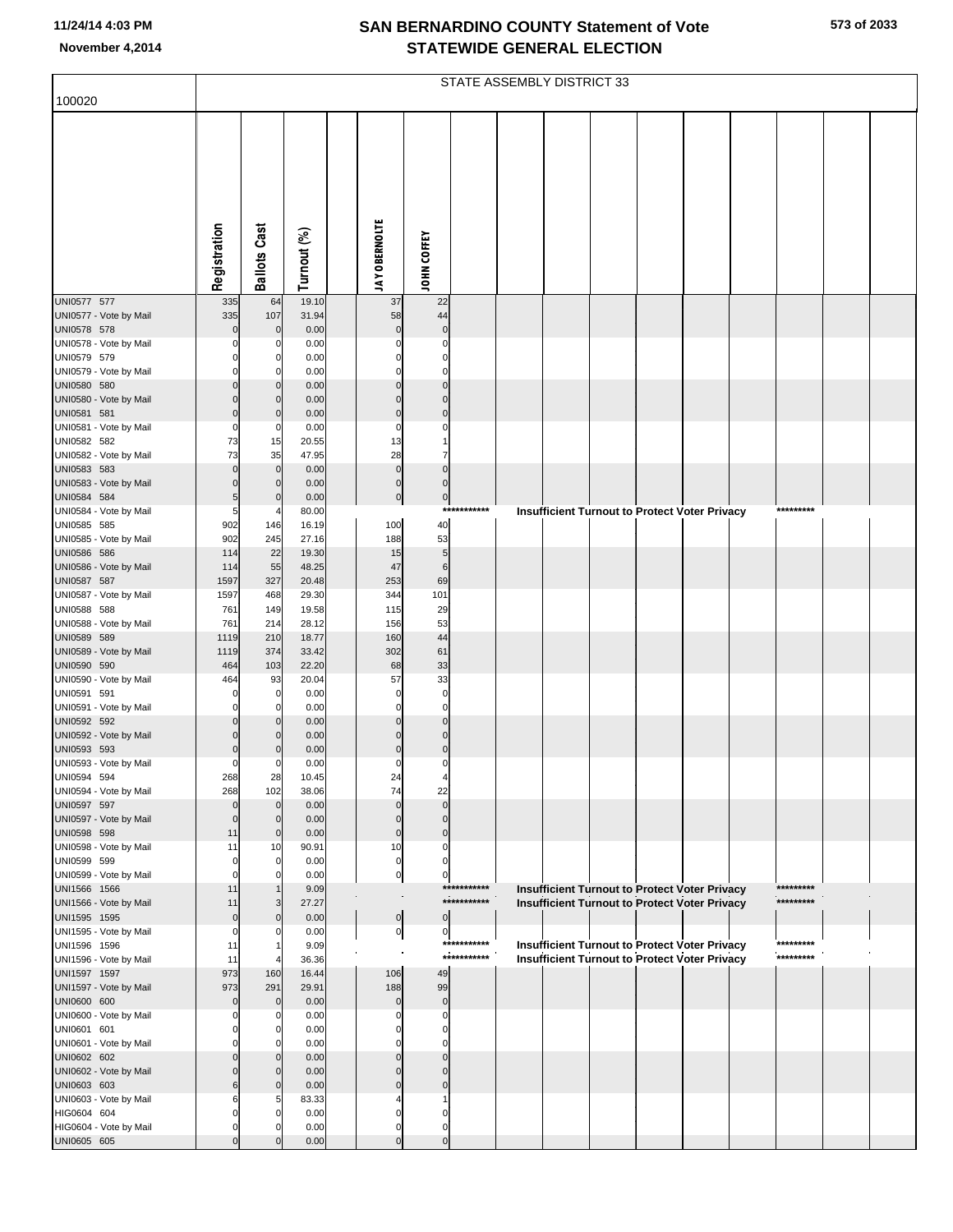| 100020                                 | STATE ASSEMBLY DISTRICT 33 |                                  |                |  |                            |                             |              |  |  |  |  |                                                      |  |           |  |  |
|----------------------------------------|----------------------------|----------------------------------|----------------|--|----------------------------|-----------------------------|--------------|--|--|--|--|------------------------------------------------------|--|-----------|--|--|
|                                        |                            |                                  |                |  |                            |                             |              |  |  |  |  |                                                      |  |           |  |  |
|                                        |                            |                                  |                |  |                            |                             |              |  |  |  |  |                                                      |  |           |  |  |
|                                        |                            |                                  |                |  |                            |                             |              |  |  |  |  |                                                      |  |           |  |  |
|                                        |                            |                                  |                |  |                            |                             |              |  |  |  |  |                                                      |  |           |  |  |
|                                        |                            |                                  |                |  |                            |                             |              |  |  |  |  |                                                      |  |           |  |  |
|                                        |                            |                                  |                |  |                            |                             |              |  |  |  |  |                                                      |  |           |  |  |
|                                        |                            |                                  |                |  |                            |                             |              |  |  |  |  |                                                      |  |           |  |  |
|                                        |                            |                                  |                |  |                            |                             |              |  |  |  |  |                                                      |  |           |  |  |
|                                        | Registration               | <b>Ballots Cast</b>              | Turnout (%)    |  | <b>JAY OBERNOLTE</b>       | JOHN COFFEY                 |              |  |  |  |  |                                                      |  |           |  |  |
| UNI0605 - Vote by Mail                 | 0                          | $\mathbf 0$                      | 0.00           |  | $\bf{0}$                   | $\bf{0}$                    |              |  |  |  |  |                                                      |  |           |  |  |
| UNI0606 606                            | $\pmb{0}$                  | $\overline{0}$                   | 0.00           |  | $\overline{0}$             | $\pmb{0}$                   |              |  |  |  |  |                                                      |  |           |  |  |
| UNI0606 - Vote by Mail                 | $\mathbf 0$                | $\mathbf 0$                      | 0.00           |  | $\overline{0}$<br>85       | $\mathbf 0$                 |              |  |  |  |  |                                                      |  |           |  |  |
| UNI0607 607<br>UNI0607 - Vote by Mail  | 570<br>570                 | 169<br>130                       | 29.65<br>22.81 |  | 78                         | 71<br>46                    |              |  |  |  |  |                                                      |  |           |  |  |
| UNI0608 608                            | $\mathbf 0$                | $\mathbf 0$                      | 0.00           |  | $\mathbf 0$                | $\mathbf 0$                 |              |  |  |  |  |                                                      |  |           |  |  |
| UNI0608 - Vote by Mail<br>UNI0609 609  | $\mathbf 0$<br>$\mathbf 0$ | $\mathbf{0}$<br>$\overline{0}$   | 0.00<br>0.00   |  | $\mathbf 0$<br>$\mathbf 0$ | $\mathbf 0$<br>$\mathbf{0}$ |              |  |  |  |  |                                                      |  |           |  |  |
| UNI0609 - Vote by Mail                 | $\mathbf 0$                | $\overline{0}$                   | 0.00           |  | $\mathbf{0}$               | $\pmb{0}$                   |              |  |  |  |  |                                                      |  |           |  |  |
| UNI0610 610                            | $\Omega$                   | $\mathbf 0$                      | 0.00           |  | $\mathbf 0$                | $\mathbf 0$                 |              |  |  |  |  |                                                      |  |           |  |  |
| UNI0610 - Vote by Mail<br>UNI1682 1682 | $\mathbf 0$<br>$\Omega$    | $\mathbf 0$<br>$\mathbf 0$       | 0.00<br>0.00   |  | $\mathbf 0$<br>$\mathbf 0$ | $\mathbf 0$<br>$\mathbf 0$  |              |  |  |  |  |                                                      |  |           |  |  |
| UNI1682 - Vote by Mail                 | $\pmb{0}$                  | $\overline{0}$                   | 0.00           |  | $\pmb{0}$                  | $\mathbf 0$                 |              |  |  |  |  |                                                      |  |           |  |  |
| UNI1702 1702                           | $\mathbf 0$                | $\overline{0}$                   | 0.00           |  | $\mathbf 0$                | $\mathbf{0}$                |              |  |  |  |  |                                                      |  |           |  |  |
| UNI1702 - Vote by Mail<br>UNI0611 611  | $\mathbf 0$<br>0           | $\mathbf 0$<br>0                 | 0.00<br>0.00   |  | $\mathbf 0$<br>$\mathbf 0$ | $\mathbf 0$<br>$\mathbf 0$  |              |  |  |  |  |                                                      |  |           |  |  |
| UNI0611 - Vote by Mail                 | $\Omega$                   | $\Omega$                         | 0.00           |  | $\mathbf 0$                | $\mathbf 0$                 |              |  |  |  |  |                                                      |  |           |  |  |
| UNI0612 612                            | $\Omega$                   | $\mathbf 0$                      | 0.00           |  | $\mathbf 0$                | $\mathbf 0$                 |              |  |  |  |  |                                                      |  |           |  |  |
| UNI0612 - Vote by Mail<br>UNI0613 613  | $\mathbf 0$<br>$\mathbf 0$ | $\overline{0}$<br>$\overline{0}$ | 0.00<br>0.00   |  | $\mathbf 0$<br>$\mathbf 0$ | $\mathbf 0$<br>$\mathbf{0}$ |              |  |  |  |  |                                                      |  |           |  |  |
| UNI0613 - Vote by Mail                 | $\mathbf 0$                | $\overline{0}$                   | 0.00           |  | $\mathbf 0$                | $\mathbf 0$                 |              |  |  |  |  |                                                      |  |           |  |  |
| UNI0614 614<br>UNI0614 - Vote by Mail  | $\Omega$<br>$\mathbf 0$    | $\mathbf{0}$<br>$\mathbf 0$      | 0.00<br>0.00   |  | $\Omega$<br>0              | $\Omega$<br>$\mathbf 0$     |              |  |  |  |  |                                                      |  |           |  |  |
| UNI1701 1701                           | $\Omega$                   | $\mathbf 0$                      | 0.00           |  | $\mathbf 0$                | $\mathbf 0$                 |              |  |  |  |  |                                                      |  |           |  |  |
| UNI1701 - Vote by Mail                 | $\pmb{0}$                  | $\overline{0}$                   | 0.00           |  | $\pmb{0}$                  | $\mathbf 0$                 |              |  |  |  |  |                                                      |  |           |  |  |
| UNI1703 1703<br>UNI1703 - Vote by Mail | $\mathbf 0$<br>$\mathbf 0$ | $\Omega$<br>$\mathbf 0$          | 0.00<br>0.00   |  | $\mathbf 0$<br>$\mathbf 0$ | $\mathbf{0}$<br>$\mathbf 0$ |              |  |  |  |  |                                                      |  |           |  |  |
| SB40615 615                            | 5                          | $\Omega$                         | 0.00           |  | $\mathbf 0$                | $\mathbf 0$                 |              |  |  |  |  |                                                      |  |           |  |  |
| SB40615 - Vote by Mail                 | 5<br>$\mathbf 0$           | 5                                | 100.00         |  | 5<br>$\mathbf 0$           | $\mathbf 0$<br>$\mathbf 0$  |              |  |  |  |  |                                                      |  |           |  |  |
| SB40616 616<br>SB40616 - Vote by Mail  | $\pmb{0}$                  | $\mathbf 0$<br>$\mathbf{0}$      | 0.00<br>0.00   |  | $\pmb{0}$                  | $\mathbf 0$                 |              |  |  |  |  |                                                      |  |           |  |  |
| SB40617 617                            | $\mathbf 0$                | $\Omega$                         | 0.00           |  | $\mathbf 0$                | $\mathbf{0}$                |              |  |  |  |  |                                                      |  |           |  |  |
| SB40617 - Vote by Mail<br>SB40618 618  | $\mathbf 0$<br>$\mathbf 0$ | $\Omega$<br>O                    | 0.00<br>0.00   |  | $\mathbf 0$<br>$\Omega$    | $\pmb{0}$<br>$\mathbf 0$    |              |  |  |  |  |                                                      |  |           |  |  |
| SB40618 - Vote by Mail                 |                            |                                  | 0.00           |  |                            |                             |              |  |  |  |  |                                                      |  |           |  |  |
| UNI0619 619                            | 2                          | $\mathbf 0$                      | 0.00           |  | $\overline{0}$             | $\boldsymbol{0}$            | ***********  |  |  |  |  |                                                      |  | ********* |  |  |
| UNI0619 - Vote by Mail<br>UNI0620 620  | $\Omega$                   | $\mathbf{0}$                     | 50.00<br>0.00  |  | $\mathbf 0$                | $\pmb{0}$                   |              |  |  |  |  | <b>Insufficient Turnout to Protect Voter Privacy</b> |  |           |  |  |
| UNI0620 - Vote by Mail                 | $\Omega$                   | $\mathbf 0$                      | 0.00           |  | $\bf 0$                    | $\pmb{0}$                   |              |  |  |  |  |                                                      |  |           |  |  |
| UNI0621 621<br>UNI0621 - Vote by Mail  |                            | O<br>O                           | 0.00<br>0.00   |  | 0<br>0                     | 0<br>0                      |              |  |  |  |  |                                                      |  |           |  |  |
| UNI0622 622                            |                            | C                                | 0.00           |  | 0                          | $\mathbf 0$                 |              |  |  |  |  |                                                      |  |           |  |  |
| UNI0622 - Vote by Mail                 |                            |                                  | 100.00         |  |                            |                             | ************ |  |  |  |  | <b>Insufficient Turnout to Protect Voter Privacy</b> |  | ********* |  |  |
| UNI0623 623<br>UNI0623 - Vote by Mail  |                            | $\Omega$<br>$\Omega$             | 0.00<br>0.00   |  | $\mathbf 0$<br>$\mathbf 0$ | $\mathbf 0$<br>$\pmb{0}$    |              |  |  |  |  |                                                      |  |           |  |  |
| UNI0624 624                            |                            | O                                | 0.00           |  | 0                          | 0                           |              |  |  |  |  |                                                      |  |           |  |  |
| UNI0624 - Vote by Mail                 | $\Omega$                   | 0<br>$\Omega$                    | 0.00           |  | 0                          | $\mathbf 0$<br>$\Omega$     |              |  |  |  |  |                                                      |  |           |  |  |
| UNI0625 625<br>UNI0625 - Vote by Mail  | 20<br>20                   | 16                               | 0.00<br>80.00  |  | 0<br>6                     | 4                           |              |  |  |  |  |                                                      |  |           |  |  |
| UNI0626 626                            | 16                         | $\Omega$                         | 0.00           |  | $\overline{0}$             | $\pmb{0}$                   |              |  |  |  |  |                                                      |  |           |  |  |
| UNI0626 - Vote by Mail<br>UNI0627 627  | 16<br>19                   | $\overline{2}$<br>$\Omega$       | 12.50<br>0.00  |  | 0                          | $\mathbf 0$                 | ***********  |  |  |  |  | Insufficient Turnout to Protect Voter Privacy        |  | ********* |  |  |
| UNI0627 - Vote by Mail                 | 19                         | 6                                | 31.58          |  | 1                          | 5                           |              |  |  |  |  |                                                      |  |           |  |  |
| UNI0628 628                            | $\Omega$                   | O                                | 0.00           |  | $\Omega$                   | $\Omega$                    |              |  |  |  |  |                                                      |  |           |  |  |
| UNI0628 - Vote by Mail<br>UNI0629 629  | $\mathbf 0$<br>$\Omega$    | $\mathbf{0}$<br>$\Omega$         | 0.00<br>0.00   |  | $\mathbf 0$<br>$\mathbf 0$ | $\mathbf 0$<br>$\mathbf 0$  |              |  |  |  |  |                                                      |  |           |  |  |
| UNI0629 - Vote by Mail                 | $\Omega$                   | $\Omega$                         | 0.00           |  | $\mathbf 0$                | $\mathbf 0$                 |              |  |  |  |  |                                                      |  |           |  |  |
| UNI1676 1676                           |                            | O                                | 0.00           |  | $\overline{0}$             | $\boldsymbol{0}$            | ***********  |  |  |  |  |                                                      |  | ********* |  |  |
| UNI1676 - Vote by Mail<br>UNI1677 1677 | $\Omega$                   | O                                | 14.29<br>0.00  |  | 0                          | $\pmb{0}$                   |              |  |  |  |  | <b>Insufficient Turnout to Protect Voter Privacy</b> |  |           |  |  |
| UNI1677 - Vote by Mail                 | $\mathbf 0$                | $\Omega$                         | 0.00           |  | $\overline{0}$             | $\overline{0}$              |              |  |  |  |  |                                                      |  |           |  |  |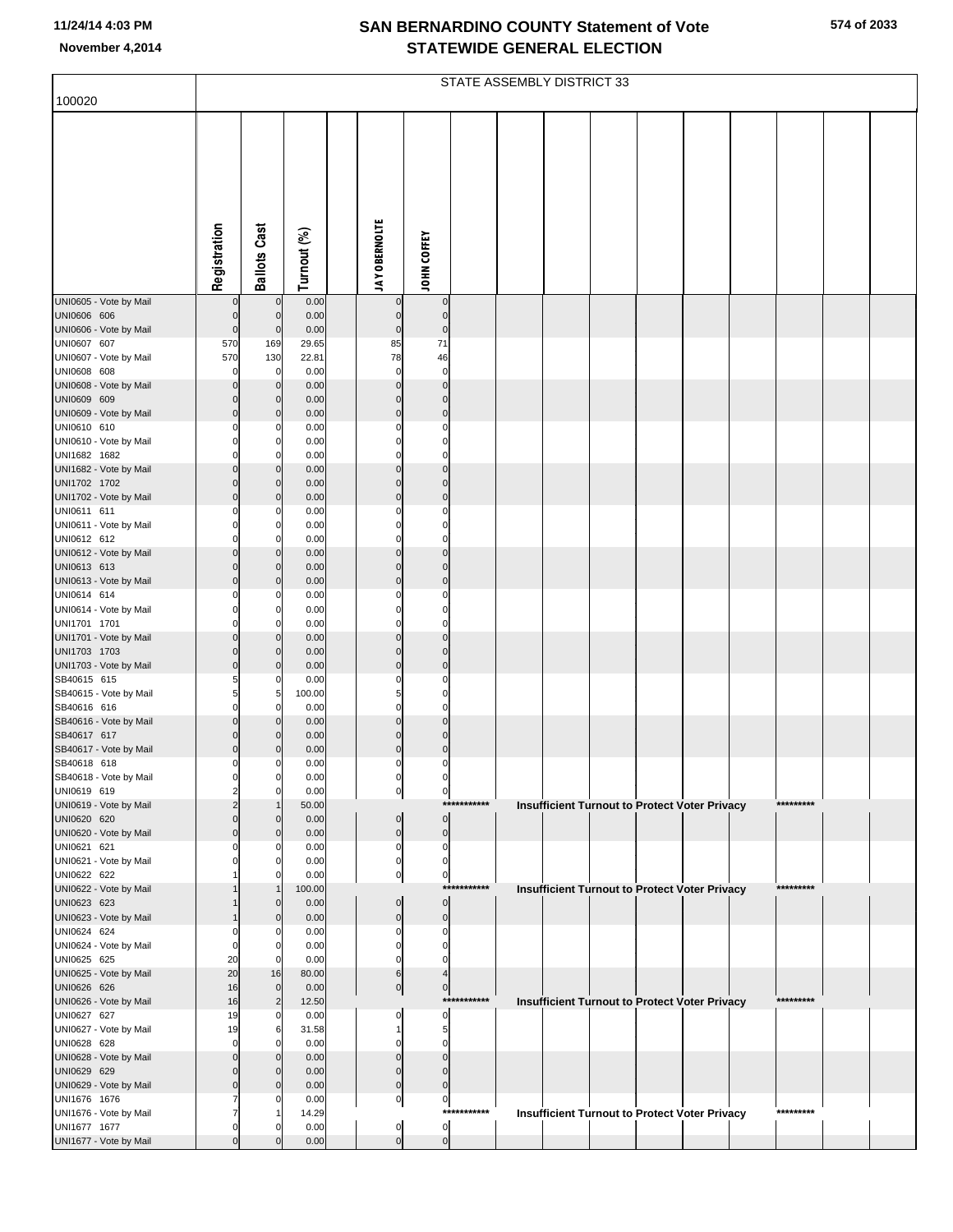|                                                        | STATE ASSEMBLY DISTRICT 33 |                           |                |                      |                                                   |                  |  |                                                      |  |  |  |  |           |  |  |
|--------------------------------------------------------|----------------------------|---------------------------|----------------|----------------------|---------------------------------------------------|------------------|--|------------------------------------------------------|--|--|--|--|-----------|--|--|
| 100020                                                 |                            |                           |                |                      |                                                   |                  |  |                                                      |  |  |  |  |           |  |  |
|                                                        | Registration               | <b>Ballots Cast</b>       | Turnout (%)    | <b>JAY OBERNOLTE</b> | <b>JOHN COFFEY</b>                                |                  |  |                                                      |  |  |  |  |           |  |  |
| UNI1680 1680                                           | $\mathbf 0$                | $\mathbf 0$               | 0.00           |                      | $\pmb{0}$<br>0                                    |                  |  |                                                      |  |  |  |  |           |  |  |
| UNI1680 - Vote by Mail                                 | $\mathbf 0$                | $\Omega$<br>$\mathcal{C}$ | 0.00           |                      | $\pmb{0}$<br>$\mathbf 0$<br>$\pmb{0}$<br>$\Omega$ |                  |  |                                                      |  |  |  |  |           |  |  |
| UNI1681 1681<br>UNI1681 - Vote by Mail                 | 14<br>14                   | 6                         | 0.00<br>42.86  |                      | $\mathbf 0$                                       |                  |  |                                                      |  |  |  |  |           |  |  |
| UNI0630 630                                            | $\Omega$                   | $\mathbf 0$               | 0.00           |                      | $\mathbf 0$<br>$\Omega$                           |                  |  |                                                      |  |  |  |  |           |  |  |
| UNI0630 - Vote by Mail                                 | $\Omega$                   | C                         | 0.00           |                      | $\mathbf 0$                                       |                  |  |                                                      |  |  |  |  |           |  |  |
| UNI0631 631                                            | $\Omega$                   | $\mathsf{C}$              | 0.00           |                      | $\mathbf 0$<br>$\Omega$                           |                  |  |                                                      |  |  |  |  |           |  |  |
| UNI0631 - Vote by Mail                                 | $\Omega$                   | $\mathbf 0$               | 0.00           |                      | $\pmb{0}$<br>$\mathbf 0$                          |                  |  |                                                      |  |  |  |  |           |  |  |
| UNI0632 632                                            | 121                        | $\mathbf 0$               | 0.00           |                      | $\mathbf 0$<br>$\pmb{0}$                          |                  |  |                                                      |  |  |  |  |           |  |  |
| UNI0632 - Vote by Mail<br>UNI0633 633                  | 121<br>$\Omega$            | 55<br>$\mathbf 0$         | 45.45<br>0.00  |                      | 17<br>36<br>$\pmb{0}$<br>$\Omega$                 |                  |  |                                                      |  |  |  |  |           |  |  |
| UNI0633 - Vote by Mail                                 |                            | C                         | 0.00           |                      | $\mathbf 0$<br>$\Omega$                           |                  |  |                                                      |  |  |  |  |           |  |  |
| UNI0634 634                                            | 8                          | $\mathbf 0$               | 0.00           |                      | $\pmb{0}$<br>$\pmb{0}$                            |                  |  |                                                      |  |  |  |  |           |  |  |
| UNI0634 - Vote by Mail                                 | 8                          | 5                         | 62.50          |                      | $\pmb{0}$<br>$\sqrt{5}$                           |                  |  |                                                      |  |  |  |  |           |  |  |
| UNI0635 635                                            | 3                          | $\mathbf 0$               | 0.00           |                      | $\circ$<br>$\overline{0}$                         |                  |  |                                                      |  |  |  |  |           |  |  |
| UNI0635 - Vote by Mail<br>UNI0636 636                  |                            | 2<br>$\mathbf 0$          | 66.67<br>0.00  |                      |                                                   | ***********      |  | <b>Insufficient Turnout to Protect Voter Privacy</b> |  |  |  |  | ********* |  |  |
| UNI0636 - Vote by Mail                                 |                            | 2                         | 66.67          |                      | 이<br>$\overline{0}$                               | *******<br>$***$ |  | <b>Insufficient Turnout to Protect Voter Privacy</b> |  |  |  |  | ********* |  |  |
| SB40637 637                                            | $\Omega$                   | $\Omega$                  | 0.00           |                      | $\overline{0}$<br>$\pmb{0}$                       |                  |  |                                                      |  |  |  |  |           |  |  |
| SB40637 - Vote by Mail                                 | $\Omega$                   | $\mathcal{C}$             | 0.00           |                      | $\overline{0}$<br>$\pmb{0}$                       |                  |  |                                                      |  |  |  |  |           |  |  |
| SB40638 638                                            | $\Omega$                   | $\mathsf{C}$              | 0.00           |                      | $\pmb{0}$<br>$\mathbf 0$                          |                  |  |                                                      |  |  |  |  |           |  |  |
| SB40638 - Vote by Mail                                 |                            | C                         | 0.00           |                      | $\pmb{0}$<br>$\Omega$                             |                  |  |                                                      |  |  |  |  |           |  |  |
| UNI0639 639<br>UNI0639 - Vote by Mail                  | $\Omega$<br>$\Omega$       | $\Omega$<br>C             | 0.00<br>0.00   |                      | $\mathbf 0$<br>$\Omega$<br>$\mathbf 0$            |                  |  |                                                      |  |  |  |  |           |  |  |
| UNI0640 640                                            | 45                         | $\mathbf{0}$              | 0.00           |                      | $\mathbf 0$<br>$\Omega$                           |                  |  |                                                      |  |  |  |  |           |  |  |
| UNI0640 - Vote by Mail                                 | 45                         | 18                        | 40.00          |                      | 9<br>9                                            |                  |  |                                                      |  |  |  |  |           |  |  |
| UNI0641 641                                            | 16                         | $\mathbf 0$               | 0.00           |                      | $\pmb{0}$<br>$\pmb{0}$                            |                  |  |                                                      |  |  |  |  |           |  |  |
| UNI0641 - Vote by Mail                                 | 16                         | 14                        | 87.50          |                      | 3<br>11                                           |                  |  |                                                      |  |  |  |  |           |  |  |
| UNI0642 642<br>UNI0642 - Vote by Mail                  | $\Omega$<br>$\Omega$       | $\mathbf 0$<br>C          | 0.00<br>0.00   |                      | $\mathbf 0$<br>0<br>$\mathbf 0$<br>$\Omega$       |                  |  |                                                      |  |  |  |  |           |  |  |
| UNI0643 643                                            | $\Omega$                   | $\mathsf{C}$              | 0.00           |                      | $\mathbf 0$<br>$\mathbf 0$                        |                  |  |                                                      |  |  |  |  |           |  |  |
| UNI0643 - Vote by Mail                                 | $\Omega$                   | C                         | 0.00           |                      | $\pmb{0}$<br>$\mathbf 0$                          |                  |  |                                                      |  |  |  |  |           |  |  |
| UNI0644 644                                            | $\Omega$                   | C                         | 0.00           |                      | $\pmb{0}$<br>$\pmb{0}$                            |                  |  |                                                      |  |  |  |  |           |  |  |
| UNI0644 - Vote by Mail                                 | $\Omega$                   | C                         | 0.00           |                      | $\pmb{0}$<br>0                                    |                  |  |                                                      |  |  |  |  |           |  |  |
| UNI0645 645<br>UNI0645 - Vote by Mail                  | 0<br>$\mathbf 0$           | 0<br>$\Omega$             | 0.00<br>0.00   |                      | 0<br>$\mathbf 0$<br>0                             |                  |  |                                                      |  |  |  |  |           |  |  |
| UNI0646 646                                            | 24                         |                           | 0.00           |                      | $\mathbf 0$<br>$\pmb{0}$                          |                  |  |                                                      |  |  |  |  |           |  |  |
| UNI0646 - Vote by Mail                                 | 24                         | $\overline{c}$            | 37.50          |                      | $\sqrt{5}$<br>$\overline{\mathcal{L}}$            |                  |  |                                                      |  |  |  |  |           |  |  |
| UNI0647 647                                            |                            | $\mathsf{C}$              | 0.00           |                      | $\overline{0}$<br>$\overline{0}$                  |                  |  |                                                      |  |  |  |  |           |  |  |
| UNI0647 - Vote by Mail                                 |                            |                           | 50.00          |                      |                                                   | ***********      |  | Insufficient Turnout to Protect Voter Privacy        |  |  |  |  | ********* |  |  |
| <b>Precinct Totals</b>                                 | 195482                     | 27363                     | 14.00          | 17084                | 9235                                              |                  |  |                                                      |  |  |  |  |           |  |  |
| Vote by Mail Totals                                    | 195482                     | 45084                     | 23.06          | 29060                | 14593                                             |                  |  |                                                      |  |  |  |  |           |  |  |
| <b>Grand Totals</b>                                    | 195482                     | 72447                     | 37.06          | 46144                | 23828                                             |                  |  |                                                      |  |  |  |  |           |  |  |
| California                                             | 195482                     | 72447                     | 37.06          | 46144                | 23828                                             |                  |  |                                                      |  |  |  |  |           |  |  |
| San Bernardino County                                  | 195482                     | 72447                     | 37.06<br>37.05 | 46144                | 23828                                             |                  |  |                                                      |  |  |  |  |           |  |  |
| State Bd of Equal 1<br>State Bd of Equal 4             | 195354<br>128              | 72370<br>77               | 60.16          | 46107                | 23788<br>37<br>40                                 |                  |  |                                                      |  |  |  |  |           |  |  |
| U. S. Representative District 8                        | 195482                     | 72447                     | 37.06          | 46144                | 23828                                             |                  |  |                                                      |  |  |  |  |           |  |  |
| Senatorial District 16                                 | 29424                      | 12087                     | 41.08          | 7895                 | 3790                                              |                  |  |                                                      |  |  |  |  |           |  |  |
| Senatorial District 21                                 | 137113                     | 46145                     | 33.65          | 28443                | 16066                                             |                  |  |                                                      |  |  |  |  |           |  |  |
| Senatorial District 23                                 | 28945                      | 14215                     | 49.11          | 9806                 | 3972                                              |                  |  |                                                      |  |  |  |  |           |  |  |
| State Assembly District 33<br>Supervisorial District 1 | 195482<br>157062           | 72447<br>54592            | 37.06<br>34.76 | 46144<br>34338       | 23828<br>18325                                    |                  |  |                                                      |  |  |  |  |           |  |  |
| Supervisorial District 2                               | 15354                      | 7733                      | 50.36          | 5074                 | 2419                                              |                  |  |                                                      |  |  |  |  |           |  |  |
| Supervisorial District 3                               | 23005                      | 10090                     | 43.86          | 6712                 | 3072                                              |                  |  |                                                      |  |  |  |  |           |  |  |
| Supervisorial District 5                               | 61                         | 32                        | 52.46          |                      | 20<br>12                                          |                  |  |                                                      |  |  |  |  |           |  |  |
| City of Adelanto                                       | 9264                       | 2231                      | 24.08          | 907                  | 1239                                              |                  |  |                                                      |  |  |  |  |           |  |  |
| Town of Apple Valley                                   | 36109                      | 15266                     | 42.28          | 10471                | 4303                                              |                  |  |                                                      |  |  |  |  |           |  |  |